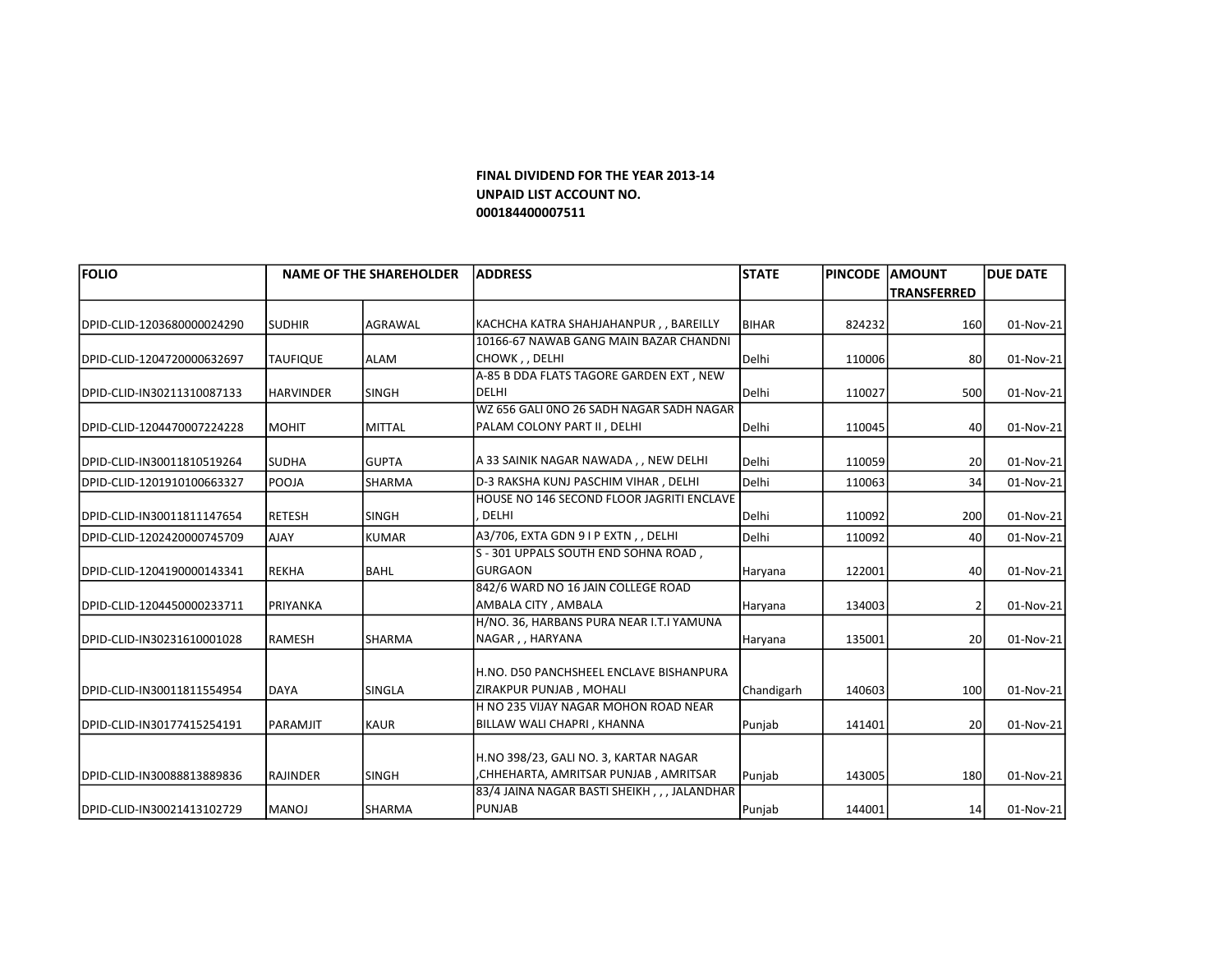|                            |                 |                | B-1, MCH-1090/18, GAUTAM NAGAR,,           |                      |        |                 |           |
|----------------------------|-----------------|----------------|--------------------------------------------|----------------------|--------|-----------------|-----------|
| DPID-CLID-1206990000001383 | <b>SEEMA</b>    | <b>KUMARI</b>  | <b>HOSHIARPUR</b>                          | Punjab               | 146001 | 40              | 01-Nov-21 |
|                            |                 |                | VILL THANIKPURA PO BHARWAIN TEH AMB,       | Himachal             |        |                 |           |
| DPID-CLID-IN30018313487847 | <b>SHASHI</b>   | SHARMA         | DISTT UNA HIMACHAL PRADESH                 | Pradesh              | 177109 | 42              | 01-Nov-21 |
|                            |                 |                | FLAT NO.F-4, PLOT NO. 4/18 ABHI APARTMENT, |                      |        |                 |           |
|                            |                 |                | SECTOR 5 RAJENDER NAGAR, SAHIBABAD,        |                      |        |                 |           |
| DPID-CLID-IN30105510043046 | <b>ASHOK</b>    | <b>SINGH</b>   | GHAZIABAD (U.P)                            | <b>Uttar Pradesh</b> |        | 200             | 01-Nov-21 |
|                            |                 |                | 11/433 DEEWANE KHASS UPPERBAZAPUR          |                      |        |                 |           |
|                            |                 |                | MODINAGAR IN MODINAGAR, GHAZIABAD          |                      |        |                 |           |
| DPID-CLID-IN30051314390728 | ANKIT           | <b>KANSAL</b>  | UTTAR PRADESH INDIA                        | <b>Uttar Pradesh</b> |        | 0.4             | 01-Nov-21 |
| DPID-CLID-IN30296010007252 | <b>MUKESH</b>   | <b>JAIN</b>    | 17/25 RANG MAHAL JAIGANJ, ALIGARH(U.P)     | <b>Uttar Pradesh</b> |        | 20              | 01-Nov-21 |
|                            |                 |                | VILL MADRAK MDK PO MADRAK THANA ALIGARH    |                      |        |                 |           |
| DPID-CLID-IN30226913807260 | PUSHPENDRA      | <b>SINGH</b>   | UTTAR PRADESH, INDIA                       | Uttar Pradesh        |        | 4               | 01-Nov-21 |
|                            |                 |                | ROOM NO - 24 KASHMIR HOUSE SIR SULAIMAN    |                      |        |                 |           |
| DPID-CLID-IN30023913996497 | MOHAMMAD        | QASIM          | HALL AMU ALIGARH, ALIGARH                  | <b>Uttar Pradesh</b> |        | 13              | 01-Nov-21 |
|                            |                 |                | HNO KA/1 SATYAPURI NARORA TEH DEBAI DIST   |                      |        |                 |           |
|                            |                 |                | BULANDSAHAR NEAR PRABHAT GUEST HOUSE,      |                      |        |                 |           |
| DPID-CLID-1203600001832447 | <b>ASHOK</b>    |                | <b>BULANDSAHAR</b>                         | <b>Uttar Pradesh</b> |        | 70              | 01-Nov-21 |
|                            |                 |                | S/O GYAN CHAND SINGHAL 309 VIKAS NAGAR,    |                      |        |                 |           |
| DPID-CLID-1203350001602310 | <b>PAWAN</b>    | AGARWAL        | <b>KHURJA</b>                              | Uttar Pradesh        |        | 40              | 01-Nov-21 |
|                            |                 |                | 2298 GAILGAON VAISUNDHARA TEHSIL AURAIYA   |                      |        |                 |           |
|                            |                 |                | DISTT AURAIYA GELAGANVA AURAIYA, UTTAR     |                      |        |                 |           |
| DPID-CLID-IN30302859795473 | <b>SANJUKTA</b> | <b>MANDAL</b>  | PRADESH, INDIA                             | <b>Uttar Pradesh</b> |        | 80              | 01-Nov-21 |
|                            |                 |                | 112/212 SUSHILA SADAN SWAROOP NAGAR,       |                      |        |                 |           |
| DPID-CLID-IN30133018757930 | <b>DEEPA</b>    | <b>AGARWAL</b> | <b>KANPUR</b>                              | <b>Uttar Pradesh</b> |        | 80              | 01-Nov-21 |
| DPID-CLID-1201320000959549 | <b>KANCHAN</b>  | <b>KHARE</b>   | 764 E BARR 2 KANPUR, , KANPUR              | <b>Uttar Pradesh</b> |        | 32.2            | 01-Nov-21 |
|                            |                 |                | 5/2, RAIT GANJ NEAR LAL DARWAJA,,          |                      |        |                 |           |
| DPID-CLID-1201060600015457 | <b>ABDUL</b>    | <b>KHAN</b>    | <b>FARRUKHABAD</b>                         | <b>Uttar Pradesh</b> |        | 40              | 01-Nov-21 |
|                            |                 |                | S/O WAZIR MOHAMMAD MOHALLA KHUTLA          |                      |        |                 |           |
| DPID-CLID-1201090004056615 | RAFI            | AHMAD          | NEAR MASJID, , BANDA                       | <b>Uttar Pradesh</b> |        | 10 <sup>1</sup> | 01-Nov-21 |
| DPID-CLID-1304140000677072 | <b>SURESH</b>   | <b>GOEL</b>    | STATION ROAD, , , BANDA                    | Uttar Pradesh        |        | 200             | 01-Nov-21 |
|                            |                 |                |                                            |                      |        |                 |           |
| DPID-CLID-1304140002026075 | <b>SEKHWAT</b>  | <b>HUSEN</b>   | WARD 24 KALWAN GANJ CHIPTAHRI,, BANDA      | Uttar Pradesh        |        | 10              | 01-Nov-21 |
|                            |                 |                | K 54/9 DARA NAGAR , , VARANASI             | <b>Uttar Pradesh</b> |        |                 |           |
| DPID-CLID-1202990006311795 | SANJAY          | SRIVASTAVA     | M/S PANCHRATNA JEWELLERS CK 21/36          |                      |        | 100             | 01-Nov-21 |
|                            |                 |                |                                            | <b>Uttar Pradesh</b> |        |                 |           |
| DPID-CLID-IN30133018699219 | <b>ANKUR</b>    | <b>JAIN</b>    | THATHERI BAZAR, VARANASI                   |                      |        | 20.2            | 01-Nov-21 |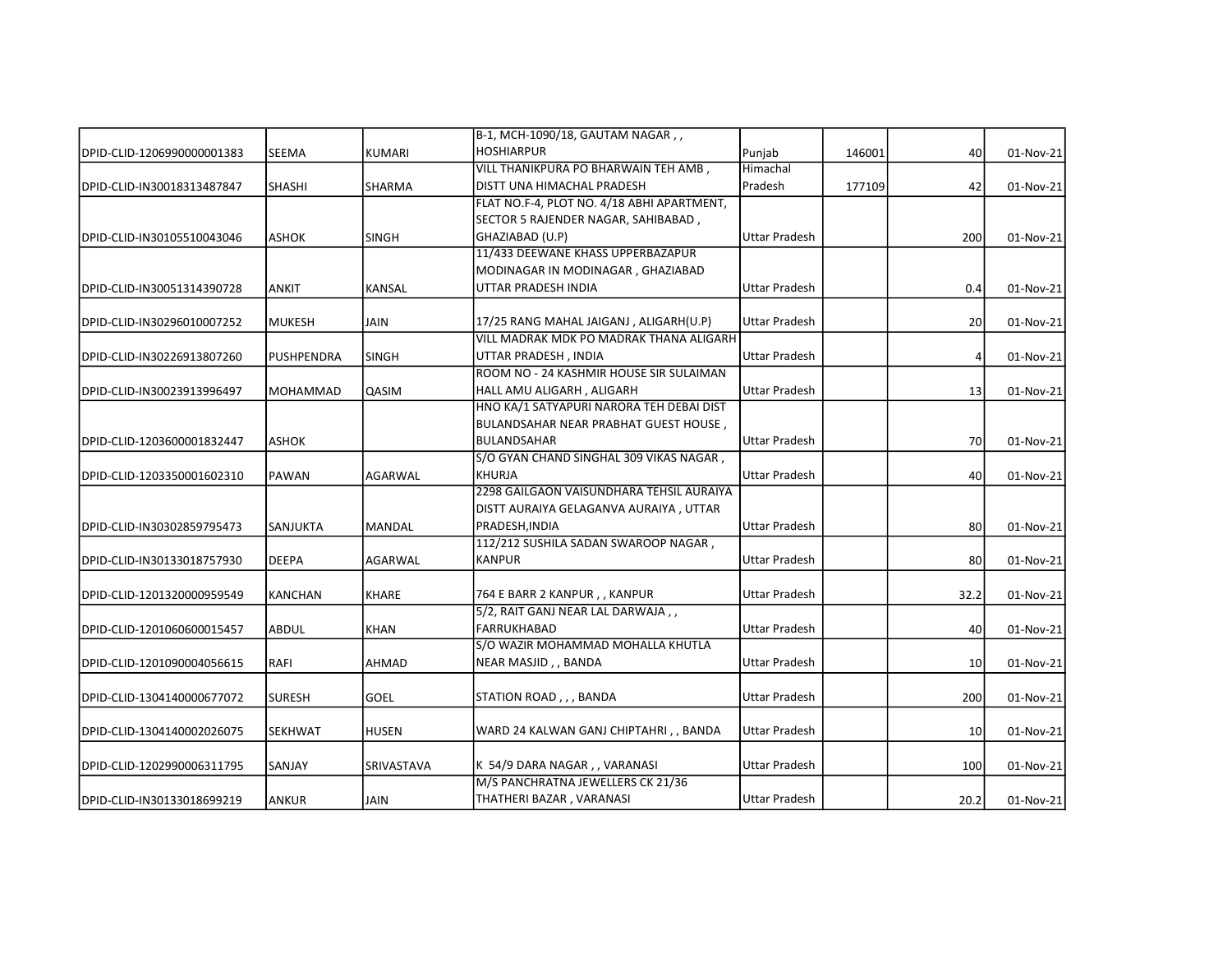| DPID-CLID-IN30155720523538 | RAJ             | KUMAR           | D 38/46 HOUZ KATORA,,, VARANASI                                                   | Uttar Pradesh        | 40              | 01-Nov-21 |
|----------------------------|-----------------|-----------------|-----------------------------------------------------------------------------------|----------------------|-----------------|-----------|
|                            |                 |                 | 22 VINDHYA VASINI NAGAR ORDERLY BAZAR.                                            |                      |                 |           |
| DPID-CLID-1202990005994106 | ASHISH          | <b>SINGH</b>    | <b>VARANASI</b>                                                                   | <b>Uttar Pradesh</b> | 40              | 01-Nov-21 |
|                            |                 |                 | 1297 KANOONAGOYAN 3 NAWABGANJ                                                     |                      |                 |           |
| DPID-CLID-IN30311611051799 | <b>AKSHAY</b>   | KUMAR           | KOTAVALI BARA BANKI, U.P                                                          | <b>Uttar Pradesh</b> | 100             | 01-Nov-21 |
|                            |                 |                 |                                                                                   |                      |                 |           |
|                            |                 |                 | S O KANHAIYA PANDEY H NO 4 319 VIJAYANTA                                          |                      |                 |           |
| DPID-CLID-1204720002125616 | <b>ROHIT</b>    | <b>KUMAR</b>    | KHANDA 4 GOMTI NAGAR, , LUCKNOW                                                   | <b>Uttar Pradesh</b> | 50              | 01-Nov-21 |
| DPID-CLID-1201090001731081 | <b>SURYA</b>    | <b>BAJPAI</b>   | F-110 INDRALOK KRISHNA NAGAR,,, LUCKNOW                                           | <b>Uttar Pradesh</b> | 50              | 01-Nov-21 |
| DPID-CLID-1201090001800708 | <b>MANOJ</b>    | <b>AGRAWAL</b>  | WELLESLY GANJ,,, MIRZAPUR                                                         | <b>Uttar Pradesh</b> | 200             | 01-Nov-21 |
|                            |                 |                 | C/O KRISHNA GIFT CORNER WELLESLYGANJ,                                             |                      |                 |           |
| DPID-CLID-1201320001026379 | <b>BHAWANA</b>  |                 | <b>MIRZAPUR</b>                                                                   | <b>Uttar Pradesh</b> | 100             | 01-Nov-21 |
|                            |                 |                 |                                                                                   |                      |                 |           |
|                            |                 |                 | 227 JHOPADI WARD NO 12 FAIRE STATION PIPARI                                       |                      |                 |           |
| DPID-CLID-IN30177417272969 | <b>PRADIP</b>   | <b>ADHIKARI</b> | HINDALCO RENUKOOT, SONEBHADRA                                                     | <b>Uttar Pradesh</b> | 132             | 01-Nov-21 |
|                            |                 |                 | Q NO 8 III 322 OBRA COLONY OBRA                                                   |                      |                 |           |
| DPID-CLID-1301930001199240 | <b>AWADHESH</b> | MISHRA          | SONEBHADRA, OBRA                                                                  | <b>Uttar Pradesh</b> | 6               | 01-Nov-21 |
|                            |                 |                 | 28 HARGOBIND NAGAR STADIUM ROAD,,,                                                |                      |                 |           |
| DPID-CLID-IN30021417142992 | <b>HARIOM</b>   | <b>SAXENA</b>   | <b>BAREILLY UTTAR PRADESH</b>                                                     | <b>Uttar Pradesh</b> | 20              | 01-Nov-21 |
|                            |                 |                 |                                                                                   |                      |                 |           |
|                            |                 |                 | MOH KILA KHEDA NEAR AYODYA PRASAD VIDYA                                           |                      |                 |           |
| DPID-CLID-1203320008026293 | <b>BHOO</b>     | <b>SHARMA</b>   | MANDIR UJHANI BADAUN, BADAUN                                                      | Uttar Pradesh        |                 | 01-Nov-21 |
|                            |                 |                 | D-42 NAYA GAON ASHINK NAYA GAON,,                                                 |                      |                 |           |
| DPID-CLID-1206070000032632 | <b>SHALABH</b>  | <b>GUPTA</b>    | <b>MORADABAD</b>                                                                  | <b>Uttar Pradesh</b> | 140             | 01-Nov-21 |
|                            |                 |                 | 4/851 JHA COLONY PANTNAGAR, , U S N                                               |                      |                 |           |
| DPID-CLID-IN30051321702078 | <b>RAMESH</b>   | <b>MAURYA</b>   | <b>UTTRAKHAND</b>                                                                 | Uttarakhand          | 10              | 01-Nov-21 |
| DPID-CLID-1201090003517631 | <b>ARCHANA</b>  | GARG            | 128 MOR KOTHI RAILWAY ROAD, , HAPUR                                               | <b>Uttar Pradesh</b> | 200             | 01-Nov-21 |
|                            |                 |                 | 348/5 AMBAR TALAB PASHCHIMI BHAG                                                  |                      |                 |           |
| DPID-CLID-IN30177417537686 | <b>AASHEESH</b> | <b>KUMAR</b>    | GANGNAHAR HARIDWAR, ROORKEE                                                       | Uttarakhand          | 20              | 01-Nov-21 |
|                            |                 |                 |                                                                                   | Uttarakhand          |                 |           |
| DPID-CLID-1304140003806697 | <b>MANOJ</b>    | PANDEY          | 22 D DOON VIHAR JAKHAN , , , DEHRADON<br>119 MAHAVIRJI NAGAR MEERUT UTTAR PRADESH |                      | 109             | 01-Nov-21 |
|                            |                 |                 |                                                                                   |                      |                 |           |
| DPID-CLID-IN30226912537980 | <b>NAVEEN</b>   | MITTAL          | , INDIA                                                                           | Uttar Pradesh        | 1.6             | 01-Nov-21 |
|                            |                 |                 | KHOLI COLONY KUSUMKHERA NR BHAGWATI                                               |                      |                 |           |
| DPID-CLID-IN30051318443382 | BABITA          | <b>BISHT</b>    | MANDIR,, HALDWANI UTTARAKHAND                                                     | Uttarakhand          | 20 <sup>1</sup> | 01-Nov-21 |
|                            |                 |                 |                                                                                   |                      |                 |           |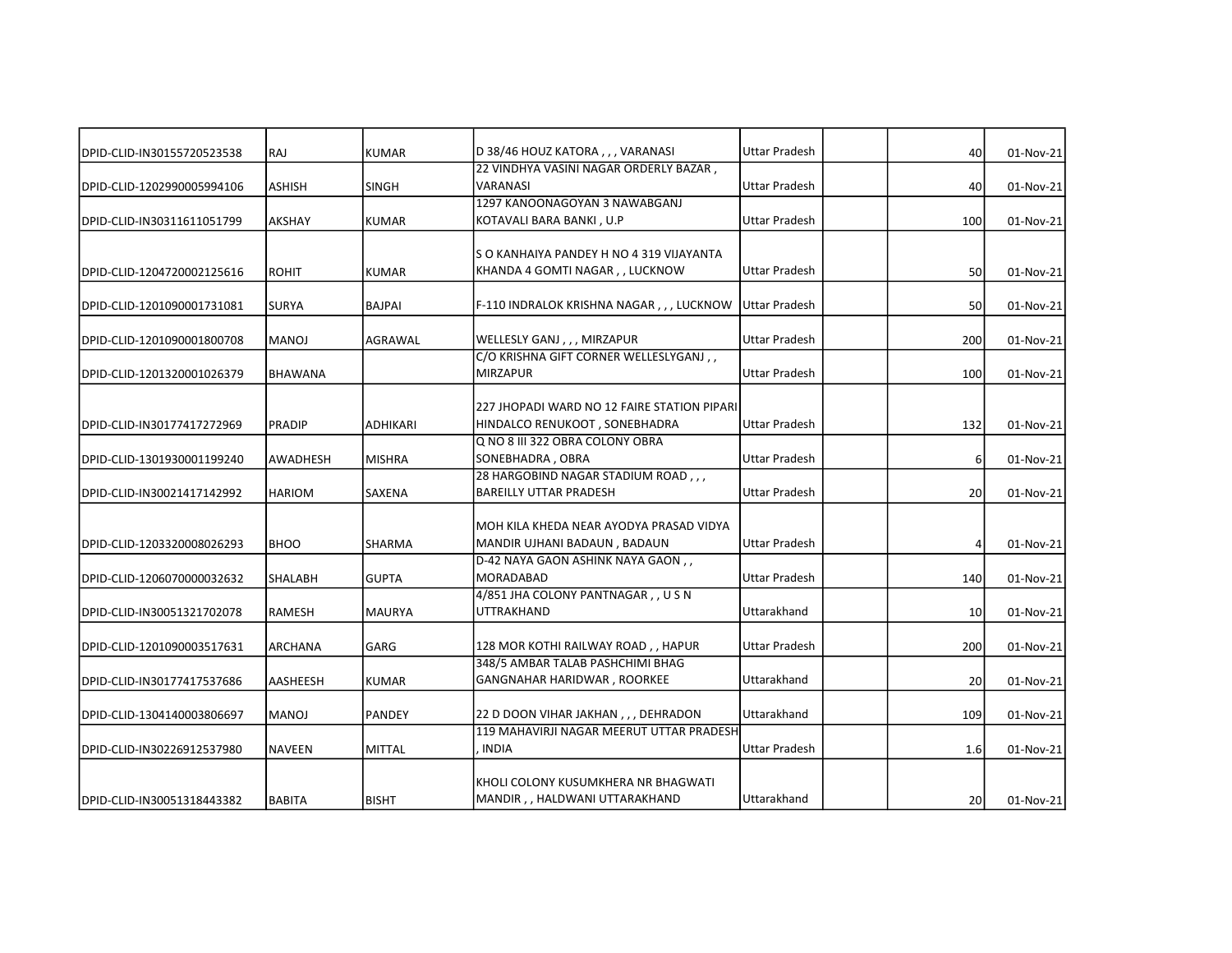| DPID-CLID-IN30133021050779 | <b>SUNIL</b>   | <b>KUMAR</b>      | B 523 ITI TOWNSHIP MANKAPUR, GONDA          | <b>Uttar Pradesh</b> |        | 40    | 01-Nov-21 |
|----------------------------|----------------|-------------------|---------------------------------------------|----------------------|--------|-------|-----------|
|                            |                |                   | GULAMI KA PURA SADARV KOTWALI,              |                      |        |       |           |
| DPID-CLID-1203320004288804 | <b>ASHOK</b>   | <b>KUMAR</b>      | AZAMGARH                                    | <b>Uttar Pradesh</b> |        | 47.6  | 01-Nov-21 |
| DPID-CLID-IN30155720088383 | <b>HEM</b>     | <b>CHANDRA</b>    | CHITTU PANDEY MARG,,, BALLIA                | Uttar Pradesh        |        | 0.4   | 01-Nov-21 |
|                            |                |                   | NARAYAN PURI DHAULI PYAU MATHURA, UTTAR     |                      |        |       |           |
| DPID-CLID-IN30167010303780 | <b>HEM</b>     | RAJ               | <b>PRADESH</b>                              | <b>Uttar Pradesh</b> |        | 40    | 01-Nov-21 |
|                            |                |                   | 338 GALI PEER PANCH MATHURA, UTTAR          |                      |        |       |           |
| DPID-CLID-IN30020610805663 | <b>MANISHA</b> | AGRAWAL           | <b>PRADESH</b>                              | <b>Uttar Pradesh</b> |        | 20    | 01-Nov-21 |
| DPID-CLID-IN30115123671362 | <b>ANAND</b>   | <b>CHATURVEDI</b> | C 19 GOVIND NAGAR SECTOR B,, MATHURA        | <b>Uttar Pradesh</b> |        | 40    | 01-Nov-21 |
| DPID-CLID-1203000000536811 | <b>PRATEEK</b> | <b>VIJAY</b>      | BIHARI JI KI GALI, VRINDAVAN, , , VRINDAVAN | Uttar Pradesh        |        | 100   | 01-Nov-21 |
|                            |                |                   | 73 NAROTTAM KUNJ MADHU NAGAR,,, AGRA        |                      |        |       |           |
| DPID-CLID-IN30021415565617 | RAJNI          | MAHESHWARI        | <b>UTTAR PRADESH</b>                        | <b>Uttar Pradesh</b> |        | 200   | 01-Nov-21 |
|                            |                |                   | SUB POST OFFICE CHAURAHA NALBANDAN NEAR     |                      |        |       |           |
| DPID-CLID-1206120000244155 | <b>RAJESH</b>  | <b>SAXENA</b>     | SHASTRI MAKELOHIYAN , FIROZABAD             | <b>Uttar Pradesh</b> |        | 200   | 01-Nov-21 |
|                            |                |                   |                                             |                      |        |       |           |
| DPID-CLID-1201060002055495 | <b>SATISH</b>  | <b>SAXENA</b>     | 6032/6 NEWTON COMPOUND, , JHANSI            | <b>Uttar Pradesh</b> |        | 272   | 01-Nov-21 |
|                            |                |                   | 2/104 VIVEKANAND NAGHAR ALWAR, , ALWAR      |                      |        |       |           |
| DPID-CLID-IN30373510002947 | <b>VIJAY</b>   | <b>CHOUHAN</b>    | RAJASTHAN                                   | Rajasthan            | 301001 | 10    | 01-Nov-21 |
| DPID-CLID-IN30177414244413 | <b>NIRMALA</b> | <b>DEVI</b>       | 258 NEB SUBHASH NAGAR, , ALWAR              | Rajasthan            | 301001 | 200   | 01-Nov-21 |
|                            |                |                   | I-2-24 APNA GHAR SHALIMAR TIJARA ROAD,      |                      |        |       |           |
| DPID-CLID-IN30133018777671 | <b>SANTOSH</b> | <b>SHARMA</b>     | ALWAR                                       | Rajasthan            | 301001 | 40    | 01-Nov-21 |
|                            |                |                   | 407, CROSS ROAD MALL CENTRAL SPINE          |                      |        |       |           |
| DPID-CLID-1202990000279183 | <b>SANTOSH</b> | <b>MUNJAL</b>     | VIDYADHAR NAGAR, JAIPUR                     | Rajasthan            | 302039 | 30    | 01-Nov-21 |
| DPID-CLID-1201910101919668 | <b>SHIVRAM</b> | YADAV             | VPO-AMAI TEH-KOTPUTLI JAIPUR, KOTPUTLI      | Rajasthan            | 303108 | 10    | 01-Nov-21 |
| DPID-CLID-1304140002265334 | <b>CHAIN</b>   | <b>KHAMESRA</b>   | 20 GAYATRI NAGAR E,,, UDAIPUR               | Rajasthan            | 313001 | 178   | 01-Nov-21 |
|                            |                |                   |                                             |                      |        |       |           |
|                            |                |                   | S/O SHRI DAL CHAND VPO:- IBRAHIMPUR TEH.    |                      |        |       |           |
| DPID-CLID-1201910101909666 | DAUDAYAL       | <b>AGARWAL</b>    | ROOPWAS DISST. BHARATPUR, BHARATPUR         | Rajasthan            | 321404 | 40    | 01-Nov-21 |
|                            |                |                   | HOUSING BOARD COLONY BARAN RAJASTHAN,       |                      |        |       |           |
| DPID-CLID-1201330000357773 | <b>MANEESH</b> | <b>SINGH</b>      | <b>BARAN</b>                                | Rajasthan            | 325205 | 148.4 | 01-Nov-21 |
|                            |                |                   | 153 JAY PRAKASH KAOLONI WARD NO 12 TEHSIL   |                      |        |       |           |
| DPID-CLID-IN30177417994429 | <b>OM</b>      | RATHORE           | BARAN DISTT BARAN, BARAN                    | Rajasthan            | 325205 | 10    | 01-Nov-21 |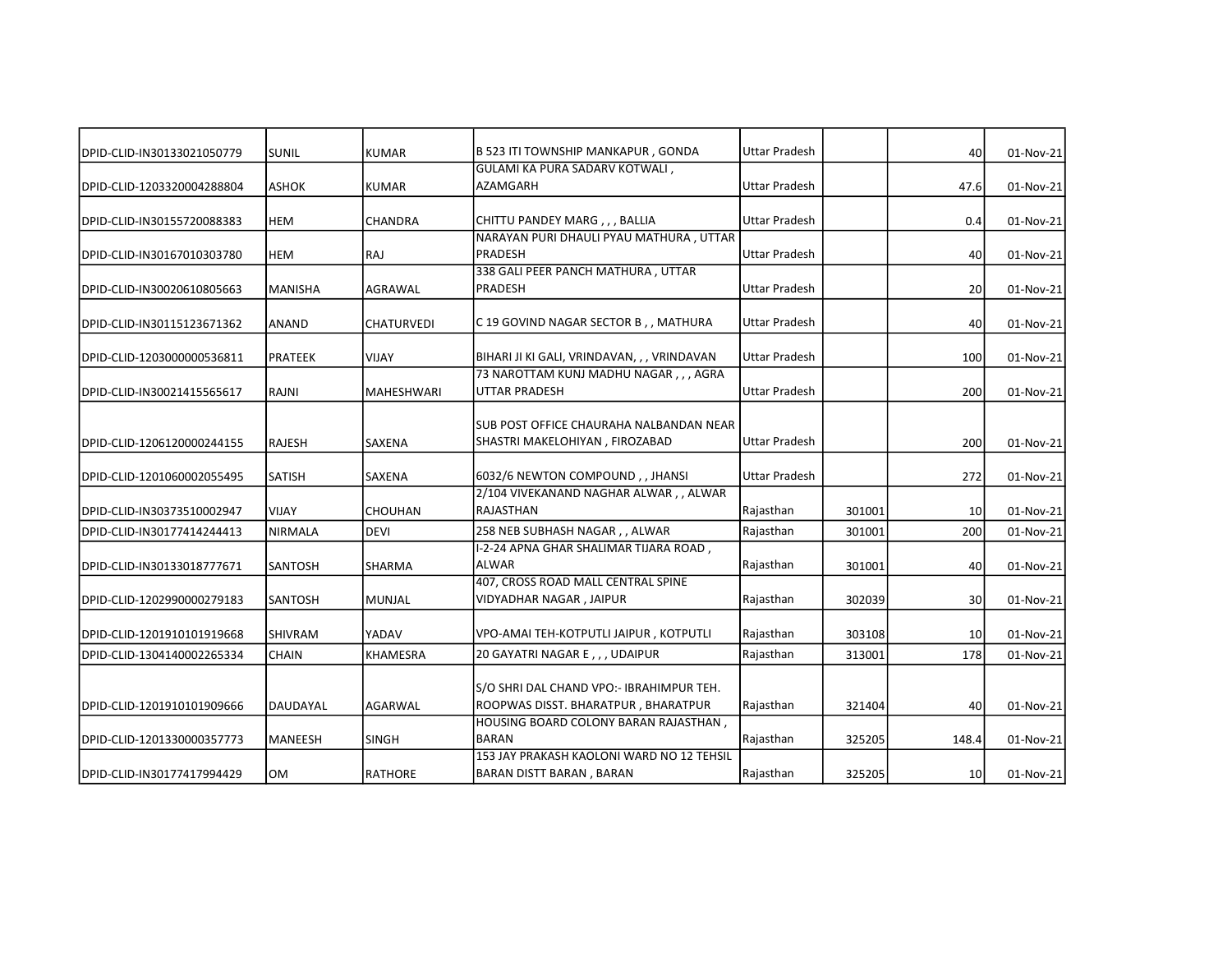|                            |                      |                  | C/O BHAGWAN SINGH CHOUDHARY INDUSTRIAL     |           |        |                 |           |
|----------------------------|----------------------|------------------|--------------------------------------------|-----------|--------|-----------------|-----------|
| DPID-CLID-1201770100746924 | <b>SUNITA</b>        | <b>CHOUDHARY</b> | AREA BHAGWANPURA, BIKANER                  | Rajasthan | 334001 | 20              | 01-Nov-21 |
|                            |                      |                  | W/O SHRI HARI SHANKAR THANVI 14/85,        |           |        |                 |           |
| DPID-CLID-1204490000001863 | <b>SHANTI</b>        | <b>THANVI</b>    | M.P.COLONY, , BIKANER                      | Rajasthan | 334004 | 80 <sup>2</sup> | 01-Nov-21 |
|                            |                      |                  | PAHAR GANG COLONY IIND LAL SAGAR           |           |        |                 |           |
| DPID-CLID-1201370000248620 | <b>ABHAY</b>         | <b>CHOUHAN</b>   | MANDORE ROAD., JODHPUR                     | Rajasthan | 342026 | 40              | 01-Nov-21 |
|                            |                      |                  | 203, ARTI APPT. KASHI VISHWANATH PLOT MAIN |           |        |                 |           |
| DPID-CLID-1301990000141919 | <b>MEETA</b>         | <b>BHUPTANI</b>  | ROAD, RAJKOT                               | Gujarat   | 360001 | $\overline{2}$  | 01-Nov-21 |
|                            |                      |                  | PAYAL RAJ' GULMAHOR SOCIETY UNIVERSITY     |           |        |                 |           |
| DPID-CLID-1201800000111233 | <b>TINABEN</b>       | <b>NAMERA</b>    | <b>ROAD, RAJKOT</b>                        | Gujarat   | 360005 | 100             | 01-Nov-21 |
|                            |                      |                  | 77 KARANGIYA FALI NR THAKOR TEMPLE,        |           |        |                 |           |
| DPID-CLID-1204720001615461 | <b>RAVIKUMAR</b>     | <b>NANDHA</b>    | <b>KABARKA</b>                             | Gujarat   | 360515 | 3               | 01-Nov-21 |
|                            |                      |                  | QTR NO 347/3 NEW COLONEY TPS SIKKA         |           |        |                 |           |
| DPID-CLID-IN30051313252259 | <b>KAMLESH</b>       | FALDU            | JAMNAGAR , JAMNAGAR GUJARAT INDIA          | Gujarat   | 361141 | 10 <sup>1</sup> | 01-Nov-21 |
| DPID-CLID-1304140004154586 | SANJEETKUMAR         | <b>SINGH</b>     | INS VALSORA 2M DET,, JAMNAGAR              | Gujarat   | 361150 | 100             | 01-Nov-21 |
| DPID-CLID-1203380000097875 | JOTANIYA             | т                | MOTI VADI NR.KUVA , , BOTAD                | Gujarat   | 364710 | 30              | 01-Nov-21 |
|                            |                      |                  | 103, SUKH SAGAR APP. NAGAR CHAKLA, , BHUJ- |           |        |                 |           |
| DPID-CLID-IN30258210030374 | <b>SHAH</b>          | PRAVINCHANDRA    | KUTCH.                                     | Gujarat   | 370001 | 110             | 01-Nov-21 |
|                            |                      |                  | PIPLA FALIYA NR KALKA MAA TEMPLE KANSARA   |           |        |                 |           |
| DPID-CLID-IN30051318460255 | CHANDRAKANT          | BUDHBHATTI       | <b>BAZAR, BHUJ GUJARAT</b>                 | Gujarat   | 370001 | 80              | 01-Nov-21 |
|                            |                      |                  | PLOT NO C 31 MUNDRA RELOCATION BHUJ        |           |        |                 |           |
| DPID-CLID-IN30051319710115 | <b>ANILA</b>         | <b>VIKAMSY</b>   | KUTCH , BHUJ GUJARAT INDIA                 | Gujarat   | 370001 | 200             | 01-Nov-21 |
|                            |                      |                  |                                            |           |        |                 |           |
| DPID-CLID-1203600001893971 | VARSANI              | <b>NARAN</b>     | 7 76 VAGHJIYANI SHERRY SUKHPUR , , SUKHPAR | Gujarat   | 370040 | 30              | 01-Nov-21 |
| DPID-CLID-1202890000912725 | <b>MUKESH</b>        | <b>BHAVNANI</b>  | T.C.X - SOUTH-84,,, GANDHIDHAM             | Gujarat   | 370201 | 300             | 01-Nov-21 |
|                            |                      |                  | 166-17, NANDANVAN SOCITEY WARD 4-B         |           |        |                 |           |
| DPID-CLID-1201090004946795 | <b>SUBHASH</b>       | RAY              | <b>ADIPUR KUTCH, ADIPUR</b>                | Gujarat   | 370205 | 200             | 01-Nov-21 |
|                            |                      |                  | OPP. SONAWALA NAKA, , , , MANDVI-KUTCH.    | Gujarat   |        | 80              |           |
| DPID-CLID-IN30097410820629 | IMTIYAZAHAMED TURIYA |                  | 35 ARIHANT SOCIETY NEAR VASNA BUS STOP     |           | 370465 |                 | 01-Nov-21 |
|                            |                      |                  | VASNA, AHMEDABAD                           |           |        |                 |           |
| DPID-CLID-IN30246110002793 | <b>DHARNA</b>        | PRAJAPATI        | A-31 ORCHID WOODS CORPORATE ROAD NR        | Gujarat   | 380007 | 8               | 01-Nov-21 |
|                            |                      |                  | PRAHLADNAGAR GARDEN PRAHLAD NAGAR,         |           |        |                 |           |
| DPID-CLID-IN30233210082871 | <b>SURENDRA</b>      | <b>SHAH</b>      | AHMEDABAD                                  | Gujarat   | 380015 | 200             | 01-Nov-21 |
|                            |                      |                  |                                            |           |        |                 |           |
|                            |                      |                  | 10 AMBAR SOC ROW HOUSE OPP.KAMESHWAR       |           |        |                 |           |
| DPID-CLID-1207020000046246 | ASHESH               | PATEL            | SCHOOL JODHPUR, AHMEDABAD                  | Gujarat   | 380015 | 200             | 01-Nov-21 |
|                            |                      |                  |                                            |           |        |                 |           |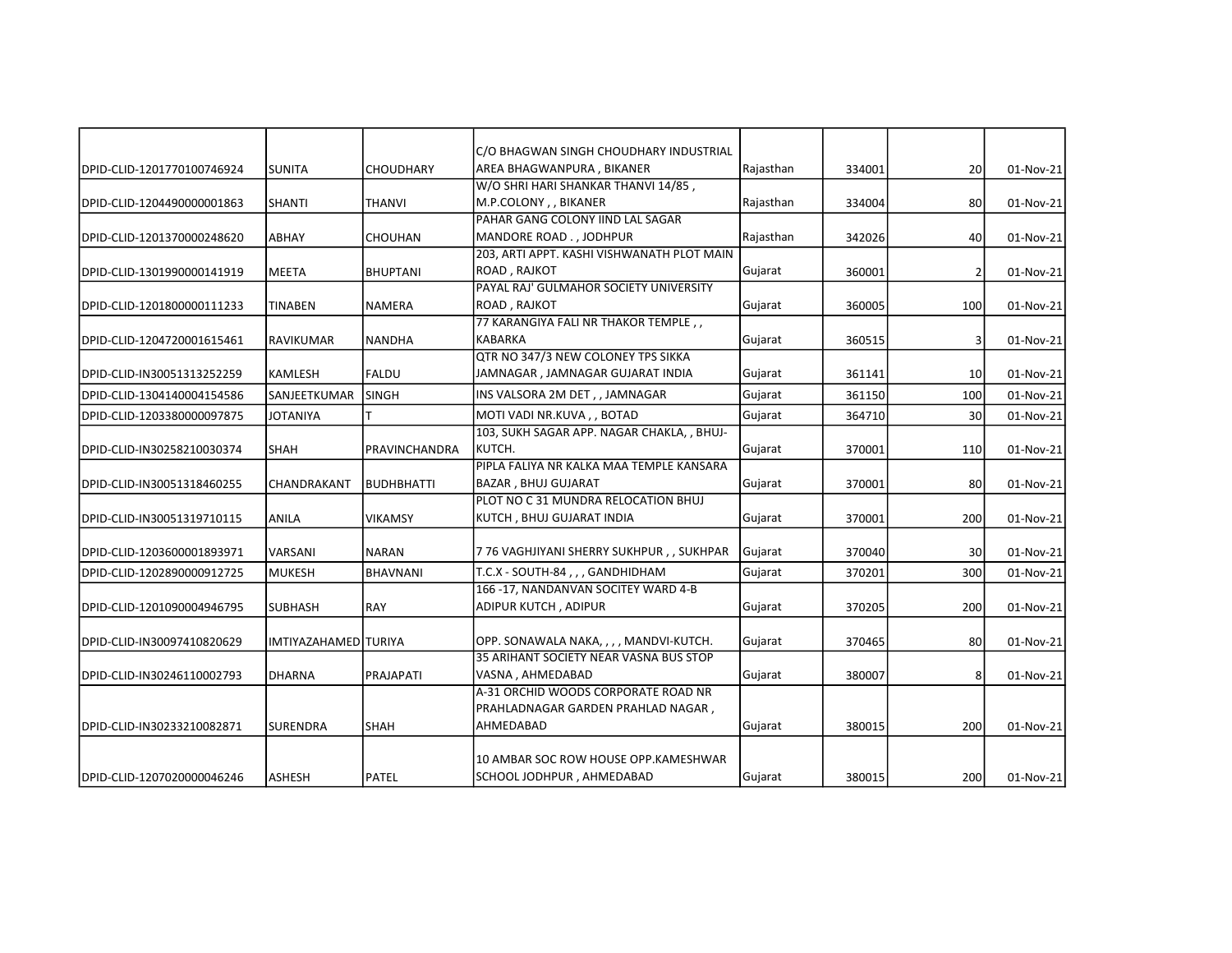|                            |                      |                | I-001 SARJAN TOWER GURUKULROAD SUBHASH                                        |         |        |                 |           |
|----------------------------|----------------------|----------------|-------------------------------------------------------------------------------|---------|--------|-----------------|-----------|
| DPID-CLID-1204470004211096 | <b>HIREN</b>         | SAVANI         | CHOW GURUKUL MEMNAGAR, AHMEDABAD                                              | Gujarat | 380052 | 4               | 01-Nov-21 |
|                            |                      |                |                                                                               |         |        |                 |           |
| DPID-CLID-IN30051320078549 | <b>VINIT</b>         | KARIATUKARAN   | B/3 PARULNAGAR BHUYANGDEV CHAR RASTA<br>SOLA ROAD, AHMEDABAD GUJARAT          | Gujarat | 380061 | 20              | 01-Nov-21 |
|                            |                      |                | PLOT NO-199/6, ANNADVATIKA SOCIETY SECTOR-                                    |         |        |                 |           |
| DPID-CLID-IN30164510186628 | JIGNA                | <b>HARDE</b>   | 22, GANDHINAGAR                                                               | Gujarat | 382022 | 20              | 01-Nov-21 |
|                            |                      |                | 4, JAGATDARSHAN SOCIETY, RAMJI MANDIR                                         |         |        |                 |           |
| DPID-CLID-1203300000066172 | RAJESHKUMAR          | PATEL          | ROAD, RANIP., AHMEDABAD                                                       | Gujarat | 382480 | 40              | 01-Nov-21 |
|                            |                      |                | AT - DARAN, TA - KADI, DARAN, , MEHSANA                                       |         |        |                 |           |
| DPID-CLID-IN30198310806331 | BHARATKUMAR          | PATEL          | (GUI.)                                                                        | Gujarat | 382715 | 10 <sup>1</sup> | 01-Nov-21 |
| DPID-CLID-1304140000602223 | GUNJANKUMAR          | <b>DOSHI</b>   | AT VADALI DIS SK,, HIMMATNAGAR                                                | Gujarat | 383235 | 20 <sup>1</sup> | 01-Nov-21 |
| DPID-CLID-1201090002073412 | ABHAY                | <b>SHAH</b>    | 23 DEVNAGAR SOC T B ROAD, , MEHSANA                                           | Gujarat | 384002 | 200             | 01-Nov-21 |
| DPID-CLID-1304140006418777 | ANILABEN             | PATEL          | AMIRGADH,,, AMIRGADH                                                          | Gujarat | 385130 | 200             | 01-Nov-21 |
| DPID-CLID-IN30051315546439 | <b>JUGRAJ</b>        | <b>JAIN</b>    | 13 GIDC DISA, DISA, GUJARAT                                                   | Gujarat | 385535 | 1000            | 01-Nov-21 |
| DPID-CLID-1201090000239325 | NAYNABEN             | <b>KAPATEL</b> | NR. PARABADI, BAZAR VASAD., , VASAD                                           | Gujarat | 388306 | 200             | 01-Nov-21 |
| DPID-CLID-1301670000502241 | <b>ANILKUMAR</b>     | PATEL          | MOTI KHADKI, RASNOL. TAL-ANAND, ANAND                                         | Gujarat | 388335 | 38.4            | 01-Nov-21 |
| DPID-CLID-IN30063610291394 | PRAGNESH             | <b>SHAH</b>    | DHOLIKUI UNDI SHERI DIST- ANAND, PETLAD                                       | Gujarat | 388450 | 20 <sup>2</sup> | 01-Nov-21 |
| DPID-CLID-IN30063610038571 | HASMUKHBHAI          | PATEL          | NR TOWER CHAMPION NIVAS, , BORSAD                                             | Gujarat | 388540 | 4               | 01-Nov-21 |
|                            |                      |                | 14 SANGITA TENAMENTS 1 NEAR PANCHAVATI<br>GORWA GORWA REFINERY ROAD, VADODARA |         |        |                 |           |
| DPID-CLID-IN30051319918606 | SHALIGRAM            | DODIA          | <b>GUJARAT</b>                                                                | Gujarat | 390016 | 124             | 01-Nov-21 |
|                            |                      |                | 1 VRAJRAJ A 19 RASHMI SOCIETY AMBALAL PARK                                    |         |        |                 |           |
| DPID-CLID-IN30133018223442 | TEJAS                | <b>KOTHARI</b> | CHAR RASTA KARELIBAUG, BARODA                                                 | Gujarat | 390018 | 0.8             | 01-Nov-21 |
|                            |                      |                | A-300, SANDALWOOD RESIDENCY NR. URMI                                          |         |        |                 |           |
| DPID-CLID-IN30034311295033 | SUBHASHCHANDFIDHUVAD |                | CHAR RASTA AKOTA , VADODARA                                                   | Gujarat | 390020 | 40              | 01-Nov-21 |
|                            |                      |                | 1 MAHESH NAGAR VUDA ROAD OPP TAPOVAN                                          |         |        |                 |           |
| DPID-CLID-IN30045014405270 | <b>NIKITA</b>        | <b>SHAH</b>    | GOTRI VADODARA, GUJARAT<br>11/12, DEEPJYOT SOCIETY, PALANPUR PATIA,           | Gujarat | 390021 | 100             | 01-Nov-21 |
| DPID-CLID-1201090000245681 | SHYAMBHAI            | LALWANI        | RANDER ROAD., SURAT                                                           | Gujarat | 395009 | 50              | 01-Nov-21 |
|                            |                      |                | 88, NUTAN ROW HOUSE B/H, PALANPUR                                             |         |        |                 |           |
| DPID-CLID-1204440000167935 | <b>ASHOKBHAI</b>     | VANKAWALA      | JAKATNAKA, , SURAT                                                            | Gujarat | 395009 | 20 <sup>1</sup> | 01-Nov-21 |
|                            |                      |                | 8 HARIDHAM SOC OPP PETROL PUMP JAHANGIR                                       |         |        |                 |           |
| DPID-CLID-IN30051315048706 | <b>JAYESH</b>        | PATEL          | PURA, SURAT GUJARAT INDIA                                                     | Gujarat | 395009 | 150             | 01-Nov-21 |
| DPID-CLID-1201090001680812 | MUKESHBHAI           | PATEL          | LUHAR FALIA, AT-PO BHESTAN SURAT, SURAT                                       | Gujarat | 395023 | 200             | 01-Nov-21 |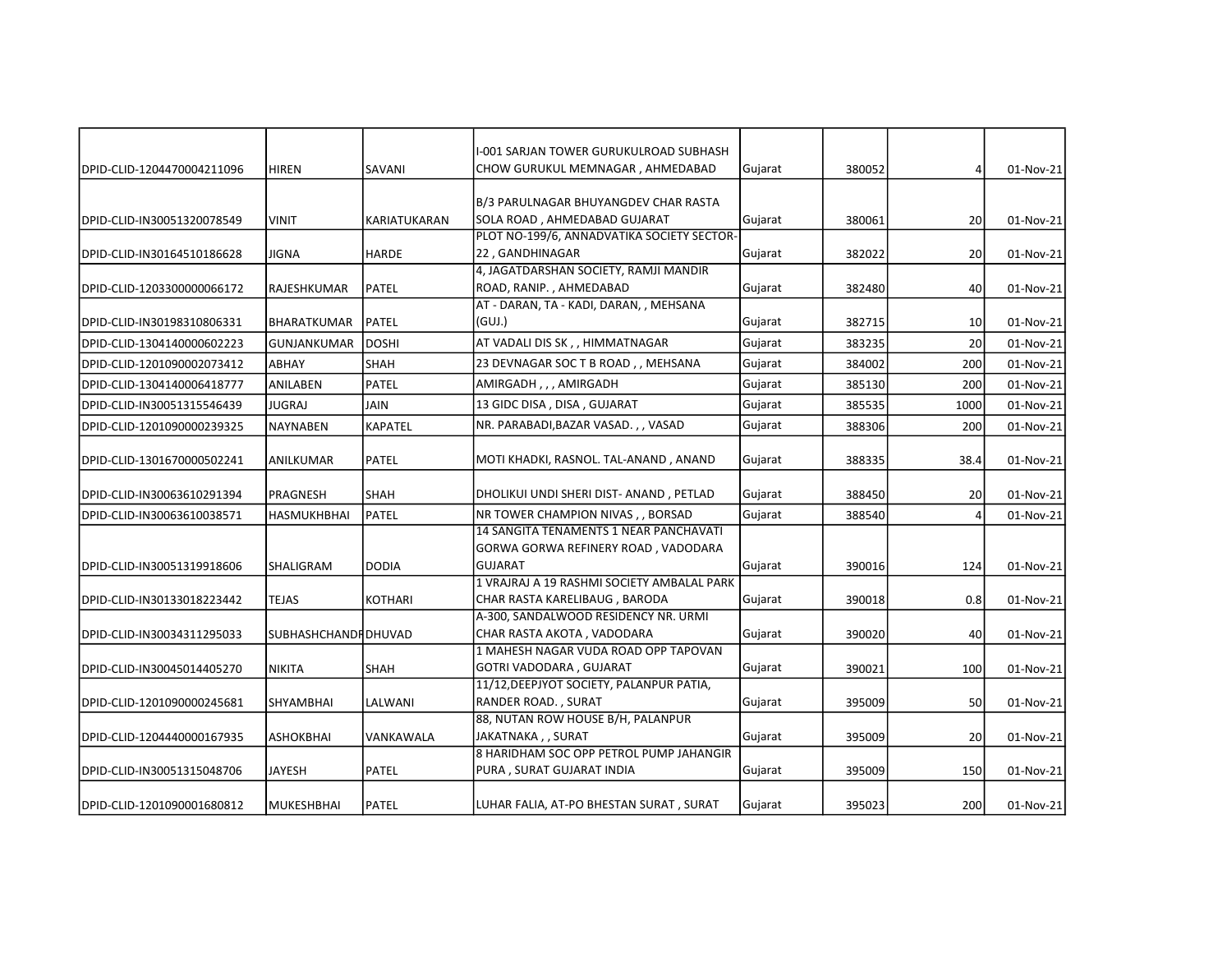|                            |                     |                | B/106 RAJGIRI SOCIETY RAMWADI VALSAD,,            |                    |        |                  |           |
|----------------------------|---------------------|----------------|---------------------------------------------------|--------------------|--------|------------------|-----------|
| DPID-CLID-IN30051313048087 | <b>BHARAT</b>       | <b>SHAH</b>    | <b>GUJARAT</b>                                    | Gujarat            | 396001 | 200              | 01-Nov-21 |
| DPID-CLID-1203210000013713 | RAMBHAROSILAL GUPTA |                | AT DAHELI TA UMARGAON DIST VALSAD, BHILAD Gujarat |                    | 396105 | 20 <sup>1</sup>  | 01-Nov-21 |
|                            |                     |                | 24, VEER NARIMAN ROAD REHMAN BLDG.,               |                    |        |                  |           |
| DPID-CLID-1205680000001818 | <b>MAHIDHAR</b>     | PRIVATELIMITED | OFFICE NO 15 FORT, MUMBAI                         | Maharashtra        | 400001 | 418.4            | 01-Nov-21 |
|                            |                     |                | E 2 SIKKA NAGAR GROUND FLOOR V P ROAD,            |                    |        |                  |           |
| DPID-CLID-IN30088813884024 | RAMILA              | PAREKH         | <b>MUMBAI</b>                                     | Maharashtra        | 400004 | 320              | 01-Nov-21 |
|                            |                     |                | B NO 5 3 FLR 8/A SONAWALA BLDG NAVSHER            |                    |        |                  |           |
|                            |                     |                | BHARUCHA MARG SEETER ROAD TARDEO,                 |                    |        |                  |           |
| DPID-CLID-IN30036010234170 | <b>CHETAN</b>       | SHAH           | <b>MUMBAI</b>                                     | Maharashtra        | 400007 | 200              | 01-Nov-21 |
|                            |                     |                | WORLI B D D CHAWL NO 57 R NO 27 1ST FLR           |                    |        |                  |           |
| DPID-CLID-1203600001347894 | <b>SHRINIVAS</b>    | <b>MAIDHAM</b> | NEAR MAHINDRA TOWERS WORLI, MUMBAI                | <b>Maharashtra</b> | 400018 | 24               | 01-Nov-21 |
|                            |                     |                | 71 DINATH COURT 4TH FLOOR S P ROAD WORLI          |                    |        |                  |           |
| DPID-CLID-IN30112715741000 | <b>EBRAHIM</b>      | <b>MOHAMED</b> | <b>MUMBAI</b>                                     | Maharashtra        | 400025 | $\overline{2}$   | 01-Nov-21 |
|                            |                     |                | 502, 5TH FLR PALM GROVE S C CHATTERJI MARG        |                    |        |                  |           |
| DPID-CLID-1202890000093987 | <b>HEMANT</b>       | <b>SHAH</b>    | SANTACRUZ (W), MUMBAI                             | Maharashtra        | 400054 | 2.2              | 01-Nov-21 |
|                            |                     |                | R.NO.10, NASIR MOHAMED COTTAGE SUKAR              |                    |        |                  |           |
| DPID-CLID-1202550000108770 | CHANDRAKANT         | <b>SINGH</b>   | WADI BORIWALI (E), MUMBAI                         | <b>Maharashtra</b> | 400066 | 200              | 01-Nov-21 |
|                            |                     |                | C/3, H-WING, FLAT NO-81 3RD FLOOR, MAHAVIR        |                    |        |                  |           |
|                            |                     |                | NAGAR SHANKER LANE, KANDIVALI-WEST,               |                    |        |                  |           |
| DPID-CLID-IN30373510001518 | KIRTI               | <b>SHAH</b>    | MUMBAI, MAHARASHTRA                               | Maharashtra        | 400067 | 2.2              | 01-Nov-21 |
|                            |                     |                |                                                   |                    |        |                  |           |
|                            |                     |                | 402, SIDDHI TOWER, EDULTI ROAD OPP. KABAR         |                    |        |                  |           |
| DPID-CLID-1201120000105986 | <b>RATAN</b>        | <b>CHHADVA</b> | ALI, CHARAI, JOSHIVADA, THANE (W)                 | Maharashtra        | 400601 | 1000             | 01-Nov-21 |
|                            |                     |                | FLAT NO-106, VILLA ROYALE, HIRANANDANI            |                    |        |                  |           |
| DPID-CLID-1204470003579849 | VINAY               | <b>TUTEJA</b>  | ESTATE, THANE (W), , , THANE                      | Maharashtra        | 400607 | 200              | 01-Nov-21 |
|                            |                     |                | 104, SHREEJI KRUPA COTTAGE, PLOT NO-227,          |                    |        |                  |           |
| DPID-CLID-1201260000096382 | <b>GEETA</b>        | SHAH           | SECTOR - 28, VASHI, , NAVI MUMBAI                 | Maharashtra        | 400703 | 200              | 01-Nov-21 |
|                            |                     |                | 104, SHREEJI KRUPA COTTAGE, PLOT NO-              |                    |        |                  |           |
| DPID-CLID-1201260000096587 | JAYESH              | <b>SHAH</b>    | 227, SECTOR-28, VASHI, NAVI MUMBAI                | Maharashtra        | 400703 | 200              | 01-Nov-21 |
|                            |                     |                | B - 504, STAR PREMIER - I PH- 5, INDRALOK, NEXT   |                    |        |                  |           |
|                            |                     |                | TO RAJ VAIBHAV BUILDING, BHAYANDAR - EAST,        |                    |        |                  |           |
| DPID-CLID-IN30047640867048 | <b>MANOJ</b>        | <b>CHAUBEY</b> | THANE, MAHARASHTRA                                | Maharashtra        | 401105 | 100 <sup>1</sup> | 01-Nov-21 |
|                            |                     |                |                                                   |                    |        |                  |           |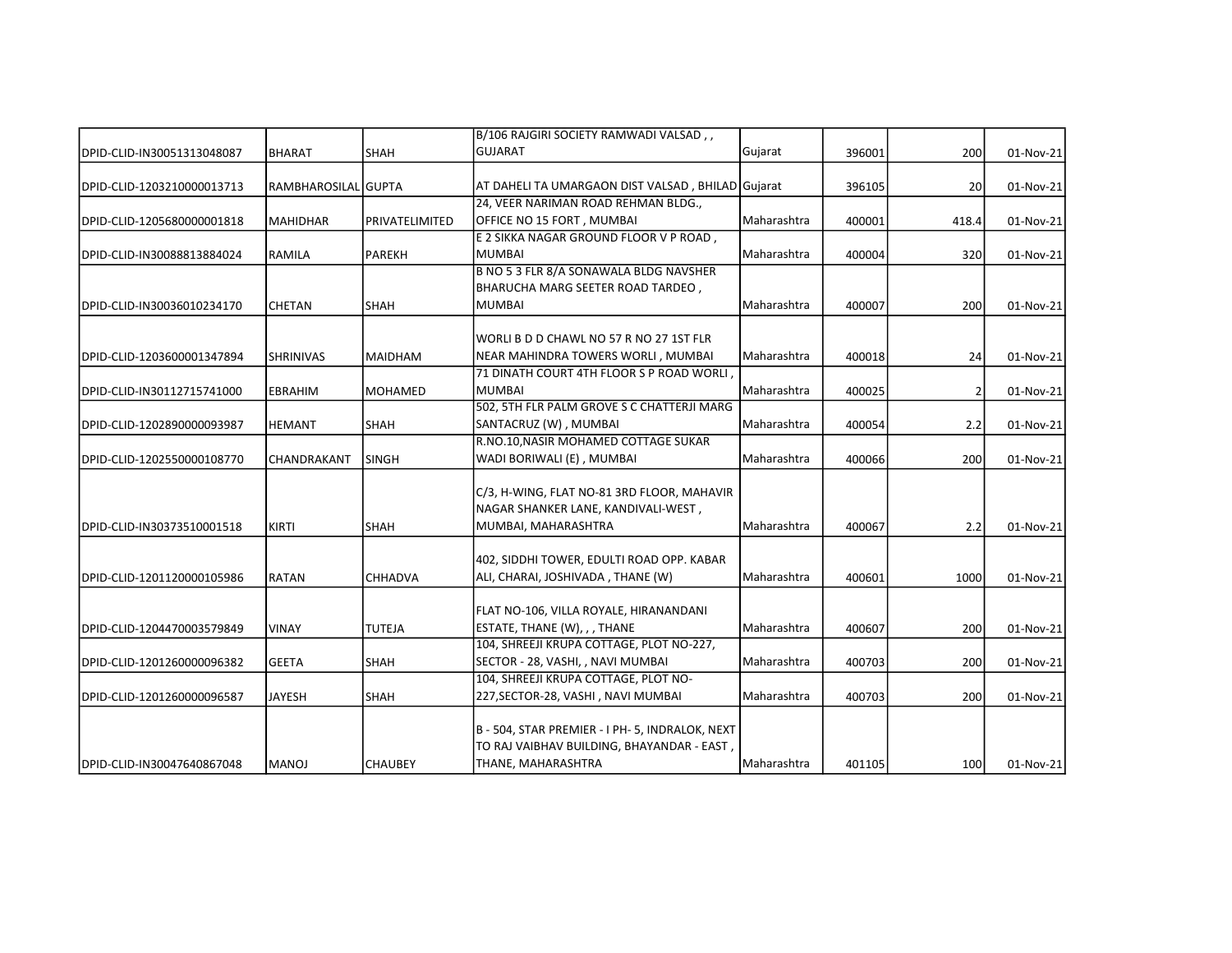|                            |                    |                 | PARADISE ELECTRIC AND HARDWARE SHOP NO 1                |             |        |                 |           |
|----------------------------|--------------------|-----------------|---------------------------------------------------------|-------------|--------|-----------------|-----------|
|                            |                    |                 | JALARAM MANSION OPP SAGAR HOTEL ,                       |             |        |                 |           |
| DPID-CLID-1202000000267844 | <b>VIJESHKUMAR</b> | <b>JAIN</b>     | <b>DAHANU</b>                                           | Maharashtra | 401602 | 20 <sup>1</sup> | 01-Nov-21 |
|                            |                    |                 | ADARSH NAGAR BHUVANESHWAR ROHA RAIGAD                   |             |        |                 |           |
| DPID-CLID-1201320000479227 | <b>KISHOR</b>      | CHAVARKAR       | , , ROHA                                                | Maharashtra | 402109 | 20              | 01-Nov-21 |
|                            |                    |                 | ELIN ELECTRONICS LTD L 84 VERNA INDL ESTATE,            |             |        |                 |           |
| DPID-CLID-IN30047641840400 | <b>AVINASH</b>     | <b>KARWA</b>    | . VERNA                                                 | Goa         | 403722 | 30 <sup>1</sup> | 01-Nov-21 |
|                            |                    |                 | INS GOMANTAK LWTR NO 130064 A,,                         |             |        |                 |           |
| DPID-CLID-1304140005894566 | <b>SHEELENDRA</b>  | <b>PAL</b>      | VASCODAGAMA                                             | Goa         | 403802 | 10 <sup>1</sup> | 01-Nov-21 |
|                            |                    |                 | 251/1, NANA PETH, NEAR SAMADHAN CHOWK,,                 |             |        |                 |           |
| DPID-CLID-1202260000045748 | <b>SANTOSH</b>     | <b>CHOPADA</b>  | <b>PUNE</b>                                             | Maharashtra | 411002 | 40              | 01-Nov-21 |
| DPID-CLID-IN30021411454689 | SANAT              | PADHI           | NYATI EMPIRE BL BERYL SN 22/2 KHARADI, PUNE Maharashtra |             | 411014 | 100             | 01-Nov-21 |
|                            |                    |                 | A 101 SAGAR OCEANA DESHMUKH NAGAR NDA                   |             |        |                 |           |
|                            |                    |                 | PASHAN ROAD BEHIND MARATHA MANDIR PUNE                  |             |        |                 |           |
| DPID-CLID-IN30302859199368 | <b>MAHENDRA</b>    | BHAYANI         | MAHARASHTRA, INDIA                                      | Maharashtra | 411021 | 300             | 01-Nov-21 |
|                            |                    |                 |                                                         |             |        |                 |           |
|                            |                    |                 | 17 1/2 NALI SADHUNANA TUPE VASATI SR NO                 |             |        |                 |           |
| DPID-CLID-IN30226910131043 | YUVRAJ             | <b>TUPE</b>     | 207, HADAPSAR, PUNE, MAHARASHTRA                        | Maharashtra | 411028 | 20              | 01-Nov-21 |
| DPID-CLID-1202470000447411 | <b>PRATAP</b>      | <b>KHOND</b>    | 65 M PHULE PETH PUNE,, PUNE                             | Maharashtra | 411042 | 20 <sup>1</sup> | 01-Nov-21 |
|                            |                    |                 | KAMAL HIGHT A 10 SR NO 34 4 P K NAGAR                   |             |        |                 |           |
| DPID-CLID-IN30023913498484 | <b>RAJESH</b>      | <b>BARAPTE</b>  | DHANKWADI, PUNE                                         | Maharashtra | 411043 | 408.8           | 01-Nov-21 |
|                            |                    |                 | 370 KANASHALA PARISAR MADHALI WAI DIST                  |             |        |                 |           |
| DPID-CLID-IN30051320900460 | RANI               | OSWAL           | SATARA, SATARA MAHARASHTRA                              | Maharashtra | 412803 | 5.6             | 01-Nov-21 |
|                            |                    |                 | 1254, UMBRAJKAR APARTMENT NORTH KASBA,                  |             |        |                 |           |
| DPID-CLID-1201060001585768 | <b>RAJESHREE</b>   | KULKARNI        | <b>SOLAPUR</b>                                          | Maharashtra | 413002 | 50              | 01-Nov-21 |
|                            |                    |                 | MAIN ROAD BARAMATI GANDHI JEWELLERS                     |             |        |                 |           |
| DPID-CLID-1202890001026596 | <b>POPATLAL</b>    | <b>GANDHI</b>   | <b>BARAMATI, BARAMATI</b>                               | Maharashtra | 413102 | 40              | 01-Nov-21 |
|                            |                    |                 | NAVI PETH SANJA VES GALLI,, OSMANABAD                   |             |        |                 |           |
| DPID-CLID-IN30051321376774 | <b>MOMIN</b>       | <b>ABDULHAI</b> | <b>MAHARASHTRA</b>                                      | Maharashtra | 413501 | 11              | 01-Nov-21 |
|                            |                    |                 | A/P DIGHI TAL SHRIRAMPUR DIST AHMEDNAGAR                |             |        |                 |           |
| DPID-CLID-1201320001463330 | <b>RAVINDRA</b>    | <b>BHAGAT</b>   | , , SHRIRAMPUR                                          | Maharashtra | 413709 | 0.2             | 01-Nov-21 |
|                            |                    |                 | C/O SUBHASH D GUGALE, GAVTHAN, NEAR                     |             |        |                 |           |
|                            |                    |                 |                                                         |             |        |                 |           |
|                            |                    |                 | MARUTI MANDIR, TAL-                                     |             |        |                 |           |
| DPID-CLID-1205600000106571 | VAISHALI           | <b>GUGALE</b>   | SHRIGONDA, MUNDHEKARWADI, , AHMEDNAGAR Maharashtra      |             | 413726 | 30              | 01-Nov-21 |
| DPID-CLID-1202350000263093 | <b>KUSUMBAI</b>    | DESARDA         | CIVIL HADCO, AHMEDNAGAR, , , AHMEDNAGAR                 | Maharashtra | 414001 | <b>20</b>       | 01-Nov-21 |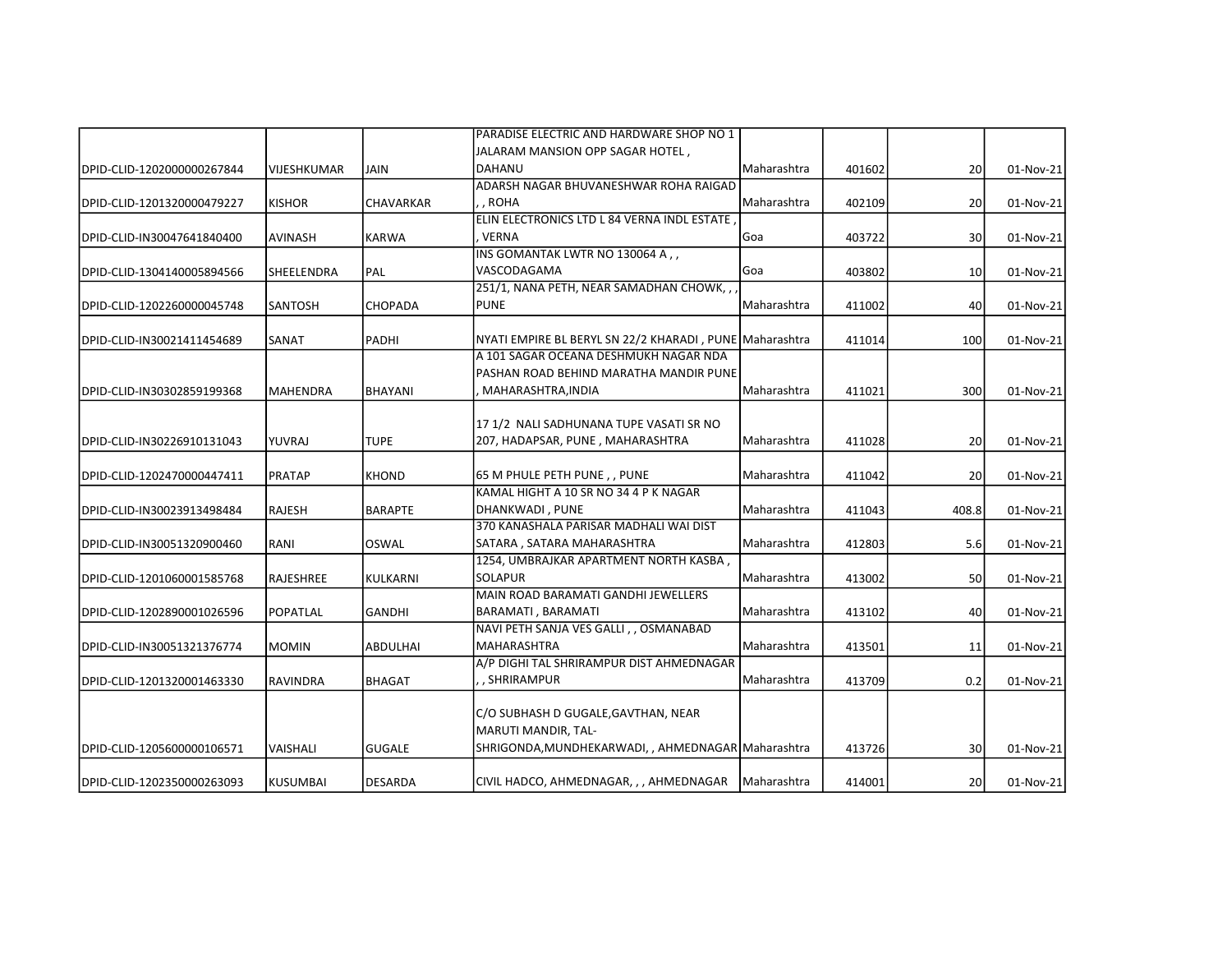|                            |                  |                | PL NO 1/A2 SHRI RAM NAGAR NEAR GANESH       |               |        |                 |           |
|----------------------------|------------------|----------------|---------------------------------------------|---------------|--------|-----------------|-----------|
|                            |                  |                | TYPING CENTRE L B RD OPP ADYAR ANANDA       |               |        |                 |           |
| DPID-CLID-1203600000611725 | <b>AVINASH</b>   | KHANDELWAL     | <b>BHAVAN, AHMEDNAGAR</b>                   | Maharashtra   | 414001 | 2               | 01-Nov-21 |
|                            |                  |                | PLOT NO-21, CAPTAIN K.DESAI COLONY, SADAR-  |               |        |                 |           |
| DPID-CLID-1205600000111803 | MOHAMMAD         | LATIFKHAN      | BAZAR, SR NO-409/4, SATARA                  | Maharashtra   | 415001 | 60              | 01-Nov-21 |
|                            |                  |                | ANJALI COLONY, PLOT NO - 50, AKANKSHA       |               |        |                 |           |
| DPID-CLID-1205810000012916 | SWATI            | OAK            | BUNGLOW, , SATARA                           | Maharashtra   | 415001 | 40              | 01-Nov-21 |
| DPID-CLID-1205810000055952 | <b>SUHAS</b>     | <b>SHINDE</b>  | 441, SHANIWAR PETH, SATARA, SATARA          | Maharashtra   | 415001 | 200             | 01-Nov-21 |
|                            |                  |                | 31 VISHAL SAHYADRI HSG SOC SHAHUN GODOLI    |               |        |                 |           |
| DPID-CLID-IN30177414985876 | <b>KUMUD</b>     | <b>WALIMBE</b> | . SATARA                                    | Maharashtra   | 415001 | 40              | 01-Nov-21 |
|                            |                  |                |                                             |               |        |                 |           |
| DPID-CLID-1205810000003196 | <b>RAJESH</b>    | <b>BHOSALE</b> | 127 RAGHUNATHPURA SATARA,, SATARA           | Maharashtra   | 415002 | 40              | 01-Nov-21 |
|                            |                  |                | P.NO, R-18, FLAT NO-64 ADD. MIDC. SATARA,,  |               |        |                 |           |
| DPID-CLID-1205810000008707 | <b>NEETA</b>     | <b>KANSE</b>   | SATARA                                      | Maharashtra   | 415002 | 40              | 01-Nov-21 |
| DPID-CLID-1205810000020199 | <b>GAUTAM</b>    | <b>MUNOT</b>   | 108, BHAVANI PETH PALACE, SATARA, , SATARA  | Maharashtra   | 415002 | 40              | 01-Nov-21 |
|                            |                  |                | PLOT NO 38 GADKAR ALI SARVODAY SOC,         |               |        |                 |           |
| DPID-CLID-IN30177414247307 | <b>SHANKAR</b>   | SAWANT         | <b>SATARA</b>                               | Maharashtra   | 415002 | 14              | 01-Nov-21 |
|                            |                  |                | 19/20, VISAVA PARK, TULSI APARTMENT, , ,    |               |        |                 |           |
| DPID-CLID-1205810000021762 | NANDKUMAR        | <b>DOSHI</b>   | SATARA                                      | Maharashtra   | 415003 | 100             | 01-Nov-21 |
|                            |                  |                | DILIP POULTRY FARM, DEGAON ROAD, KODOLI,,   |               |        |                 |           |
| DPID-CLID-1205810000008234 | <b>GIRISH</b>    | <b>BAGAL</b>   | SATARA                                      | Maharashtra   | 415004 | 100             | 01-Nov-21 |
|                            |                  |                | 1784, OPP. JAIN MANDIR, GANDHI CHOWK, TAL - |               |        |                 |           |
| DPID-CLID-1202000000108276 | <b>DALICHAND</b> | loswal         | WALWA, DIST- SANGLI, ISLAMPUR               | l Maharashtra | 415409 | 200             | 01-Nov-21 |
|                            |                  |                | NEAR CHUNA DHANI, MAHADEO NAGAR, A/P        |               |        |                 |           |
|                            |                  |                | ISLAMPUR TAL-WALWA, DIST-SANGLI,            |               |        |                 |           |
| DPID-CLID-1202000000122736 | <b>KUMAR</b>     | <b>NIKAM</b>   | <b>ISLAMPUR</b>                             | Maharashtra   | 415409 | 0.2             | 01-Nov-21 |
|                            |                  |                | 1788, GANDHI CHOWK, ISLAMPUR, TAL-WALWA,    |               |        |                 |           |
| DPID-CLID-1202000000374905 | <b>RAJKUMAR</b>  | <b>OSWAL</b>   | <b>ISLAMPUR</b>                             | Maharashtra   | 415409 | 63.6            | 01-Nov-21 |
|                            |                  |                | KISAN NAGAR, ISLAMPUR, TAL-WALWA, DIST-     |               |        |                 |           |
| DPID-CLID-1202000000383523 | <b>RAJASHREE</b> | <b>PATIL</b>   | SANGLI, , , ISLAMPUR                        | Maharashtra   | 415409 | 10 <sup>1</sup> | 01-Nov-21 |
| DPID-CLID-1202890000296878 | APURVA           | <b>GOSAVI</b>  | GHARKUL GURUDEV NAGAR, , KOREGAON           | Maharashtra   | 415501 | 20              | 01-Nov-21 |
|                            |                  |                | A/3 PUSHPENDRA COMPLEX, SAWARKAR ROAD,      |               |        |                 |           |
| DPID-CLID-1203000000379286 | RANJANA          | <b>KETKAR</b>  | ZADGAON, RATNAGIRI, RATNAGIRI               | Maharashtra   | 415612 | 16              | 01-Nov-21 |
|                            |                  |                | 1001 A POWER COLONY, S.G VASAHAT,           |               |        |                 |           |
| DPID-CLID-1202000000117918 | <b>BHARAT</b>    | <b>SUTAR</b>   | RADHANAGARI ROAD, , KOLHAPUR                | Maharashtra   | 416001 | 86              | 01-Nov-21 |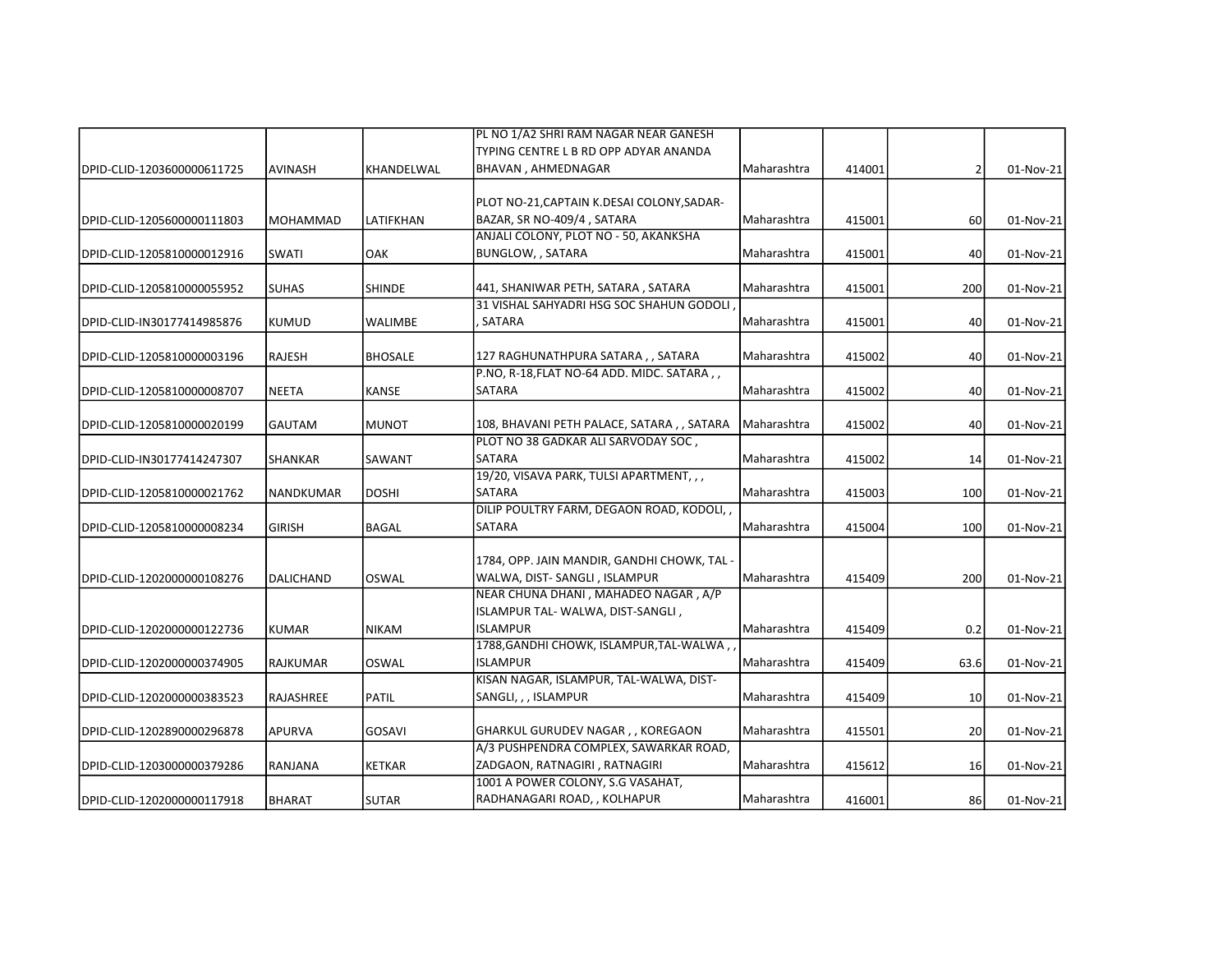|                            |                    |                 | RS NO-657, D-25 KOLHAPUR UDHYAM CO.OP                       |             |        |                 |           |
|----------------------------|--------------------|-----------------|-------------------------------------------------------------|-------------|--------|-----------------|-----------|
| DPID-CLID-1202000000316044 | <b>VINODKUMAR</b>  | <b>JAISWAL</b>  | SOCIETY Y. P. POWAR NAGAR, KOLHAPUR                         | Maharashtra | 416001 | 160             | 01-Nov-21 |
|                            |                    |                 | RAMDHAM 2101/20, E WARD, LAXMINAGAR, , ,                    |             |        |                 |           |
| DPID-CLID-1202000000388118 | <b>MANJUSHREE</b>  | ZANWAR          | <b>KOLHAPUR</b>                                             | Maharashtra | 416001 | 200             | 01-Nov-21 |
|                            |                    |                 |                                                             |             |        |                 |           |
|                            |                    |                 | F-303, AYODHYA PARK, OLD PUNE BENGLOR                       |             |        |                 |           |
| DPID-CLID-1202000000388141 | <b>SAPNA</b>       | ZANWAR          | ROAD, KAWALA NAKA, , KOLHAPUR                               | Maharashtra | 416002 | 200             | 01-Nov-21 |
|                            |                    |                 | 22, SHIVAJI PARK, E-WARD, NEAR VIDYA                        |             |        |                 |           |
| DPID-CLID-1202000000350375 | <b>ITOYL</b>       | <b>KAPASE</b>   | BHAVAN, , KOLHAPUR                                          | Maharashtra | 416008 | 70              | 01-Nov-21 |
|                            |                    |                 | SARTHAK', PLOT NO.54, LAYOUT NO.4                           |             |        |                 |           |
| DPID-CLID-1201091900021653 | <b>MADHURI</b>     | <b>KULKARNI</b> | JARAGNAGAR, , KOLHAPUR                                      | Maharashtra | 416013 | 0.2             | 01-Nov-21 |
|                            |                    |                 | PLOT NO 12, KHAMKAR COLONY TAL. SHIROL                      |             |        |                 |           |
| DPID-CLID-1202000000130823 | RAJANI             | <b>ATKALE</b>   | DIST. KOLHAPUR, JAYSINGPUR                                  | Maharashtra | 416101 | 40              | 01-Nov-21 |
|                            |                    |                 |                                                             |             |        |                 |           |
|                            |                    |                 | NEAR GRAMPANCHAYAT OFFICE AP- SHIROL, TAL-                  |             |        |                 |           |
| DPID-CLID-1202000000229498 | <b>BALASO</b>      | <b>MANE</b>     | SHIROL DIST-KOLHAPUR, SHIROL                                | Maharashtra | 416101 | 70              | 01-Nov-21 |
|                            |                    |                 |                                                             |             |        |                 |           |
| DPID-CLID-IN30051312832034 | <b>ARVIND</b>      | <b>JAGADALE</b> | M P SHIROL,,, DIST KOLHAPUR                                 | Maharashtra | 416103 | 80              | 01-Nov-21 |
|                            |                    |                 | WARD NO-3/716 GUJARI CORNER ICHALKARANJI                    |             |        |                 |           |
| DPID-CLID-IN30311610537545 | <b>KESHAVRAJ</b>   | <b>GONDKAR</b>  | <b>KOLHAPUR</b>                                             | Maharashtra | 416115 | 4               | 01-Nov-21 |
|                            |                    |                 | A/P- SHIRADWAD TAL - SHIROL DIST - KOLHAPUR                 |             |        |                 |           |
| DPID-CLID-1202000000245896 | <b>MAHESH</b>      | <b>PATIL</b>    | ICHALKARANJI                                                | Maharashtra | 416130 | 20              | 01-Nov-21 |
| DPID-CLID-1202000000133123 | SHIVGONDA          | PATIL           | A/P NIMNI TAL - TASGAON DIST - SANGLI , SANGI   Maharashtra |             | 416312 | 40              | 01-Nov-21 |
|                            |                    |                 |                                                             |             |        |                 |           |
|                            |                    |                 | 349/2 A PLOT NO 1,C S NO 10017 NEMINATH                     |             |        |                 |           |
| DPID-CLID-1202000000175546 | <b>SNEHA</b>       | KULKARNI        | NAGAR, VISHRAMBHAG, , SANGLI                                | Maharashtra | 416415 | 100             | 01-Nov-21 |
|                            |                    |                 | KRISHNAI 20, DHARWADKAR PLOT, DAMANI RD,                    |             |        |                 |           |
| DPID-CLID-IN30226911092629 | <b>ABHINAY</b>     | WAGHULE         | SANGLI                                                      | Maharashtra | 416416 | 20              | 01-Nov-21 |
|                            |                    |                 | SHEETAL NEAR DAMANI HIGH SCHOOL                             |             |        |                 |           |
| DPID-CLID-1202000000123778 | DNYANCHANDRAIPATIL |                 | CHANDANI CHOUK, SANGLI                                      | Maharashtra | 416416 | 1320            | 01-Nov-21 |
|                            |                    |                 | PLOT NO 45 KOMAL BANGALOW VENKATESH                         |             |        |                 |           |
| DPID-CLID-1202000000218984 | RAHUL              | SARADA          | NAGAR, SANGLI                                               | Maharashtra | 416416 | 30 <sup>1</sup> | 01-Nov-21 |
|                            |                    |                 |                                                             |             |        |                 |           |
|                            |                    |                 | FLAT NO 2 AMRUTA APARTMENTS SAMARTH                         |             |        |                 |           |
| DPID-CLID-1202000000282679 | <b>DILSHAD</b>     | <b>MUJAWAR</b>  | CHOWK SOUTH SHIVAJI NAGAR , SANGLI                          | Maharashtra | 416416 | 100             | 01-Nov-21 |
|                            |                    |                 |                                                             |             |        |                 |           |
|                            |                    |                 | 224/4, VIDYA NAGAR A/P TAL - KANKAVALLI DIST-               |             |        |                 |           |
| DPID-CLID-1202000000124636 | <b>KIRTI</b>       | NAGVEKAR        | SINDHUDURG, SINDHUDURG                                      | Maharashtra | 416602 | 100             | 01-Nov-21 |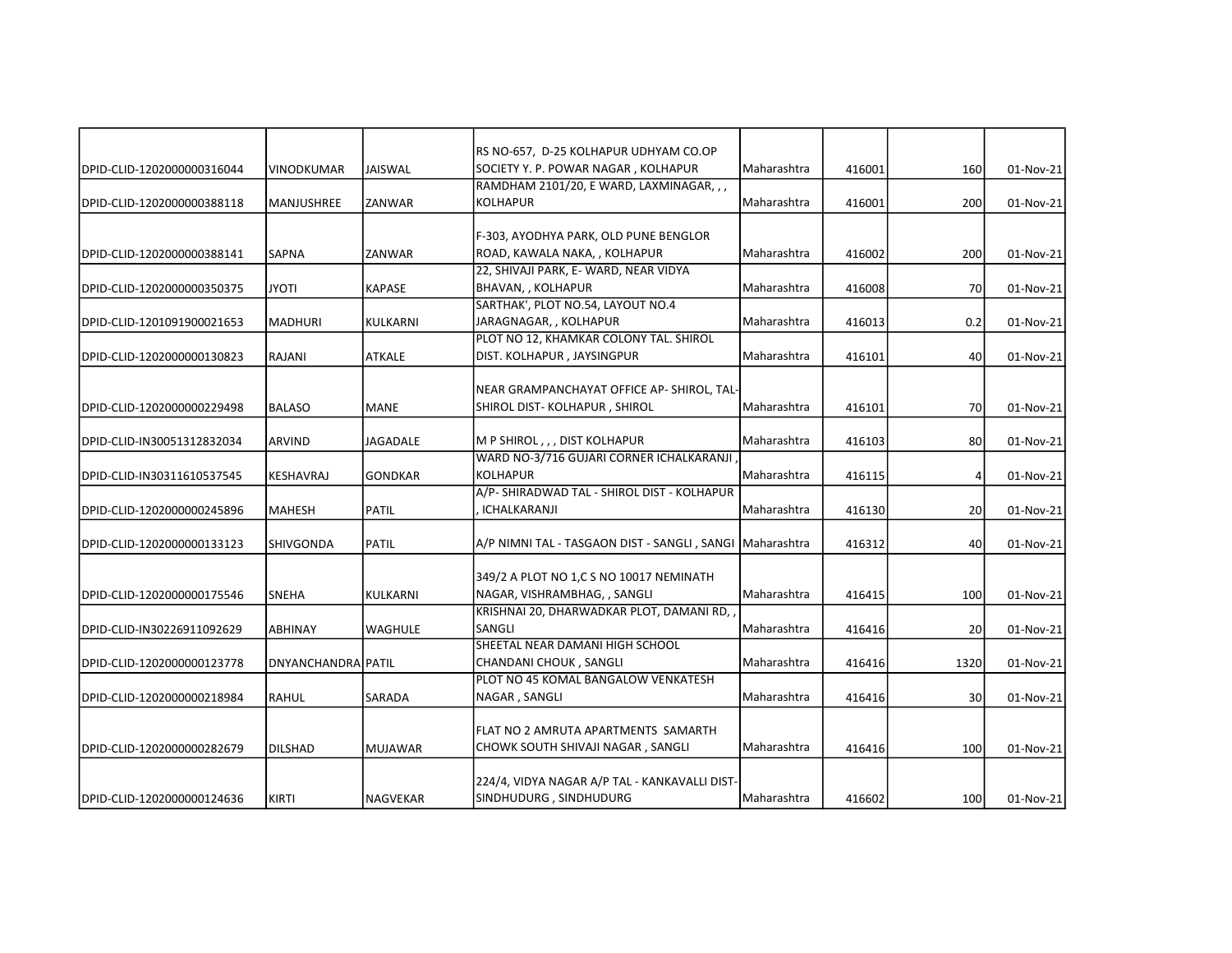|                            |                  |                   | A/P SUKHSHANTI OPP GADEKAR MALA DATTA              |             |        |                 |           |
|----------------------------|------------------|-------------------|----------------------------------------------------|-------------|--------|-----------------|-----------|
| DPID-CLID-IN30177416805605 | <b>AMOL</b>      | CHANDAK           | MANDIR ROAD NASIK ROAD, NASIK                      | Maharashtra | 422101 | 4.6             | 01-Nov-21 |
|                            |                  |                   | SAMARTH NAGAR, A/P PIMPALGAON, TAL.                |             |        |                 |           |
| DPID-CLID-1201090700124692 | <b>BHAUSAHEB</b> | <b>PATIL</b>      | NIPHAD, DIST. NASIK,, NASIK                        | Maharashtra | 422209 | 10 <sup>1</sup> | 01-Nov-21 |
|                            |                  |                   | 1377 B ANANDIBAI JAVDEKAR SHALE JAVAL PETH         |             |        |                 |           |
| DPID-CLID-1202700000080804 | <b>SUNITA</b>    | <b>DUSANE</b>     | <b>GRAM DHULE, DHULE</b>                           | Maharashtra | 424001 | 20              | 01-Nov-21 |
|                            |                  |                   | GHAR NO 1759 MARVADI BHOJNALAY GALLI NO 2          |             |        |                 |           |
| DPID-CLID-1204470006655852 | <b>RAHUL</b>     | SHARMA            | LALBAG DHULE, , DHULE                              | Maharashtra | 424001 | 10              | 01-Nov-21 |
|                            |                  |                   | 417 MAROTICHA CHOWK A/P GHODGAON TAQ               |             |        |                 |           |
| DPID-CLID-1202890001165645 | <b>NITEEN</b>    | JAIN              | CHOPDA DIST JALGAON, GHODGAON                      | Maharashtra | 425108 | 20              | 01-Nov-21 |
| DPID-CLID-IN30177417265861 | <b>JIVAN</b>     | SANDECHA          | 417 MAROTICHA CHAUK GHODGAON, CHOPDA               | Maharashtra | 425108 | 35              | 01-Nov-21 |
|                            |                  |                   | YANJOLA ROAD CHAMELI NAGAR BHUSAWAL                |             |        |                 |           |
| DPID-CLID-IN30045013890141 | <b>DEEPAK</b>    | <b>PATIL</b>      | JALGAON, MAHARASHTRA                               | Maharashtra | 425201 | 2               | 01-Nov-21 |
|                            |                  |                   | MAHARANAPRATP MARG, NEWPLOT,,                      |             |        |                 |           |
| DPID-CLID-1202700000077388 | <b>KIRAN</b>     | <b>PARAKH</b>     | <b>AMALNER</b>                                     | Maharashtra | 425401 | 40              | 01-Nov-21 |
|                            |                  |                   |                                                    |             |        |                 |           |
| DPID-CLID-1202700000082022 | <b>PUNAM</b>     | SURYAWANSHI       | GANESH COLONY TAMBEPURA, , AMALNER                 | Maharashtra | 425401 | 20 <sup>1</sup> | 01-Nov-21 |
| DPID-CLID-1202700000087151 | <b>SUNIL</b>     | <b>MUNDADE</b>    | HOUSE NO.26 MARAWAD AMALNER, , AMALNER Maharashtra |             | 425401 | 40              | 01-Nov-21 |
|                            |                  |                   |                                                    |             |        |                 |           |
| DPID-CLID-1202700000105049 | <b>KUSUMBAI</b>  | <b>PAHADE</b>     | MUMBAI GALI AMALNER,, AMALNER                      | Maharashtra | 425401 | 20              | 01-Nov-21 |
| DPID-CLID-1202700000113535 | <b>VIJAYA</b>    | <b>PATIL</b>      | NEW PLOT SITA BHUVAN, , AMALNER                    | Maharashtra | 425401 | 40              | 01-Nov-21 |
|                            |                  |                   | FLAT NO 12 MADHUBAN APPTT KACHERI ROAD             |             |        |                 |           |
| DPID-CLID-1202700000151398 | LATIKA           | <b>TAHASILDAR</b> | NEW PLOT,, AMALNER                                 | Maharashtra | 425401 | 20              | 01-Nov-21 |
|                            |                  |                   | BHAGWATH ROAD NEW PLOT AMALNER,                    |             |        |                 |           |
| DPID-CLID-1202700000191264 | PANKAJ           | <b>DAYMA</b>      | AMALNER                                            | Maharashtra | 425401 | 40              | 01-Nov-21 |
|                            |                  |                   | PLOT NO.08 DHEKU ROAD DESHMUKH NAGAR,              |             |        |                 |           |
| DPID-CLID-1202700000235161 | KAPADANE         | BHAGAWAN          | <b>AMALNER</b>                                     | Maharashtra | 425401 | 40              | 01-Nov-21 |
| DPID-CLID-IN30051313453146 | <b>ASHA</b>      | <b>SINGHAVI</b>   | MUMBAI GALLI,,, AMALNER                            | Maharashtra | 425401 | 40              | 01-Nov-21 |
|                            |                  |                   |                                                    |             |        |                 |           |
| DPID-CLID-1202700000087322 | <b>JAYSHRI</b>   | <b>MUNDADE</b>    | H .NO 26 MARAVAD AMALNER , , AMALNER               | Maharashtra | 425402 | 40              | 01-Nov-21 |
|                            |                  |                   | 17 A/P CHIMTHANA TAL SHINDKHEDA, , DIST            |             |        |                 |           |
| DPID-CLID-IN30051311258132 | SAHEBRAO         | <b>BORSE</b>      | <b>DHULE</b>                                       | Maharashtra | 425409 | 20 <sup>1</sup> | 01-Nov-21 |
|                            |                  |                   |                                                    |             |        |                 |           |
|                            |                  |                   | DEEPAK MEDICAL 449/A/1 GURUNANAK MARKET            |             |        |                 |           |
| DPID-CLID-1201330000483868 | DEEPAKKUMAR      | KHANWANI          | NR JANTA BANK NANDURBAR, NANDURBAR                 | Maharashtra | 425412 | 60              | 01-Nov-21 |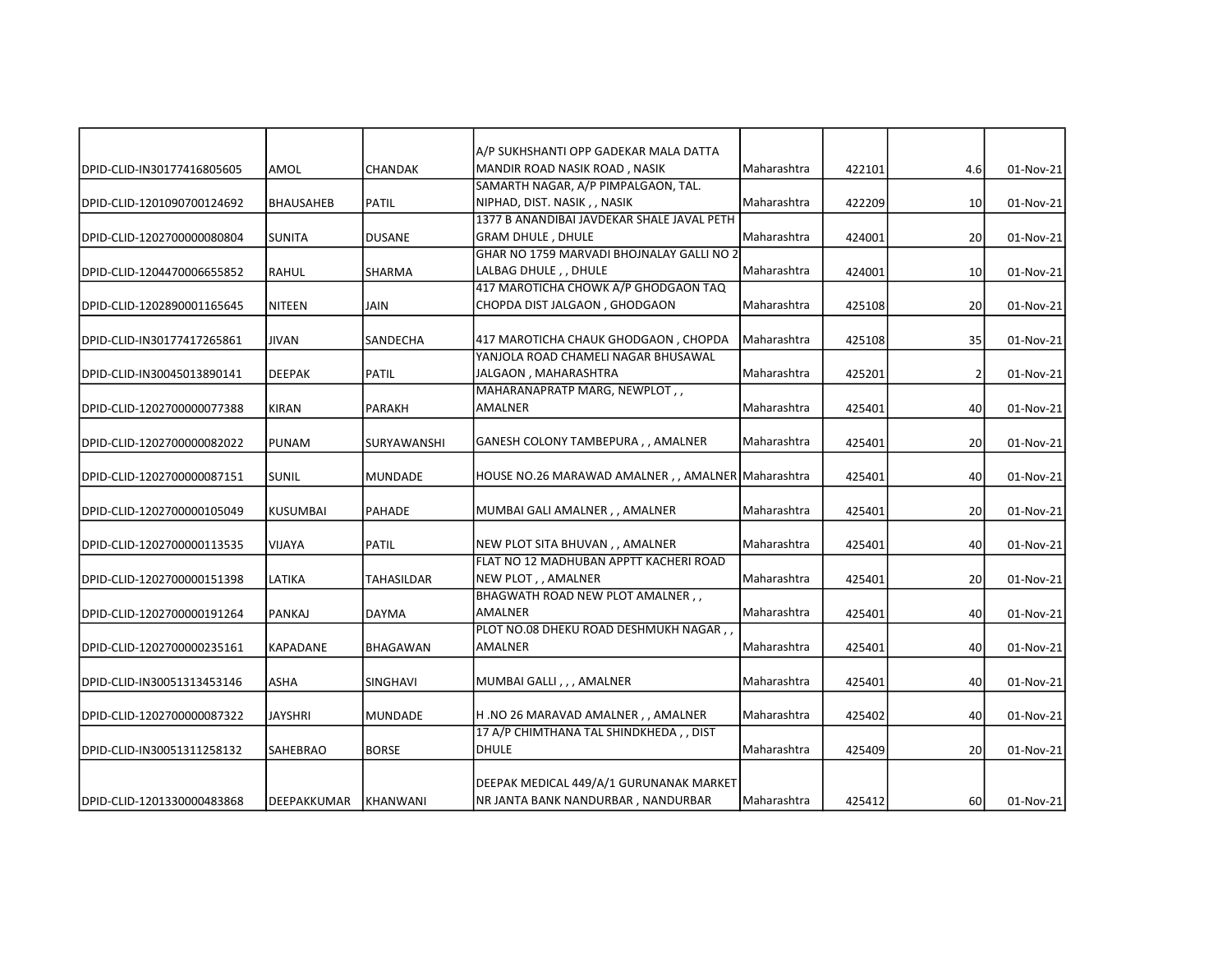|                             |                 |                  | DOMARE NIVAS KANCHAN NAGAR OLD JALNA,     |                    |        |                 |           |
|-----------------------------|-----------------|------------------|-------------------------------------------|--------------------|--------|-----------------|-----------|
| DPID-CLID-IN30177410668505  | <b>PALLAVI</b>  | <b>BHUTE</b>     | <b>JALNA</b>                              | Maharashtra        | 431203 | 40              | 01-Nov-21 |
|                             |                 |                  | SHAHID BHAGATSING CHOWK JAWAHAR BAG       |                    |        |                 |           |
| DPID-CLID-1205520000009121  | OMPRAKASH       | <b>SHINDE</b>    | VIBHAG JALNA, JALNA                       | Maharashtra        | 431203 | 40              | 01-Nov-21 |
|                             |                 |                  | PLOT NO. 6 / B, KRUSHNAMANI               |                    |        |                 |           |
|                             |                 |                  | MRUDAGANDHA COLONY YASHWANT NAGAR         |                    |        |                 |           |
|                             |                 |                  | NEAR KHANAPUR NAKA, BASMAT ROAD,          |                    |        |                 |           |
| DPID-CLID-IN30007910331389  | <b>KHANDARE</b> | <b>NAMDEORAO</b> | PARBHANI, MAHARASHTRA                     | Maharashtra        | 431401 | 400             | 01-Nov-21 |
|                             |                 |                  | F NO 102 DHOKE LYT CHHINDWADA RD VIKAS    |                    |        |                 |           |
|                             |                 |                  | PETROLPUMP MUKTA APT KORADI COLONY        |                    |        |                 |           |
| DPID-CLID-IN30302858990373  | DATTATRAYA      | KULKARNI         | NAGPUR, MAHARASHTRA, INDIA                | Maharashtra        | 441111 | 30 <sup>1</sup> | 01-Nov-21 |
|                             |                 |                  | C/O PURUSHOTAM PALIWAL PLOT NO 19         |                    |        |                 |           |
|                             |                 |                  | SAINATH TEACHER COLONY NEAR T B TOLY,     |                    |        |                 |           |
| IDPID-CLID-IN30051315057015 | RAJENDRA        | <b>BENDE</b>     | GONDIA MAHARASHTRA INDIA                  | l Maharashtra      | 441614 | 1               | 01-Nov-21 |
|                             |                 |                  |                                           |                    |        |                 |           |
|                             |                 |                  | VIVEKANAND COLONY THANA NEAR BALAJI       |                    |        |                 |           |
| IDPID-CLID-IN30371910250908 | <b>AMIT</b>     | MANDEKAR         | CLINIC THANA,, BHANDARA MAHARASHTRA       | l Maharashtra      | 441906 | Δ               | 01-Nov-21 |
|                             |                 |                  | AT PO TILAK WARD MOHADI DT BHANDARA       |                    |        |                 |           |
|                             |                 |                  | NEAR GURUWAR BAZAR, BHANDARA              |                    |        |                 |           |
| DPID-CLID-IN30051321498134  | <b>BHIKKAM</b>  | <b>BURDE</b>     | <b>MAHARASHTRA</b>                        | Maharashtra        | 441909 | 61              | 01-Nov-21 |
|                             |                 |                  | Q NO 203, SUNDER NAGAR TOWNSHIP, WCL,     |                    |        |                 |           |
|                             |                 |                  | PUNWATH (PO&VI) WANI (TQ), YAWATHMAL      |                    |        |                 |           |
| DPID-CLID-1202890000103996  | К               |                  | (DIST), YAWATHMAL                         | <b>Maharashtra</b> | 442402 | 51              | 01-Nov-21 |
|                             |                 |                  | POSTA OFFIC SASTI SASTI VILLAGE GOVARI 34 |                    |        |                 |           |
|                             |                 |                  | TALUKA RAJURA DISTRICT CHANDRAPUR,        |                    |        |                 |           |
| DPID-CLID-IN30302859420465  | PANKAJ          | <b>ASWAR</b>     | MAHARASHTRA, INDIA                        | <b>Maharashtra</b> | 442404 | 0.4             | 01-Nov-21 |
|                             |                 |                  | W/O MANOJ BIYANI NEAR DAGADI POOL CHAR    |                    |        |                 |           |
| DPID-CLID-1201330000846544  | ANITA           | <b>BIYANI</b>    | JIN COMPOUND , AKOLA                      | Maharashtra        | 444001 | 20              | 01-Nov-21 |
|                             |                 |                  | NEAR RADHAKRISHNA TALKIES AGRAWAL         |                    |        |                 |           |
| DPID-CLID-IN30177416579644  | <b>JYOTI</b>    | <b>HEGU</b>      | LAYOUT KAVAR NAGAR, AKOLA                 | Maharashtra        | 444001 | 20 <sup>1</sup> | 01-Nov-21 |
|                             |                 |                  | RADDHA NAGAR MORSHI ROAD AMRAVATI         |                    |        |                 |           |
| DPID-CLID-1201330000387384  | <b>NANDITA</b>  | YADAV            | 444601, AMRAVATI                          | <b>Maharashtra</b> | 444601 | 10.6            | 01-Nov-21 |
|                             |                 |                  | HARIOM COLONY PLOT NO. 1 B/H SHANKAR      |                    |        |                 |           |
| DPID-CLID-1202000000224130  | SUVARNA         | ANDWE            | NAGAR, AMRAVATI                           | Maharashtra        | 444606 | 400             | 01-Nov-21 |
|                             |                 |                  | EKNATH VIHAR NEAR SHANKAR NAGAR           |                    |        |                 |           |
| DPID-CLID-1203210000012363  | PRASHANT        | <b>VYAWAHARE</b> | AMRAVATI, AMRAVATI                        | Maharashtra        | 444606 | 15              | 01-Nov-21 |
|                             |                 |                  | 2, BHOKLE COLONY, SANAWAD ROAD, .,        | Madhya             |        |                 |           |
| DPID-CLID-1201700000107393  | <b>VISHWESH</b> | PARSAI           | <b>KHARGONE</b>                           | Pradesh            | 451001 | 60              | 01-Nov-21 |
|                             |                 |                  | ABHINAV COLONY, NEAR JODHPURKAR SIR,      | Madhya             |        |                 |           |
| DPID-CLID-IN30198310665926  | KAILASH         | VAISHAV          | ABHINAV COLONY, , SENDHWA (M.P.)          | Pradesh            | 451666 | 10 <sup>1</sup> | 01-Nov-21 |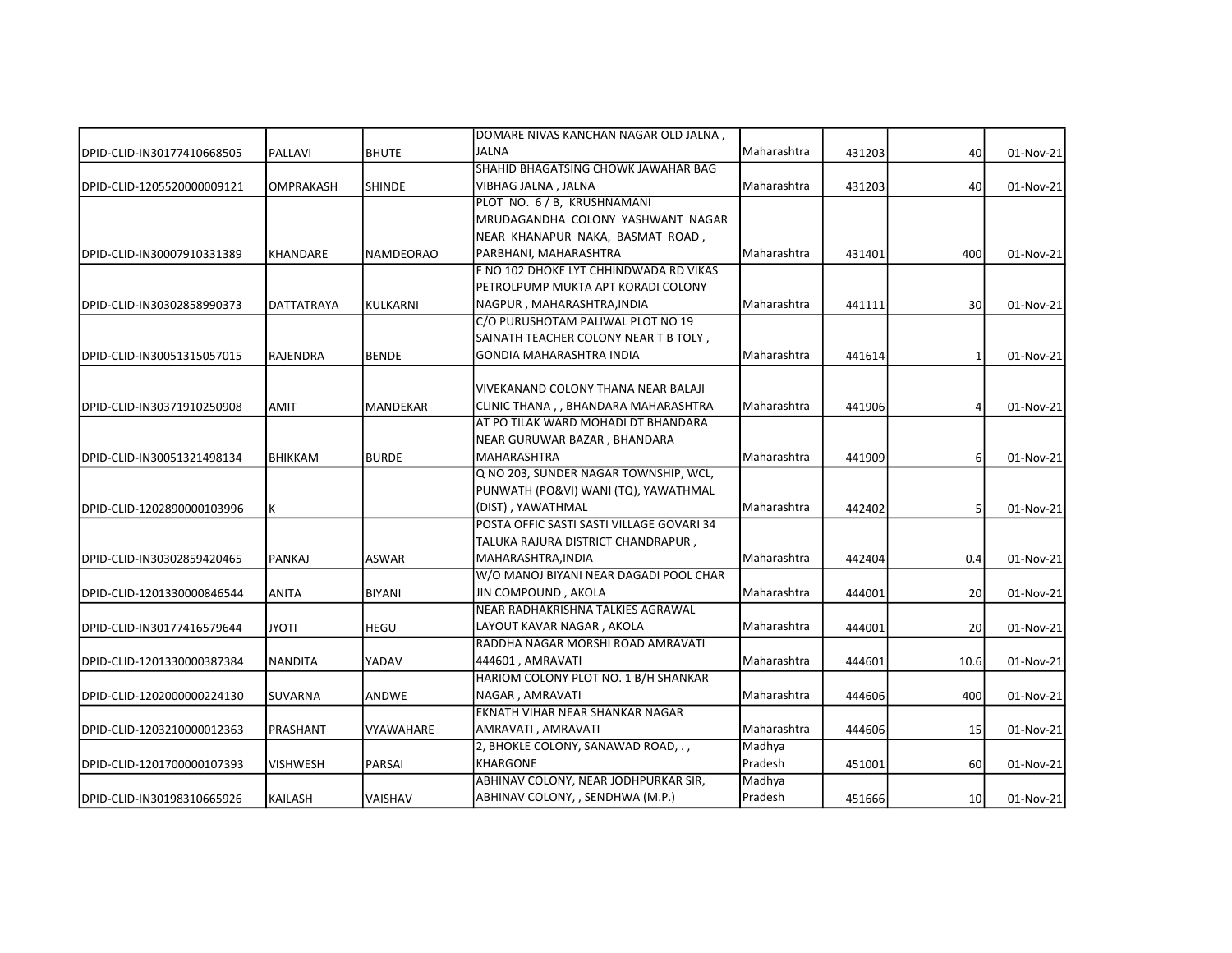|                            |               |                    |                                         | Madhya            |        |       |           |
|----------------------------|---------------|--------------------|-----------------------------------------|-------------------|--------|-------|-----------|
| DPID-CLID-1203320004564429 | <b>VIKRAM</b> | BULE               | H NO-734 USHA NAGAR EXT , , INDORE      | Pradesh           | 452001 | 50    | 01-Nov-21 |
|                            |               |                    | 303 SANAND APPT 9 SOUTH TUKOGANJ INDORE | Madhya            |        |       |           |
| DPID-CLID-IN30302859788747 | <b>SUYASH</b> | <b>BAKLIWAL</b>    | INDORE , MADHYA PRADESH,INDIA           | Pradesh           | 452001 | 40    | 01-Nov-21 |
|                            |               |                    | 6-SHESHADRI COLONY KILA MAIDAN VIP ROAD | Madhya            |        |       |           |
| DPID-CLID-1301760000393583 | <b>GOPAL</b>  | <b>BANSALHUF</b>   | <b>INDORE</b>                           | Pradesh           | 452006 | 40    | 01-Nov-21 |
|                            |               |                    | 229/B SANGAM NAGAR NEAR AUTO STAND      |                   |        |       |           |
|                            |               |                    | BEHIND MANDIR, INDORE MADHYA PRADESH    | Madhya            |        |       |           |
| DPID-CLID-IN30051313189797 | SANJAY        | <b>ARYA</b>        | <b>INDIA</b>                            | Pradesh           | 452006 | 60    | 01-Nov-21 |
|                            |               |                    |                                         | Madhya            |        |       |           |
| DPID-CLID-1201700000225217 | <b>ANUNAY</b> | NEEMA              | 395, GUMASTA NAGAR, , , , INDORE        | Pradesh           | 452009 | 200   | 01-Nov-21 |
|                            |               |                    |                                         | Madhya            |        |       |           |
| DPID-CLID-1302340000190353 | HARSHA        | <b>ROHIRA</b>      | 222 VINAY NAGAR, RTO ROAD, , , INDORE   | Pradesh           | 452009 | 40    | 01-Nov-21 |
|                            |               |                    |                                         | Madhya            |        |       |           |
| DPID-CLID-1201700000023524 | <b>NEHA</b>   | CHELLANI           | VIJAY NAGAR,,, DEWAS                    | Pradesh           | 455001 | 400   | 01-Nov-21 |
|                            |               |                    |                                         | Madhya            |        |       |           |
|                            | VIJAY         |                    | 11 PALYA ROAD, - - , NAGDA              | Pradesh           |        |       |           |
| DPID-CLID-1204470001754911 |               | JAIN               | 304, MAHESHWARI COMPLEX, POWER HOUSE    |                   | 456335 | 0.4   | 01-Nov-21 |
|                            |               |                    | ROAD, , , RATLAM (M.P.)                 | Madhya<br>Pradesh |        |       |           |
| DPID-CLID-IN30198310532089 | <b>NICKY</b>  | <b>NEEMA</b>       |                                         |                   | 457001 | 40    | 01-Nov-21 |
|                            |               |                    |                                         |                   |        |       |           |
|                            |               |                    | SHANICHARA MOHALLA, WARD NO. 2, NR. BIG | Madhya            |        |       |           |
| DPID-CLID-IN30198310827914 | <b>NISHA</b>  | JAIN               | JAIN MANDIR, , , HOSHANGABAD (M.P.)     | Pradesh           | 461001 | 50    | 01-Nov-21 |
|                            |               |                    | 37/2 RAMANAND COLONEY GUFA MANDIR       | Madhya            |        |       |           |
| DPID-CLID-1203320003468260 | <b>SUNIL</b>  | <b>SHRIVASTAVA</b> | LALGHATI, BHOPAL                        | Pradesh           | 462001 | 559.2 | 01-Nov-21 |
|                            |               |                    | 58 PATRAKAR COLONY LINK ROAD NO 3,,     | Madhya            |        |       |           |
| DPID-CLID-1203320000250772 | <b>RAMESH</b> | <b>JOSHI</b>       | <b>BHOPAL</b>                           | Pradesh           | 462016 | 17.8  | 01-Nov-21 |
|                            |               |                    | 58 PATRAKAR COLONY LINK ROAD NO 3,,     | Madhya            |        |       |           |
| DPID-CLID-1203320000525174 | <b>SUSHMA</b> | JOSHI              | <b>BHOPAL</b>                           | Pradesh           | 462016 | 20    | 01-Nov-21 |
|                            |               |                    | SP/07 INDUS TOWN RATANPUR HOSHANGABAD   | Madhya            |        |       |           |
| DPID-CLID-1203320001169693 | <b>GANESH</b> | <b>MEHAR</b>       | ROAD, BHOPAL                            | Pradesh           | 462026 | 34.6  | 01-Nov-21 |
|                            |               |                    |                                         | Madhya            |        |       |           |
| DPID-CLID-1204330000122273 | <b>JYOTI</b>  | <b>DHANOPIA</b>    | 31, HARAYPURA , , , SHAJAPUR            | Pradesh           | 465001 | 40    | 01-Nov-21 |
|                            |               |                    |                                         | Madhya            |        |       |           |
| DPID-CLID-1204330000123925 | <b>RAMAN</b>  | SONI               | 21, MAHATMA GANDHI MARG, , , SHAJAPUR   | Pradesh           | 465001 | 20    | 01-Nov-21 |
|                            |               |                    |                                         |                   |        |       |           |
|                            |               |                    | 193, PIPARSANIA MOHALLA, B/H RAM CHARIT | Madhya            |        |       |           |
| DPID-CLID-IN30198310764739 | <b>ASHOK</b>  | <b>RUSIA</b>       | MANAS BHAVAN, , , CHHATARPUR (M.P.)     | Pradesh           | 471001 | 200   | 01-Nov-21 |
|                            |               |                    |                                         | Madhya            |        |       |           |
| DPID-CLID-1201700000012630 | DHARMENDRA    | JAIN               | NEW BLOCK,,, SHIVPURI                   | Pradesh           | 473551 | 240   | 01-Nov-21 |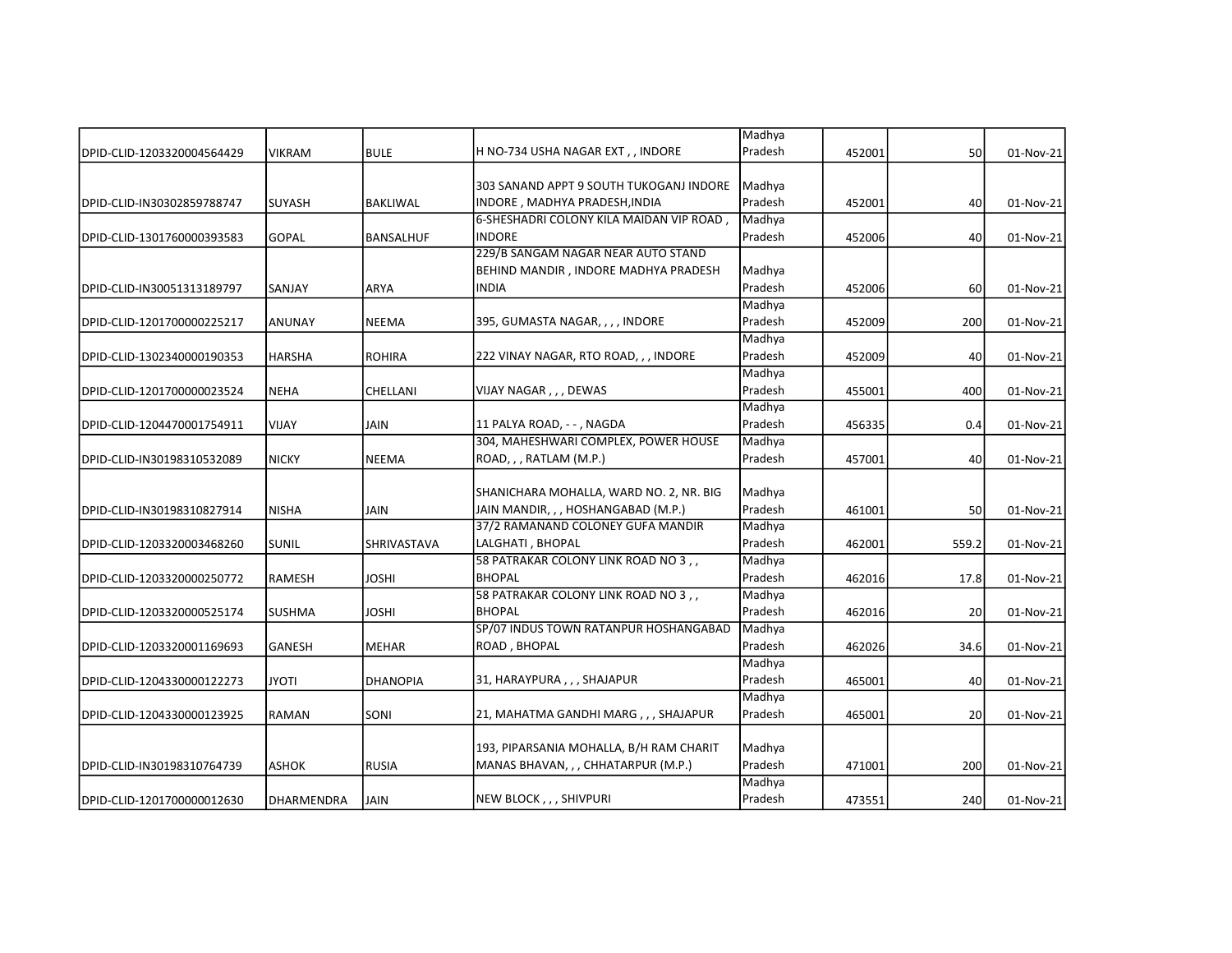|                            |                   |                 | H NO 243KH GRAM ASEEKHEDA SEEKHEDA               |              |        |                 |           |
|----------------------------|-------------------|-----------------|--------------------------------------------------|--------------|--------|-----------------|-----------|
|                            |                   |                 | VEERAPUR TEH BIJEYPUR , SHEOPUR MADHYA           | Madhya       |        |                 |           |
| DPID-CLID-IN30051317541269 | SOHAN             | GARG            | PRADESH                                          | Pradesh      | 476337 | 100             | 01-Nov-21 |
|                            |                   |                 |                                                  |              |        |                 |           |
|                            |                   |                 | WARD NO 18 HOUSE NO B 3 157 POST                 |              |        |                 |           |
|                            |                   |                 | MALANJKHAND TEH BAIHAR NEAR KENDRIYA             | Madhya       |        |                 |           |
| DPID-CLID-1203600000276053 | <b>SANTOSH</b>    | RAHANGDALE      | VIDHYALAYA SCHOO, BALAGHAT                       | Pradesh      | 481116 | 15              | 01-Nov-21 |
|                            |                   |                 | W/O S.K.MISHRA FLAT NO 109 RAJUL FLATS           |              |        |                 |           |
|                            |                   |                 | ADARSH NAGAR JABALPUR, JABALPUR MADHYA Madhya    |              |        |                 |           |
| DPID-CLID-IN30051316643239 | ANJANA            | <b>MISHRA</b>   | PRADESH INDIA                                    | Pradesh      | 482002 | 30 <sup>1</sup> | 01-Nov-21 |
|                            |                   |                 | QT.NO. TB-17 RAILWAYCOLONY P.O. DHANPURI, Madhya |              |        |                 |           |
| DPID-CLID-1201090001245858 | <b>SHAILENDRA</b> | <b>SHARMA</b>   | DIST. SHAHDOL                                    | Pradesh      | 484114 | 40              | 01-Nov-21 |
|                            |                   |                 | PLOT NO 113, CROSS STREET 6, STREET 4, SHAKTI    |              |        |                 |           |
| DPID-CLID-1201750000404099 | <b>POOJA</b>      | <b>ROY</b>      | VIHAR, RISALI, DIST - DURG, BHILAI               | Chhattisgarh | 490006 | 20 <sub>2</sub> | 01-Nov-21 |
|                            |                   |                 |                                                  |              |        |                 |           |
|                            |                   |                 | QR NO-152, GANDHI NAGAR KOSA NAGAR, POST         |              |        |                 |           |
| DPID-CLID-1301930000481724 | <b>NIRMAL</b>     | <b>PANDEY</b>   | NEHRU NAGAR DISTT-DURG, BHILAI                   | Chhattisgarh | 490006 | 120             | 01-Nov-21 |
|                            |                   |                 | SINHA BHAWAN HOUSE - NO - 135 SHIV MANDIR        |              |        |                 |           |
| DPID-CLID-1204470002747439 | <b>AJAY</b>       | <b>BSINHA</b>   | ROAD SUPELA, BHILAI                              | Chhattisgarh | 490023 | 10 <sup>1</sup> | 01-Nov-21 |
|                            |                   |                 | LIG 157, SECTOR-2, SHANKAR NAGAR,, RAIPUR        |              |        |                 |           |
| DPID-CLID-IN30198310189608 | PRAFUL            | PHULKAR         | (C.G.)                                           | Chhattisgarh | 492007 | $\vert 4 \vert$ | 01-Nov-21 |
|                            |                   |                 | NEAR BALTI FACTORY AMBEDKAR CHOWK,,              |              |        |                 |           |
| DPID-CLID-1201060100205003 | <b>BIMALESH</b>   | <b>DUBEY</b>    | <b>RAIPUR</b>                                    | Chhattisgarh | 492009 | 25              | 01-Nov-21 |
|                            |                   |                 |                                                  |              |        |                 |           |
|                            |                   |                 | OTR NO D 17 AIRPORT RESIDENTIAL COMPLEX          |              |        |                 |           |
| DPID-CLID-1301930000454179 | <b>BHAGYA</b>     | KATAM           | JAGDALPUR BASTAR DISTRICT, JAGDALPUR             | Chhattisgarh | 494001 | 60              | 01-Nov-21 |
|                            |                   |                 | SHIVAYAN VILLA WARD NO 191 H NO-52               |              |        |                 |           |
|                            |                   |                 | SHIVDHARI COLONY PRATAPPUR NAKA                  |              |        |                 |           |
| DPID-CLID-1304140005768302 | UlMA              | <b>DUBEY</b>    | AMBIKAPUR, AMBIKAPUR                             | Chhattisgarh | 497001 | 22.2            | 01-Nov-21 |
| DPID-CLID-1205450000101831 | <b>NAVNEET</b>    | <b>DARAK</b>    | 5-1-899 A K MARKET KOTHI, HYDERABAD              | Telangana    | 500001 | 10 <sup>1</sup> | 01-Nov-21 |
|                            |                   |                 | SY NO 25B BUNGLOW NO 5 DEVDARSHAN                |              |        |                 |           |
|                            |                   |                 | COLONY OPP ASIAN PAINT COLONY NICHOLSON          |              |        |                 |           |
|                            |                   |                 | ROAD DIMOND POINT, SHIKVILLAGE                   |              |        |                 |           |
| DPID-CLID-IN30154914515031 | UPEN              | <b>PAREKH</b>   | SECUNDERABAD                                     | Telangana    | 500009 | 19.8            | 01-Nov-21 |
|                            |                   |                 | H NO 8 7 85 9 ANAND COLONY OLD                   |              |        |                 |           |
| DPID-CLID-1204720002467081 | B                 | LAJAYKUMAR      | <b>BOWENPALLY, , SECUNDERABAD</b>                | Telangana    | 500011 | 40              | 01-Nov-21 |
|                            |                   |                 | QR NO 10 TYPE IV CFI CAMPUS RAMANTHAPUR,         |              |        |                 |           |
| DPID-CLID-1203600001905010 | <b>PRATEEK</b>    | <b>VARSHNEY</b> | HYDERABAD                                        | Telangana    | 500013 | 50              | 01-Nov-21 |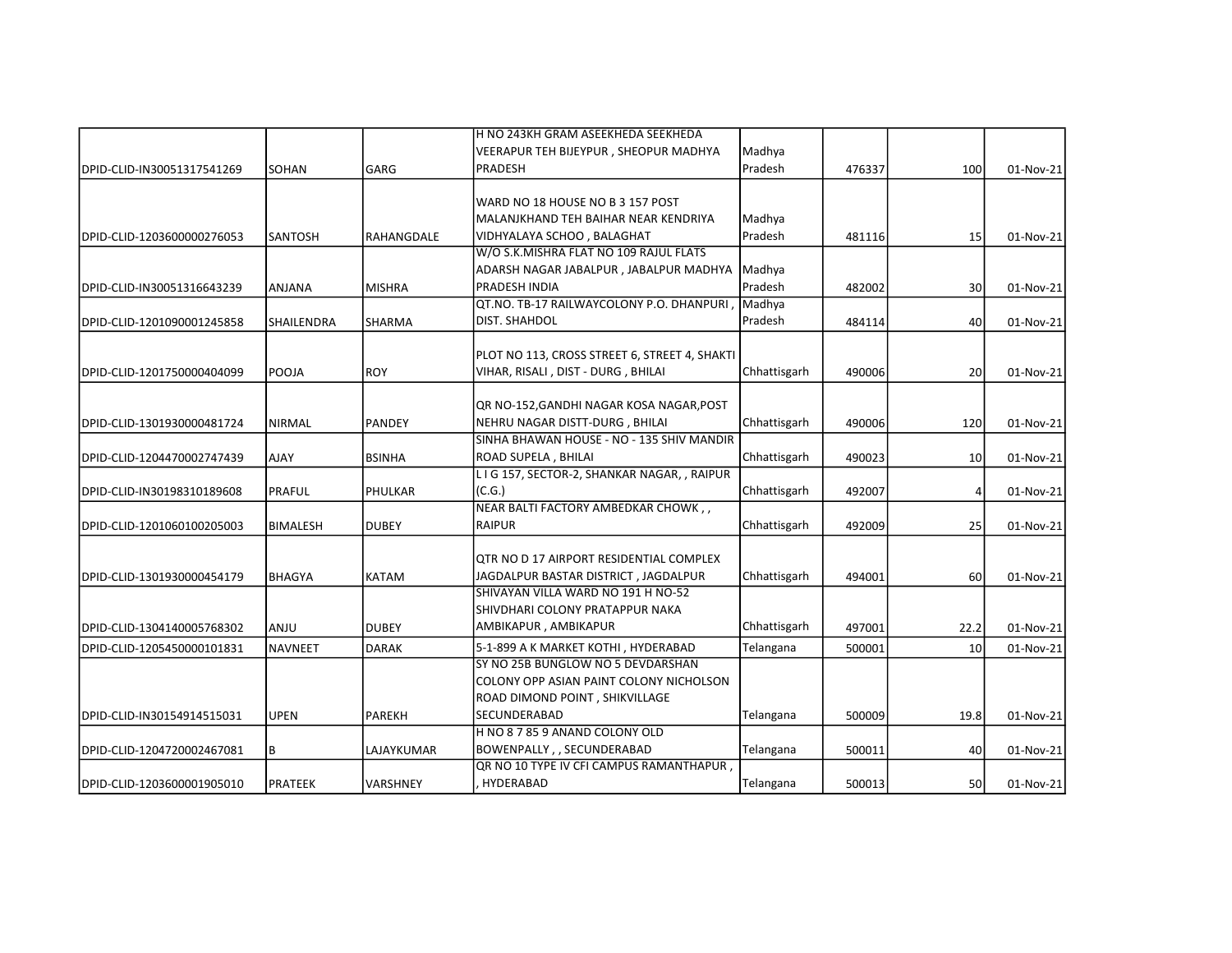|                            |                      |                    | 503 SAI SURBHI LAXMI 3-4-827 BARKATPURA,          |                   |        |                 |           |
|----------------------------|----------------------|--------------------|---------------------------------------------------|-------------------|--------|-----------------|-----------|
| DPID-CLID-IN30021410814703 | <b>KETAN</b>         | SHAH               | <b>HYDERABAD</b>                                  | Telangana         | 500027 | 200             | 01-Nov-21 |
|                            |                      |                    | G4, SURABHI AVENUE, 3-6-180, HYDERGUDA,,          |                   |        |                 |           |
| DPID-CLID-1203620000000984 | SANGEETA             | <b>MANDHANI</b>    | <b>HYDERABAD</b>                                  | Telangana         | 500029 | 4               | 01-Nov-21 |
|                            |                      |                    | H.NO.8-46/59, NEW MUNICIPAL COLONY,               |                   |        |                 |           |
| DPID-CLID-1203000000428172 | AARE                 | <b>SUNDEEP</b>     | DILSUKH NAGAR, , , HYDERABAD                      | Telangana         | 500060 | 26              | 01-Nov-21 |
|                            |                      |                    | 6 22 825 RAJIV NAGAR COLONY NIZAMABAD,            |                   |        |                 |           |
| DPID-CLID-IN30023913181862 | RAJENDHAR            | <b>BALERAO</b>     | <b>NIZAMABAD</b>                                  | Telangana         | 503001 | 20              | 01-Nov-21 |
| DPID-CLID-1201090002372008 | RAJABABU             | KATRAGADDA         | H NO 4-2-125/A VENKATESHWARA, , BODHAN            | Telangana         | 503185 | 2               | 01-Nov-21 |
|                            |                      |                    | QUATER NO AN 4 POSTR C C I TOWN SHIP DIST         |                   |        |                 |           |
| DPID-CLID-IN30066910060722 | <b>PUPPALA</b>       | <b>SHANKARAIAH</b> | ADILABAD, ANDHARAPRADESH                          | Telangana         | 504003 | 100             | 01-Nov-21 |
|                            |                      |                    | PADIGELA RAJESWAR RICE MILL EEDGOAN               |                   |        |                 |           |
| DPID-CLID-IN30286310010156 | <b>PSRINIVAS</b>     |                    | NIRMAL, ADILABAD (DIST)                           | Telangana         | 504106 | 240             | 01-Nov-21 |
| DPID-CLID-1204720001392118 | VIJAYAPAL            | <b>DASARI</b>      | H NO-1-50 RAYAPALLY REGONDA,,, WARANGAL Telangana |                   | 506002 | 10              | 01-Nov-21 |
|                            |                      |                    |                                                   |                   |        |                 |           |
|                            |                      |                    | D. NO. 12- 4- 141,  OBULADEV NAGAR,               | Andhra            |        |                 |           |
| DPID-CLID-IN30021417017789 | <b>BESTHARAPALLI</b> | SIVARAJ            | ANANTPUR,, ANANTAPUR ANDHRA PRADESH               | Pradesh           | 515005 | 60              | 01-Nov-21 |
| DPID-CLID-1203070000252636 | <b>DUDEKULA</b>      | <b>KHADERBI</b>    | #5-177 BRAHMIN STREET PAMIDI, ANANTAPUR           | Andhra<br>Pradesh | 515775 | 2               | 01-Nov-21 |
|                            |                      |                    |                                                   |                   |        |                 |           |
|                            |                      |                    | 1-68 GOPAVARAM MANDALAM LAKKAVARIPALLE Andhra     |                   |        |                 |           |
| DPID-CLID-1204470007305818 | <b>CHENCHIREDDY</b>  | lGUVVALA           | KALVPALLI CUDDAPAH, BADVEL                        | Pradesh           | 516228 | 20              | 01-Nov-21 |
|                            |                      |                    | AMBAVARAM VALLUR MANDAL KADAPA,                   | Andhra            |        |                 |           |
| DPID-CLID-1201060002275619 | <b>DEVAGUDI</b>      | <b>REDDY</b>       | <b>KADAPA</b>                                     | Pradesh           | 516293 | 40              | 01-Nov-21 |
|                            |                      |                    | DOOR NO 24/10/66/1/2 GANDHI NAGAR,,               | Andhra            |        |                 |           |
| DPID-CLID-1204470005239801 | <b>SURESH</b>        | Κ                  | <b>PUNGANUR</b>                                   | Pradesh           | 517247 | 0.4             | 01-Nov-21 |
|                            |                      |                    |                                                   | Andhra            |        |                 |           |
| DPID-CLID-IN30169610121959 | <b>CHANDRA</b>       | <b>SEKHARG</b>     | CAR STREET,,, MADANAPALLE                         | Pradesh           | 517325 | 40              | 01-Nov-21 |
|                            |                      |                    | AKKURTHY VILL & POST SRIKALAHASTI MD              | Andhra            |        |                 |           |
| DPID-CLID-1201910102194930 | K                    | PILLAI             | CHITTOOR DIST SRIKALAHASTI, SRIKALAHASTI          | Pradesh           | 517536 | 30 <sup>1</sup> | 01-Nov-21 |
|                            |                      |                    | HOUSE NO 1/95 BRAHMIN STREET NAGARI               |                   |        |                 |           |
|                            |                      |                    | WARD NO WARD 1 NAGARI NEAR CHAVIDI,               | Andhra            |        |                 |           |
| DPID-CLID-1203600000436856 | G                    | <b>KRISHNA</b>     | <b>CHITTOOR</b>                                   | Pradesh           | 517590 | 80              | 01-Nov-21 |
|                            |                      |                    | H NO 11/228 BADWEL ROAD MYDUKUR,                  | Andhra            |        |                 |           |
| DPID-CLID-IN30023914316558 | C                    | <b>VALI</b>        | <b>CUDDAPAH</b>                                   | Pradesh           | 518002 | 24              | 01-Nov-21 |
|                            |                      |                    | DOOR NO 32-27-14 A2 OLD POLICE ROAD               | Andhra            |        |                 |           |
| DPID-CLID-IN30169610844716 | <b>NAGARANIP</b>     |                    | CHUTTUGUNTA, VIJAYAWADA                           | Pradesh           | 520004 | 40              | 01-Nov-21 |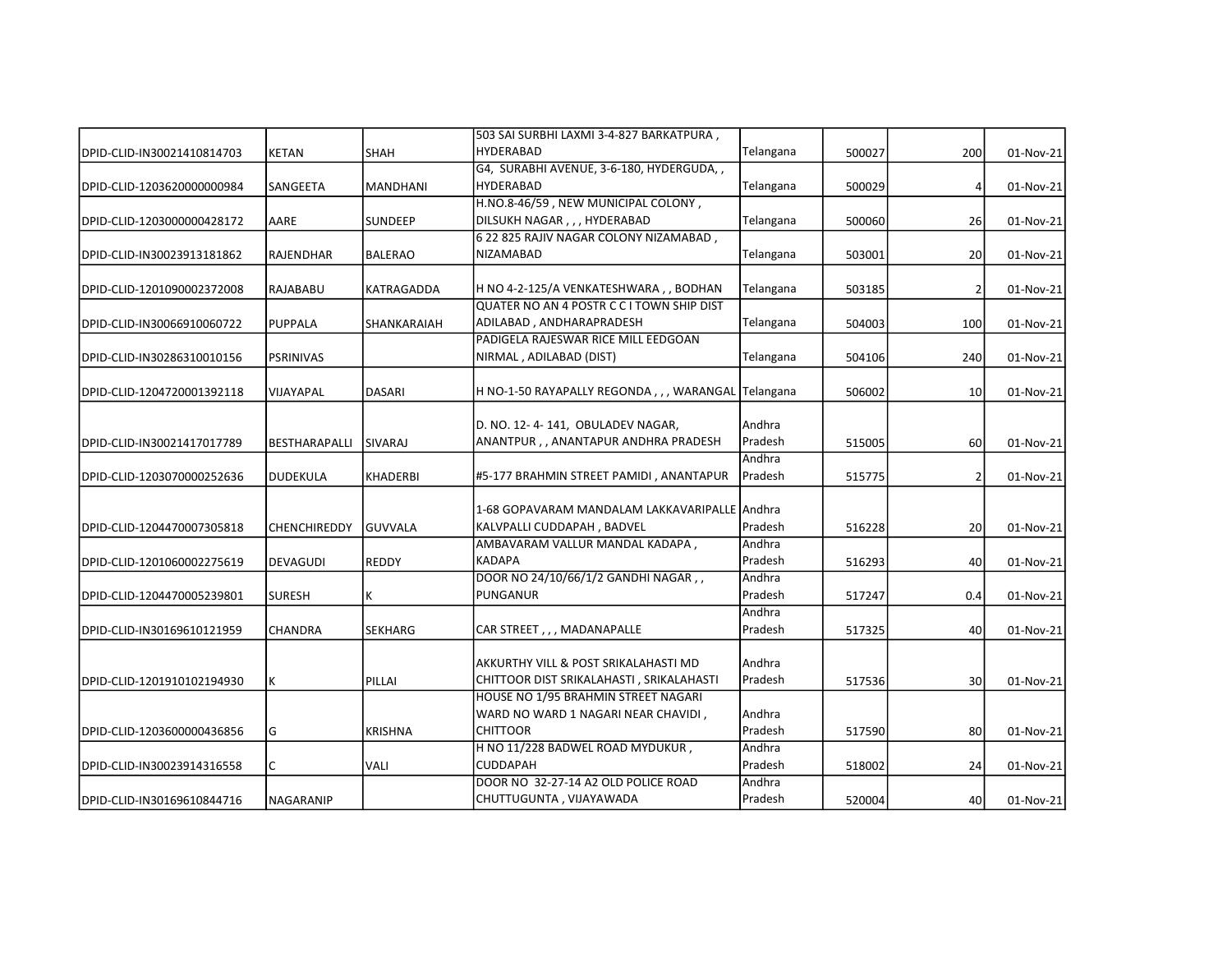|                            |                   |                   |                                                          | Andhra           |        |                 |           |
|----------------------------|-------------------|-------------------|----------------------------------------------------------|------------------|--------|-----------------|-----------|
| DPID-CLID-1204720004005397 | KAMMILI           |                   | NAGAMALLESWARA 3 482 3 AVANIGADDA KRISHNA , , AVANIGADDA | Pradesh          | 521121 | 10 <sup>1</sup> | 01-Nov-21 |
|                            |                   |                   | 11-937/1 DWARAKA NAGAR 8TH LINE GORANTLA                 | Andhra           |        |                 |           |
| DPID-CLID-1203690000011717 | <b>PULI</b>       | <b>REDDY</b>      | <b>GUNTUR DISTRICT</b>                                   | Pradesh          | 522034 | 100             | 01-Nov-21 |
|                            |                   |                   |                                                          |                  |        |                 |           |
|                            |                   |                   | 4 32A 4 1TO 4 139C BETHAPUUDI 4TH WARD                   | Andhra           |        |                 |           |
| DPID-CLID-1204720001335973 | YEMINENI          | RAO               | REPALLE MANDAL DISTRICT-GUNTUR, GUNTUR                   | Pradesh          | 522265 | 10              | 01-Nov-21 |
|                            |                   |                   | 18 1 40/18 GANDHI CHOWK SATTENAPALLI,                    | Andhra           |        |                 |           |
| DPID-CLID-1204340000032083 | <b>HANUMANTHA</b> | <b>SONTINENI</b>  | <b>GUNTUR DISTRICT</b>                                   | Pradesh          | 522403 | 6 <sup>1</sup>  | 01-Nov-21 |
|                            |                   |                   | D NO 1-1 VAMSI PHOTO STAT BOLLAPALLI,                    | Andhra           |        |                 |           |
| DPID-CLID-IN30232410202097 | <b>GUDIMETLA</b>  | <b>RAO</b>        | <b>GUNTUR DISTRICT</b>                                   | Pradesh          | 522663 | 20 <sup>1</sup> | 01-Nov-21 |
|                            |                   |                   | DOOR NO:10-1-38 KARANAM GARI STREET                      | Andhra           |        |                 |           |
| DPID-CLID-1203520000041275 | <b>GATTU</b>      | <b>RAO</b>        | PERALA, CHIRALA                                          | Pradesh          | 523157 | 40              | 01-Nov-21 |
|                            |                   |                   | D NO 9-1-1/4 OPP Z BRIDGE SAMALKOT ROAD                  | Andhra           |        |                 |           |
| DPID-CLID-IN30232410759833 | <b>MALLADI</b>    | ADILAKSHMI        | <b>KAKINADA</b>                                          | Pradesh          | 533006 | 200             | 01-Nov-21 |
|                            |                   |                   | 78-2-11, SYAMALANAGAR, S B I, RAJAHMUNDRY,               | Andhra           |        |                 |           |
| DPID-CLID-IN30226911918401 | <b>CHERLA</b>     | <b>CHAYADEVI</b>  | ANDHRA PRADESH                                           | Pradesh          | 533101 | 36              | 01-Nov-21 |
|                            |                   |                   |                                                          |                  |        |                 |           |
|                            |                   |                   | D NO 78-4-11 SYAMALA NAGAR SOMALAMMA                     | Andhra           |        |                 |           |
| DPID-CLID-1203320008641066 | <b>GANNI</b>      | LAKSHMI           | OLD TEMPLE RAJAHMUNDRY, RAJAHMUNDRY                      | Pradesh          | 533101 | 200             | 01-Nov-21 |
|                            |                   |                   | D NO 13A-12-12 NALANDA STREET ELURU, WEST Andhra         |                  |        |                 |           |
| DPID-CLID-1203690000148489 | VEERCHAND         | <b>VIKASKUMAR</b> | <b>GODAVARI DISTRICT</b>                                 | Pradesh          | 534001 | 400             | 01-Nov-21 |
|                            |                   |                   | 27 BAZAAR STREET GOWTHAMAPURAM ULSOOR                    |                  |        |                 |           |
| DPID-CLID-IN30051312823380 | <b>PUNITHRAJ</b>  | <b>NR</b>         | <b>BANGALORE, KARNATAKA</b>                              | Karnataka        | 560008 | 4               | 01-Nov-21 |
|                            |                   |                   | 879, 7TH CROSS, 3RD BLOCK, KORAMANGALA                   |                  |        |                 |           |
| DPID-CLID-IN30037810011615 | Α                 | <b>BNERJEE</b>    | BANGALORE,                                               | Karnataka        | 560034 | 100             | 01-Nov-21 |
|                            |                   |                   | NO 35 6TH CROSS RAMESH NAGAR                             |                  |        |                 |           |
| DPID-CLID-IN30009511728687 | M                 | <b>KUARI</b>      | MARATHAHALLI POST,, BANGALORE                            | <b>Karnataka</b> | 560037 | 20              | 01-Nov-21 |
|                            |                   |                   |                                                          |                  |        |                 |           |
|                            |                   |                   | NO 80 10TH STREET PRAKRUTHI TOWNSHIP                     |                  |        |                 |           |
|                            |                   |                   | BABUSAPALYA NEAR MARUTHI VIDYALAYA,                      |                  |        |                 |           |
| DPID-CLID-IN30051312685068 | SRINIVASA         |                   | <b>BANGALORE KARNATAKA INDIA</b>                         | Karnataka        | 560043 | 20              | 01-Nov-21 |
|                            |                   |                   | NO 149 1ST CROSS T DASARAHALLI KANNADA                   |                  |        |                 |           |
|                            |                   |                   |                                                          |                  |        |                 |           |
| DPID-CLID-1204720001357347 | <b>NITHIN</b>     | PANCHAKSHARI      | KASTURI ROAD, , BENGALURU                                | Karnataka        | 560057 | 18              | 01-Nov-21 |
|                            |                   |                   |                                                          |                  |        |                 |           |
|                            |                   |                   | QTR NO.468, TYPE-II GC CRPF, DODDABALLAPUR               |                  |        |                 |           |
| DPID-CLID-1301930001716367 | <b>SURYA</b>      | NARAYANA          | ROAD YELAHANKA, BANGALORE                                | Karnataka        | 560064 | 40              | 01-Nov-21 |
|                            |                   |                   |                                                          |                  |        |                 |           |
|                            |                   |                   | 924 16TH MAIN 4TH CROSS MICO LAYOUT B T M                |                  |        |                 |           |
| DPID-CLID-IN30223612059075 | <b>RAVI</b>       | <b>DASAPPA</b>    | 2ND STAGE BANGALORE SOUTH, BANGALORE                     | Karnataka        | 560076 | 186.6           | 01-Nov-21 |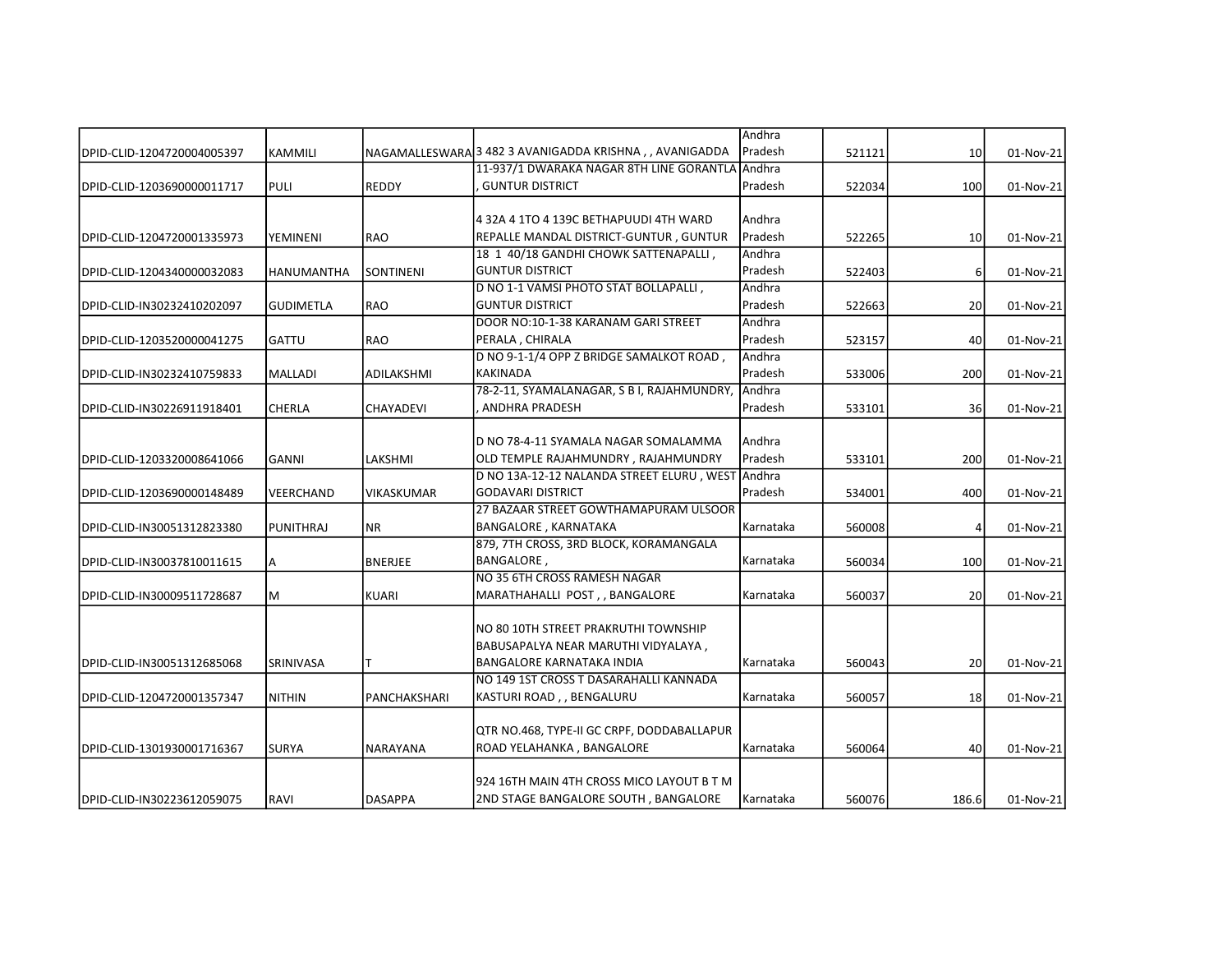|                            |                   |                      | NO 18 1ST CROSS 7TH MAIN SYNDICATE BANK      |                   |        |                 |           |
|----------------------------|-------------------|----------------------|----------------------------------------------|-------------------|--------|-----------------|-----------|
| DPID-CLID-IN30047640123628 | RAJESWARI         |                      | COLONY BSK III STAGE, BANGALORE              | Karnataka         | 560085 | 40              | 01-Nov-21 |
|                            |                   |                      | TECNOTREE CONVERGENCE LTD 65/2 B BLK 6TH     |                   |        |                 |           |
|                            |                   |                      | FLR LEVEL 07 BAGMANE TRIDIB BAGMANE TECH     |                   |        |                 |           |
|                            |                   |                      | PARK C V RAMAN NAGAR, BANGALORE              |                   |        |                 |           |
| DPID-CLID-IN30051321345956 | <b>NITIN</b>      | <b>PATEL</b>         | <b>KARNATAKA</b>                             | Karnataka         | 560093 | 170             | 01-Nov-21 |
|                            |                   |                      | 53/2A HOSKUR GATE HOSUR ROAD ELECTRONIC      |                   |        |                 |           |
| DPID-CLID-IN30023910883233 | <b>GEORGE</b>     | <b>THALIATH</b>      | CITY, BANGALORE                              | Karnataka         | 560100 | 1080            | 01-Nov-21 |
|                            |                   |                      | H NO 150 GOVT GIRLS HOS BEHIND ST THOMAS     |                   |        |                 |           |
| DPID-CLID-IN30214810033358 | H                 | <b>GURURAJA</b>      | SCHOOL MARUTHINAGAR, NELAMANGALA             | Karnataka         | 562123 | 20              | 01-Nov-21 |
|                            |                   |                      | NO-3948, UPSTAIRS GANDHI, NAGAR KADIRAPPA    |                   |        |                 |           |
| DPID-CLID-1204470006168768 | <b>SYED</b>       | <b>HYDER</b>         | LAYOUT, , BANGALORE                          | Karnataka         | 563114 | 18.4            | 01-Nov-21 |
|                            |                   |                      | S/O THIPPAIAH SETTY C M C LAY OUT            |                   |        |                 |           |
| DPID-CLID-1203070000085168 |                   | <b>MURHY</b>         | SIDDAGANGA EXTENSION, TUMKUR                 | Karnataka         | 572101 | 2               | 01-Nov-21 |
|                            |                   |                      | <b>6TH MAIN JAYANAGARA EAST SHETTY HALLY</b> |                   |        |                 |           |
| DPID-CLID-1202700000204143 | VENKAPPAIAH       | <b>USHA</b>          | POST, , TUMKUR                               | Karnataka         | 572102 | 100             | 01-Nov-21 |
|                            |                   |                      | 8/33 SHIVANANJAPPA LAYOUT HANSA SMRUTI K     |                   |        |                 |           |
| DPID-CLID-IN30160410471573 | <b>GANASHAYAM</b> | <b>SHAH</b>          | R EXTN TIPTUR 572202, TIPTUR                 | Karnataka         | 572202 | 30 <sup>1</sup> | 01-Nov-21 |
|                            |                   |                      | NEAR GUTHYAMASTHANA DONGERKERY . ,           |                   |        |                 |           |
| DPID-CLID-1201090005298144 | H                 | <b>RAGAVENDRARAO</b> | <b>MANGALORE</b>                             | Karnataka         | 575003 | 0.2             | 01-Nov-21 |
|                            |                   |                      | <b>BIJADI KOTESHWAR CT UDUPI KUNDAPUR</b>    |                   |        |                 |           |
| DPID-CLID-IN30226914296419 | G                 | <b>UMADEVI</b>       | KARNATAKA , INDIA                            | Karnataka         | 576222 | 100             | 01-Nov-21 |
|                            |                   |                      | MAHESH MAHAL, M K K ROAD, SHIMOGA, ,         |                   |        |                 |           |
| DPID-CLID-IN30226911150472 | VANITHA           | <b>DEVI</b>          | KARNATAKA                                    | Karnataka         | 577201 | 40              | 01-Nov-21 |
| DPID-CLID-IN30177415541482 | <b>ANANTH</b>     | <b>BHAT</b>          | 41 MAJARE MUTTIGE TAL SIDDAPUR, KARWAR       | Karnataka         | 581322 | 20 <sup>1</sup> | 01-Nov-21 |
|                            |                   |                      | S/O PARAMESHWAR HEGDE AT YALAVALLI POST      |                   |        |                 |           |
| DPID-CLID-IN30177417814689 | <b>VIVEK</b>      | <b>HEGDE</b>         | NEELKOD TALUK KUMTA , KUMTA                  | Karnataka         | 581343 | 200             | 01-Nov-21 |
| DPID-CLID-IN30177410682327 | DEVARU            | <b>HEGDE</b>         | AT GAUTHAM SBI COLONY, , SIRSI               | Karnataka         | 581402 | 20 <sup>1</sup> | 01-Nov-21 |
|                            |                   |                      | NARAYANAPPA H NO 33/C S P CIRCLE SHASTRY     |                   |        |                 |           |
| DPID-CLID-1204470005412652 | κ                 | <b>RAO</b>           | NAGAR, , BELLARY                             | Karnataka         | 583103 | 9.4             | 01-Nov-21 |
|                            |                   |                      | E 3/6, OLD GATE VIJAYA VITTALA NAGAR         |                   |        |                 |           |
| DPID-CLID-IN30023911370287 | SREESHAILA        | Κ                    | BELLARY(DT), TORANAGALLU                     | Karnataka         | 583123 | 40              | 01-Nov-21 |
| DPID-CLID-1203320003728587 | <b>SANJAY</b>     | PUJARI               | 1331 BASWAN GALLI SHAHAPUR, BELGAUM          | Karnataka         | 590003 | 50              | 01-Nov-21 |
| DPID-CLID-1203500000651314 | <b>KAMAL</b>      | MISHRA               | Q BRANCH MLIRC,,, BELGAUM                    | Karnataka         | 590009 | 20 <sup>1</sup> | 01-Nov-21 |
|                            |                   |                      | C/O SAHARA INDIA, D NO 16 II ND FLOOR,       |                   |        |                 |           |
| DPID-CLID-IN30232410364525 | K                 | <b>BABU</b>          | RAMESWARAM ROAD T NAGAR, CHENNAI             | <b>Tamil Nadu</b> | 600017 | 20              | 01-Nov-21 |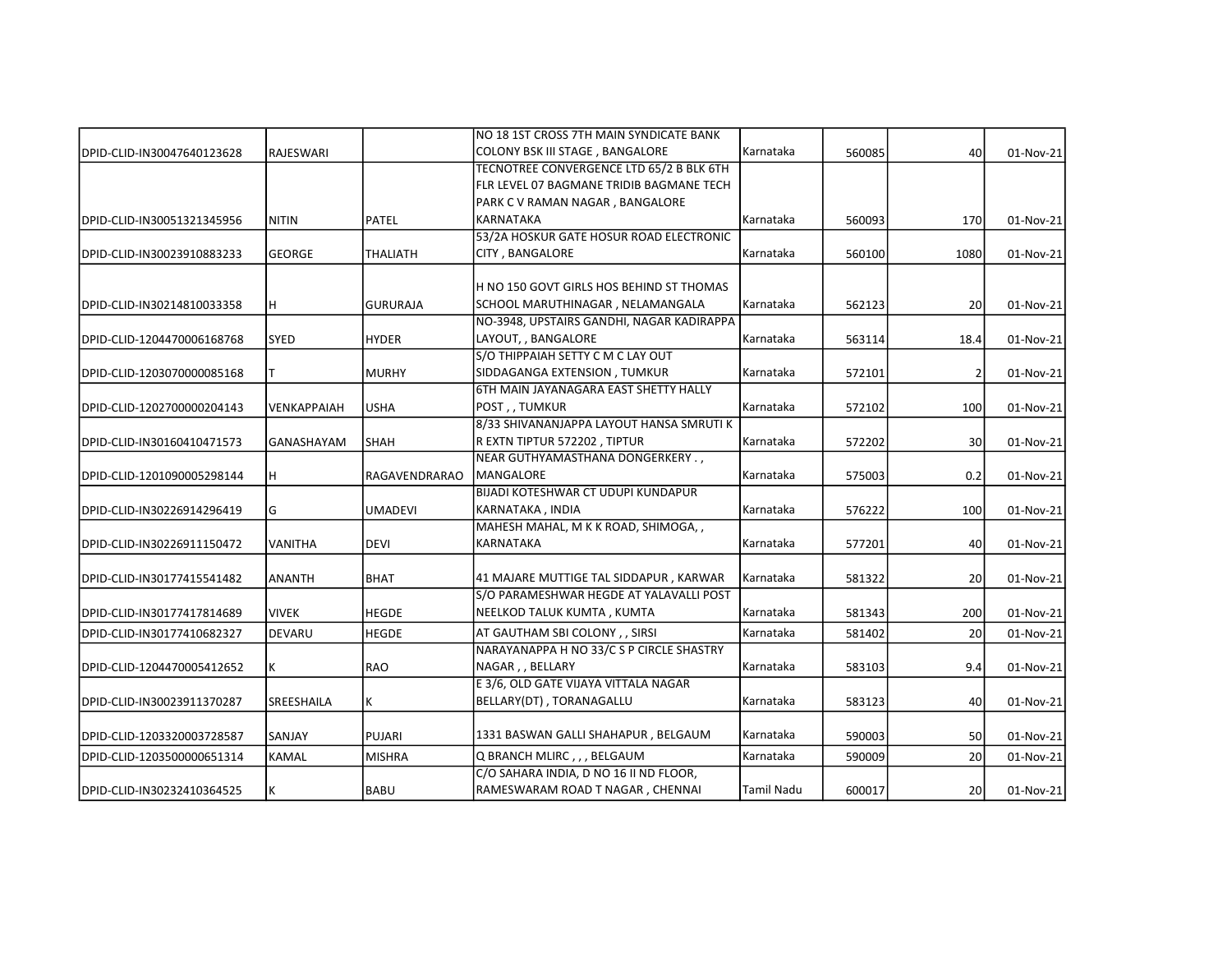|                            |                    |                    | NEW NO 2/10 4TH STREET VENKATESHWARA                             |                   |        |                 |           |
|----------------------------|--------------------|--------------------|------------------------------------------------------------------|-------------------|--------|-----------------|-----------|
| DPID-CLID-IN30226914404470 | <b>SNEHA</b>       | <b>SINGH</b>       | NAGAR ADYAR, CHENNAI TAMIL NADU INDIA                            | <b>Tamil Nadu</b> | 600020 | 40              | 01-Nov-21 |
|                            |                    |                    |                                                                  |                   |        |                 |           |
|                            |                    |                    | B 7 BHEL QUARTER 7 A ASHOK PILLAR ROAD OPP                       |                   |        |                 |           |
| DPID-CLID-1201060000678076 | <b>INDHIRA</b>     | <b>SETHURAMAN</b>  | UDAYAM THEATRE ASHOK NAGAR, CHENNAI                              | Tamil Nadu        | 600083 | 38              | 01-Nov-21 |
|                            |                    |                    |                                                                  |                   |        |                 |           |
|                            |                    |                    | H44 BLOCK DEW ARIHANT ESC APADE OKKIYAM                          |                   |        |                 |           |
| DPID-CLID-IN30226913226738 | <b>GAURAV</b>      | <b>BOSE</b>        | THORAIPAKKAM OMR CHENNAI, CHENNAI                                | <b>Tamil Nadu</b> | 600096 | 20 <sup>1</sup> | 01-Nov-21 |
|                            |                    |                    | NO 9A GUJEE IST CROSS STREET ANNA NAGAR                          |                   |        |                 |           |
| DPID-CLID-IN30108022020344 | ls.                | BANUMATHY          | EAST CHENNAI , CHENNAI<br>NO 180/A KAVI MANI STREET PERIYARNAGAR | <b>Tamil Nadu</b> | 600102 | 20 <sup>1</sup> | 01-Nov-21 |
|                            |                    |                    |                                                                  |                   |        |                 |           |
|                            |                    |                    | SOUTH VRIDHACHALAM MUNICIPALITY,                                 |                   |        |                 |           |
| DPID-CLID-1207650000015693 | lG                 | <b>SEKAR</b>       | <b>CUDDLORE</b>                                                  | Tamil Nadu        | 606001 | 0.8             | 01-Nov-21 |
| DPID-CLID-1204470002189894 | <b>NAGAVALLI</b>   | lм                 | 424-A TYPE-II QTRS BLOCK 29, , NEYVELI                           | Tamil Nadu        | 607803 | 12.2            | 01-Nov-21 |
|                            |                    |                    | NEELI VILAI, NESARPURAM, PALLIYADI, ,                            |                   |        |                 |           |
| DPID-CLID-1202980000130715 | <b>JAGATHEESHC</b> |                    | PALLIYADI POST,                                                  | <b>Tamil Nadu</b> | 629169 | 5.6             | 01-Nov-21 |
|                            |                    |                    |                                                                  |                   |        |                 |           |
|                            |                    |                    | OLD NO 3 28 A NEW NO 2 325 ARUN NAGAR                            |                   |        |                 |           |
| DPID-CLID-IN30160411267345 | P                  | THILAGAM           | RANASINGAPURAM, THIRUPPATHUR                                     | <b>Tamil Nadu</b> | 630211 | 1               | 01-Nov-21 |
|                            |                    |                    | NO 2/40 PADATHANPATTI PO KALLAL KARAIKUDI                        |                   |        |                 |           |
| DPID-CLID-IN30160411422809 | AROCKIA            | IV.                | KARAIKUDI                                                        | <b>Tamil Nadu</b> | 630305 | 40              | 01-Nov-21 |
|                            |                    |                    |                                                                  |                   |        |                 |           |
| DPID-CLID-IN30115124499363 | PRADEEPKUMAR   M   |                    | NO 24 PERIYAALIPURAN STREET , , , VELLORE                        | Tamil Nadu        | 632004 | 200             | 01-Nov-21 |
|                            |                    |                    | NO. 413 GAJARAJ COLONY GANDHI NAGAR,                             |                   |        |                 |           |
| DPID-CLID-IN30334010029826 | PERUMAL            | v                  | <b>VELLORE</b>                                                   | Tamil Nadu        | 632006 | 20 <sup>1</sup> | 01-Nov-21 |
|                            |                    |                    | PLOT NO 15 VENKATESHWARA LAYOUT 1ST                              |                   |        |                 |           |
|                            |                    |                    | PHASE NEAR RAILWAY STATION, HOSUR                                |                   |        |                 |           |
| DPID-CLID-IN30023911522529 | <b>MANIKANDAN</b>  | N                  | <b>TAMILNADU</b>                                                 | <b>Tamil Nadu</b> | 635109 | 2               | 01-Nov-21 |
|                            |                    |                    | 3/806A BHARATHINAGAR EXT, ARASANAPATTI                           |                   |        |                 |           |
|                            |                    |                    |                                                                  |                   |        |                 |           |
| DPID-CLID-1204470000789470 | lS.                | <b>KARTHIKEYAN</b> | VILLAGE, MOOKANDAPALLI POST, , HOSUR                             | <b>Tamil Nadu</b> | 635126 | 50              | 01-Nov-21 |
| DPID-CLID-IN30039416428406 | <b>VIJAYA</b>      | E                  | NO 181 NETHAJI STREET,, ERODE                                    | Tamil Nadu        | 638001 | 4               | 01-Nov-21 |
|                            |                    |                    | NO 49 ELITHORAI YEDAPPALLI PO, NILGIRIS,                         |                   |        |                 |           |
| DPID-CLID-IN30169611043035 | LAKSHMI            |                    | <b>TAMILNADU</b>                                                 | <b>Tamil Nadu</b> | 643104 | 20 <sup>1</sup> | 01-Nov-21 |
|                            |                    |                    | EARI KUTTAMANGALAM MANDAD PO,,                                   |                   |        |                 |           |
| DPID-CLID-1205730000115472 | <b>MUHAMMED</b>    | M                  | WAYANAD                                                          | Kerala            | 673122 | 15              | 01-Nov-21 |
|                            |                    |                    | KALAPURAYIL HOUSE P O THRITHALLOR VA                             |                   |        |                 |           |
|                            |                    |                    | DANAPALLY NEAR THRITHALLOOR GOVT SCH OOL                         |                   |        |                 |           |
| DPID-CLID-IN30051319079620 | <b>VIJESH</b>      | ΙK                 | . THRISSUR KERALA                                                | Kerala            | 680619 | 9.2             | 01-Nov-21 |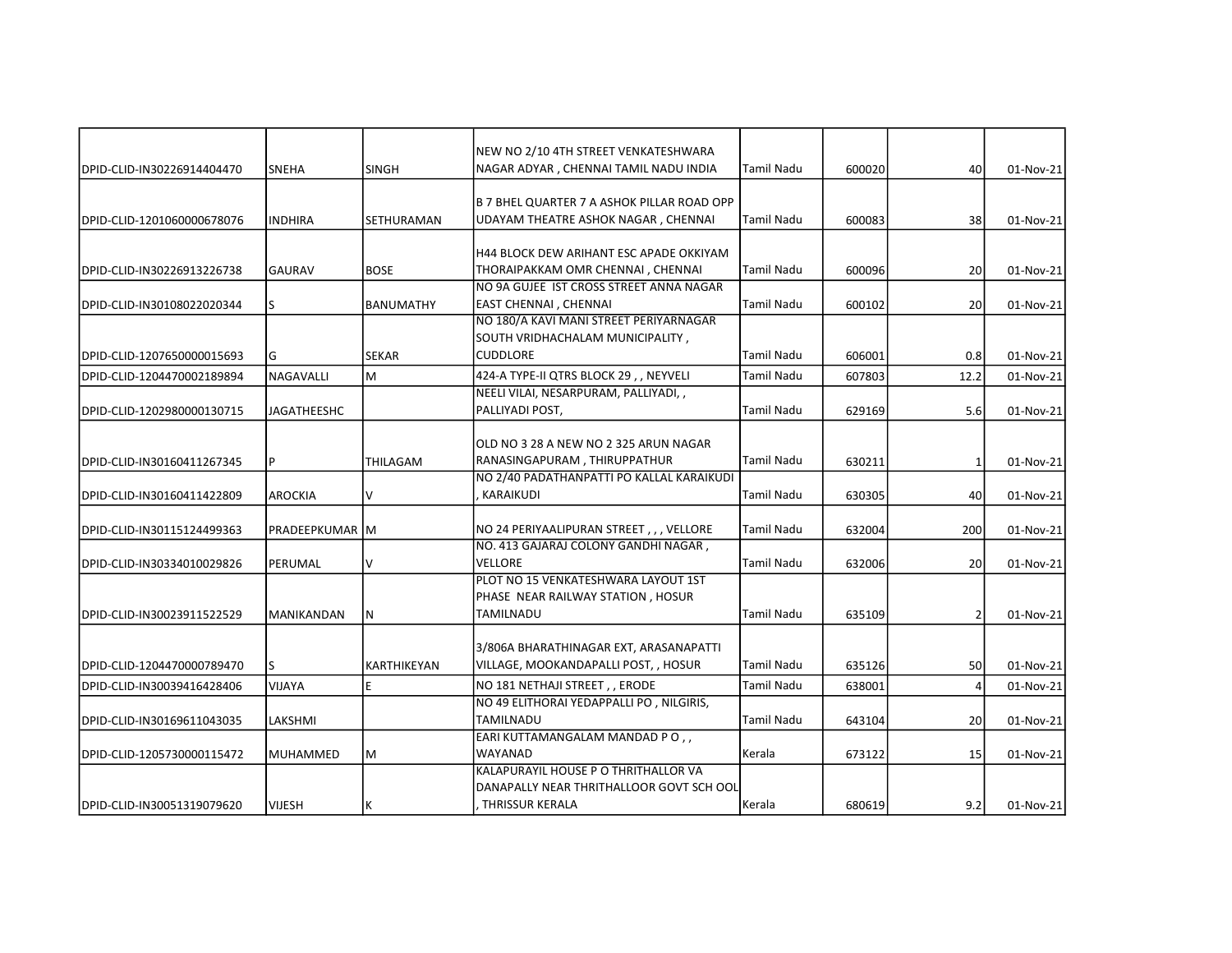|                            |                   |                     | XV11/348 D VADAKKETHACHETHU PARAMBU           |                    |        |      |           |
|----------------------------|-------------------|---------------------|-----------------------------------------------|--------------------|--------|------|-----------|
|                            |                   |                     | MADOM SANSKRITCOLLEGE RDTRIPUNITHURA,         |                    |        |      |           |
| DPID-CLID-1202390000305561 | SIVARAMAN         |                     | <b>COCHIN</b>                                 | Kerala             | 682301 | 16   | 01-Nov-21 |
|                            |                   |                     | MECHERIL HOUSE THRIKKALATHOOR PO              |                    |        |      |           |
| DPID-CLID-IN30023910916117 | <b>ROY</b>        | <b>THOAS</b>        | MUVATTUPUZHA, ERNAKULAM DISTRICT              | Kerala             | 683557 | 200  | 01-Nov-21 |
|                            |                   |                     | VARICKANICKAL HOUSE THADIYAMPADU PO           |                    |        |      |           |
| DPID-CLID-IN30189510814594 | JOSE              | <b>EAPEN</b>        | VAZHATHOPE, IDUKKI, KERALA                    | Kerala             | 685602 | 20   | 01-Nov-21 |
| DPID-CLID-1203280000023742 | <b>MATHEW</b>     |                     | MUNDATTU HOUSE ELIKULAM.P.O., KOTTAYAM Kerala |                    | 686577 | 60   | 01-Nov-21 |
|                            |                   |                     | KRISHNA VIHAR KAITHAVANA                      |                    |        |      |           |
| DPID-CLID-IN30023912548889 | ANILKUMAR         | B                   | SANATHANAPURAM P O, ALAPPUZHA                 | Kerala             | 688003 | 100  | 01-Nov-21 |
|                            |                   |                     | CHERUKARA PEEDIKAYIL VETTITHITTA PO,,         |                    |        |      |           |
| DPID-CLID-1205670000145733 | <b>SAM</b>        | <b>JOHN</b>         | <b>PUNALUR</b>                                | Kerala             | 689696 | 4    | 01-Nov-21 |
|                            |                   |                     | BINU BHAVAN BHARANICKAVU KATTANAM             |                    |        |      |           |
|                            |                   |                     | KAYAMKULAM ALAPPUZHA KAYAMKULAM,              |                    |        |      |           |
| DPID-CLID-IN30267937054551 | <b>BINU</b>       | <b>VISWANATHAN</b>  | KERALA, INDIA                                 | Kerala             | 690541 | 61.6 | 01-Nov-21 |
|                            |                   |                     | FASTER PURAM POOZHANADU PO,                   |                    |        |      |           |
| DPID-CLID-IN30189510572199 | <b>MISIHADAS</b>  | A                   | THIRUVANANTHAPURAM, KERALA                    | Kerala             | 695125 | 200  | 01-Nov-21 |
| DPID-CLID-1202990004269107 | ANURAG            | <b>SHARMA</b>       | 159FL 5 CHITTARANJAN AVENUE 41,, KOLKATA      | West Bengal        | 700007 | 20   | 01-Nov-21 |
| DPID-CLID-1301930001800651 | <b>PIYALI</b>     | <b>ROY</b>          | 46 F BARUIPARA LANE, , , KOLKATA              | <b>West Bengal</b> | 700035 | 10   | 01-Nov-21 |
|                            |                   |                     | P 223 CIT ROAD SCHEME VIM PHOOL BAGAN,        |                    |        |      |           |
| DPID-CLID-IN30154918955664 | AKHIL             | DHANUKA             | <b>KOLKATA</b>                                | <b>West Bengal</b> | 700054 | 20   | 01-Nov-21 |
|                            |                   |                     | UNIWORLD CITY COMPLEX HORIZONS BLDG           |                    |        |      |           |
|                            |                   |                     | TOWER 3 F NO 403 4TH FLR NEW TOWN             |                    |        |      |           |
| DPID-CLID-1203790000099618 | <b>TOPSTAR</b>    | PRIVATELIMITED      | RAJRAHAT, KOLKATA                             | <b>West Bengal</b> | 700056 | 200  | 01-Nov-21 |
|                            |                   |                     | DLF IT PARK, BLOCK A TOWER - 1, 11TH FLOOR,   |                    |        |      |           |
| DPID-CLID-1100001100018826 | MAX               |                     | SECURITIESLIMITED RAJARHAT, NEW TOWN, KOLKATA | <b>West Bengal</b> | 700156 | 20   | 01-Nov-21 |
|                            |                   |                     | POST GURAP ADHIKARI PARA DIST - HOOGHLY,      |                    |        |      |           |
| DPID-CLID-IN30160411079315 | <b>SAMINDRA</b>   | MUKHOPADHYAY        | <b>HOOGHLY</b>                                | <b>West Bengal</b> | 712303 | 40   | 01-Nov-21 |
|                            |                   |                     | VILL. PAWNAN P.O. PAWNAN P.S. POLBA, DIST.    |                    |        |      |           |
| DPID-CLID-IN30095810088896 | <b>SUBRATA</b>    | <b>MUKHOPADHYAY</b> | <b>HOGHLY</b>                                 | <b>West Bengal</b> | 712305 | 32   | 01-Nov-21 |
|                            |                   |                     | KHANPUKUR KALNA ROAD NR KHANPUKUR,,           |                    |        |      |           |
| DPID-CLID-IN30220111393366 | <b>PUSHPA</b>     | <b>RAY</b>          | <b>BURDWAN</b>                                | <b>West Bengal</b> | 713101 | 40   | 01-Nov-21 |
|                            |                   |                     | AMBAGAN TIKARHAT PO - LAKURDI, DIST -         |                    |        |      |           |
| DPID-CLID-IN30026310083739 | <b>SHARMISTHA</b> | <b>GHOSH</b>        | <b>BURDWAN</b>                                | <b>West Bengal</b> | 713102 | 100  | 01-Nov-21 |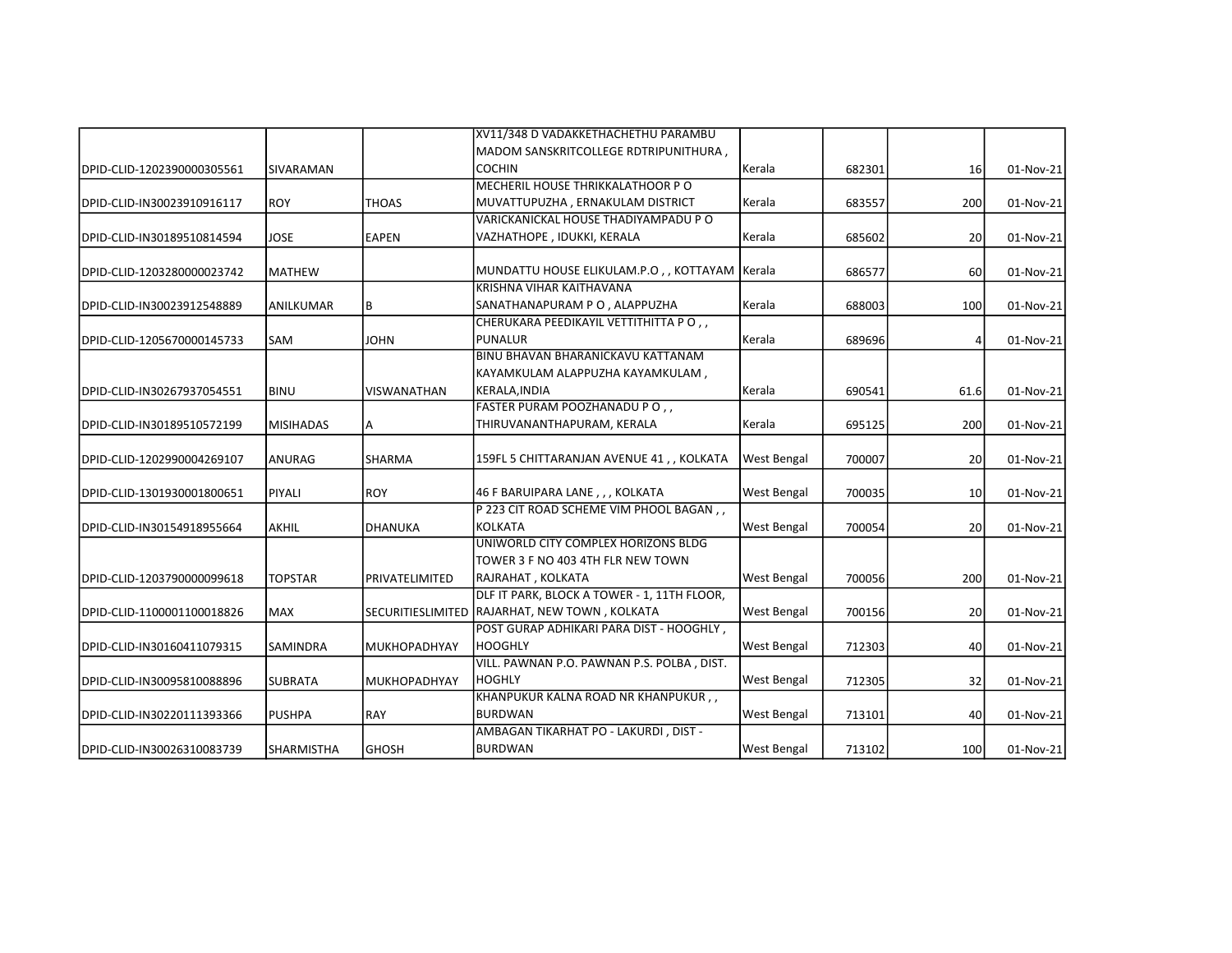|                            |                  |                 | RC BANERJEE LEN, JI TI ROAD, EBANG MUNSI                                  |                    |        |                 |           |
|----------------------------|------------------|-----------------|---------------------------------------------------------------------------|--------------------|--------|-----------------|-----------|
|                            |                  |                 | BAJAR, ASANSOL M CORP, ASANSOL SOUTH,                                     |                    |        |                 |           |
| DPID-CLID-IN30021416427778 | <b>SUBHASH</b>   | <b>SANTORIA</b> | BURDWAN- 713301, ASANSOL WEST BENGAL                                      | <b>West Bengal</b> | 713301 | 60              | 01-Nov-21 |
|                            |                  |                 | SHIBMANDIR NEW UPPER CHELIDANGA 3                                         |                    |        |                 |           |
| DPID-CLID-IN30177417989605 | SOMNATH          | <b>DAS</b>      | ASANSOL DAKSHIN BURDWAN, ASANSOL                                          | <b>West Bengal</b> | 713304 | 20              | 01-Nov-21 |
|                            |                  |                 | C/O BIDHI GIRI, CHINAKURI BAZAR, PO RADHA                                 |                    |        |                 |           |
| DPID-CLID-1203450000491038 | SHYAMAL          | DAS             | NAGAR RLY COLONY, BURDWAN                                                 | West Bengal        |        | 2               | 01-Nov-21 |
| DPID-CLID-IN30095810218782 | <b>SHRI</b>      | <b>DAMANI</b>   | H NO - 180 P.O - NIMPURA,, KHARAGPUR                                      | West Bengal        | 721304 | 26              | 01-Nov-21 |
| DPID-CLID-1201910300117001 | YOLA             | <b>DAS</b>      | RATHTOLA PO-SONAMUKHI, , BANKURA                                          | West Bengal        | 722207 | 20 <sub>2</sub> | 01-Nov-21 |
| DPID-CLID-IN30249610045902 | NIRMALENDU       | <b>KHAN</b>     | BALARAMPUR P.O-RANGADIH, , DIST- PURULIA                                  | <b>West Bengal</b> | 723143 | 100             | 01-Nov-21 |
| DPID-CLID-1203500000136766 | <b>DEBABRATA</b> | DAS             | ARABINDA COMPLEX, PURATULI, , , MALDA                                     | <b>West Bengal</b> | 732101 | 20 <sup>1</sup> | 01-Nov-21 |
| DPID-CLID-1202890000134450 | SANTOSHI         | PAUL            | DEBIBARI NATUN PARA,, COOCH-BEHAR                                         | <b>West Bengal</b> | 736101 | 9 <sup>1</sup>  | 01-Nov-21 |
|                            |                  |                 | BOARDING PARA WARD NO.6 P.O. DINHATA,                                     |                    |        |                 |           |
| DPID-CLID-1202890000703803 | <b>ASTAMI</b>    | <b>ROY</b>      | <b>KOCHBEHAR</b>                                                          | <b>West Bengal</b> | 736135 | 5 <sup>1</sup>  | 01-Nov-21 |
|                            |                  |                 | W/O ASIT BARAN KUNDU VILL SREENAGAR PO                                    |                    |        |                 |           |
| DPID-CLID-1201910300307033 | <b>MAHUYA</b>    | <b>KUNDU</b>    | BANGALJHI, NADIA                                                          | <b>West Bengal</b> | 741123 | 40              | 01-Nov-21 |
|                            |                  |                 | SHRINAGAR MADHYAPARA BANGALJHI CHAPRA,                                    |                    |        |                 |           |
| DPID-CLID-1201910300313799 | SWAPAN           | <b>KUNDU</b>    | NADIA                                                                     | <b>West Bengal</b> | 741123 | 110             | 01-Nov-21 |
| DPID-CLID-IN30051320661144 | <b>JYOTSNA</b>   | DAS             | PLOT NO C 5 BJB NAGAR BJB NAGAR,<br><b>BHUBANESWAR ORISSA</b>             | Orissa             | 751014 | 10 <sup>1</sup> | 01-Nov-21 |
|                            |                  |                 |                                                                           |                    |        |                 |           |
|                            |                  |                 | PLOT NO 2574 SAPTASATI NAGAR TWIN<br>STATIONS BHUBANESHWAR, ORISSA, INDIA | Orissa             |        |                 |           |
| DPID-CLID-IN30302856968109 | <b>SUDHAKAR</b>  | <b>BEHERA</b>   | AT PO KARANJIA WARD NO 10 MAYURBHANJ,                                     |                    | 751017 | 400             | 01-Nov-21 |
| DPID-CLID-1201060002427414 | <b>OM</b>        | AGARWALLA       | <b>MAYURBHANJ</b>                                                         | Orissa             | 757037 | 200             | 01-Nov-21 |
|                            |                  |                 |                                                                           |                    |        |                 |           |
|                            |                  |                 | VILLAGE/WARD- LATHUR, PART GP-LATHUR PS-K,                                |                    |        |                 |           |
| DPID-CLID-1204470002514274 | RAJESH           | AGRAWAL         | HAPRAKHOL DIST-BOLANGI, , LATHOR                                          | Orissa             | 767038 | 20 <sub>2</sub> | 01-Nov-21 |
|                            |                  |                 | C/O RAM KALA AGRAWAL YOG VIGYAN                                           |                    |        |                 |           |
|                            |                  |                 | BHAWAN ROAD NO. - 4, KANTABANJI,                                          |                    |        |                 |           |
| DPID-CLID-1201180200000401 | LAXMI            | AGRAWAL         | <b>BOLANGIR</b>                                                           | Orissa             | 767039 | 20              | 01-Nov-21 |
|                            |                  |                 | RLY QRS NO E/45 45 BANDAMUNDA                                             |                    |        |                 |           |
| DPID-CLID-IN30169611489462 | PULLETIKURTY     | RAO             | SUNDERGARH ROURKELA, ORISSA                                               | Orissa             | 770032 | 34              | 01-Nov-21 |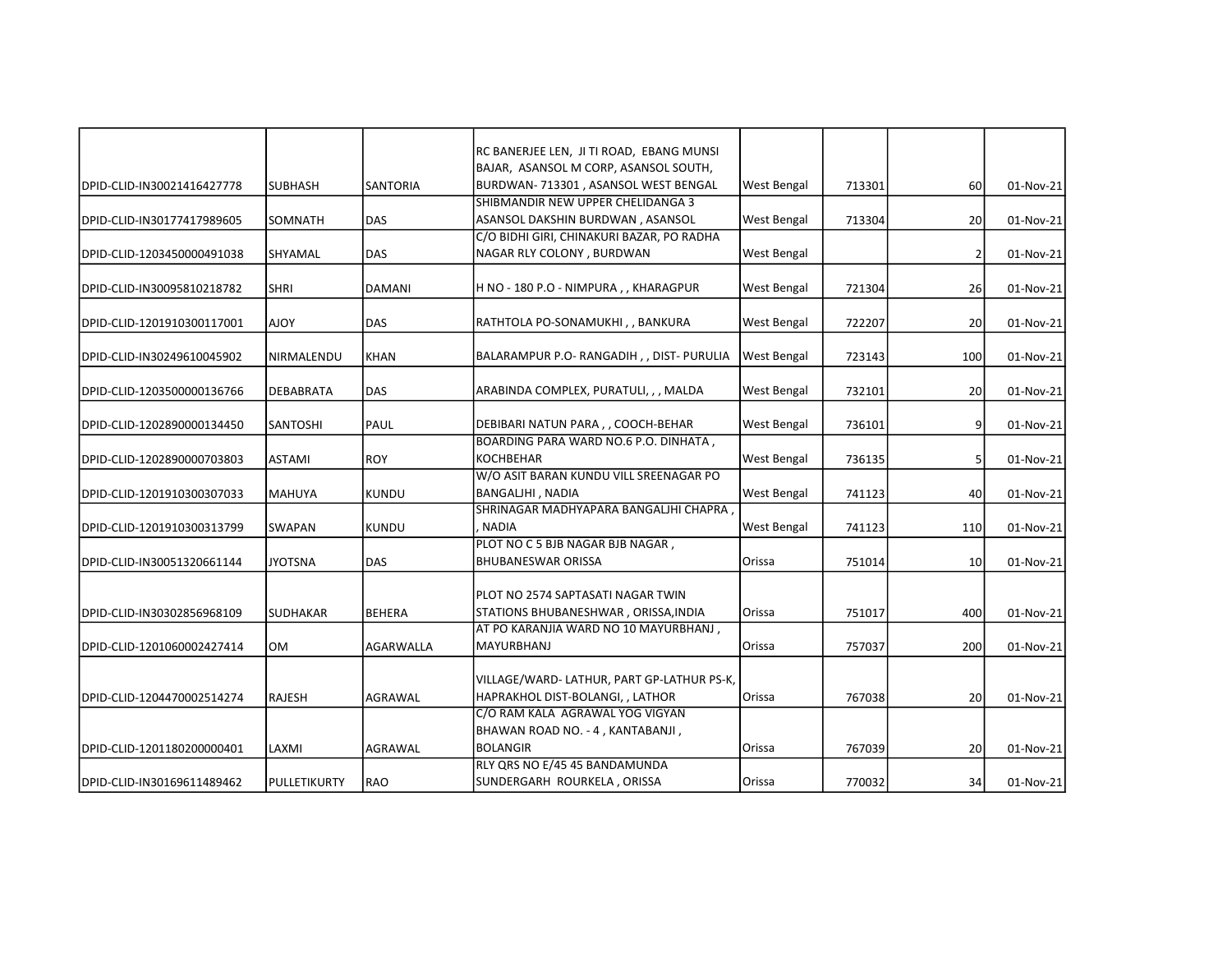|                            |                    |                   | JAIL COLONY HAMREN DISTRICT JAIL HAMREN,                 |           |        |                 |           |
|----------------------------|--------------------|-------------------|----------------------------------------------------------|-----------|--------|-----------------|-----------|
| DPID-CLID-IN30021417142089 | MUESLEHUTDDIN ALAM |                   | <b>HAMREN ASSAM</b>                                      | Assam     | 782486 | 30 <sup>1</sup> | 01-Nov-21 |
| DPID-CLID-1201090000579251 | MANJU              | AGRAWALLA         | H.M. BEARINGS, M.C. ROAD, , , TEZPUR                     | Assam     | 784001 | 10 <sup>1</sup> | 01-Nov-21 |
|                            |                    |                   | KAMAR CHUBURI SONITPUR NEAR D N KALITA                   |           |        |                 |           |
| DPID-CLID-1304140005350194 | RAJU               | DAS               | SCH, TEZPUR                                              | Assam     | 784001 | 20 <sup>1</sup> | 01-Nov-21 |
|                            |                    |                   | TOLARAM SURENDAR KUMAR KUNDALI A.T.ROAD                  |           |        |                 |           |
| DPID-CLID-1203390000004045 | <b>MOMITA</b>      | <b>KUNDALIA</b>   | , JORHAT, , JORHAT                                       | Assam     | 785001 | 800             | 01-Nov-21 |
|                            |                    |                   | 45 NONGRIM HILLS WEST NONGRIM HILLS EAST                 |           |        |                 |           |
| DPID-CLID-1204720002702562 | LEWIS              | <b>SOOTING</b>    | KHASI HILLS, , SHILLONG                                  | Meghalaya | 793003 | 10              | 01-Nov-21 |
|                            |                    |                   | TGT-ART JAWAHAR NAVODAYA VIDYALAYA                       |           |        |                 |           |
| DPID-CLID-1301930002486402 | <b>SUBRATA</b>     | <b>ACHARYA</b>    | YAKUKIE KOHIMA DIST POST BOX 172, KOHIMA                 | Nagaland  | 797001 | 400             | 01-Nov-21 |
|                            |                    |                   | C/O LODHA MOTORS GOLAGHAT ROAD.,                         |           |        |                 |           |
| DPID-CLID-1201830000040489 | <b>BHAIRU</b>      | <b>SIPANI</b>     | <b>DIMAPUR</b>                                           | Nagaland  | 797112 | 300             | 01-Nov-21 |
|                            |                    |                   | AT BACHARI PO DALIPPUR DIST BHOJPUR ARA PS               |           |        |                 |           |
| DPID-CLID-IN30051318667240 | <b>VINOD</b>       | <b>SINGH</b>      | DHANGAIN, ARA BIHAR                                      | Bihar     | 802158 | 240             | 01-Nov-21 |
|                            |                    |                   | SOUTH WEST BISHAHRI ASTHAN ISHAQUECHAK,                  |           |        |                 |           |
| DPID-CLID-IN30155720991991 | NEELAM             | <b>MISHRA</b>     | <b>BHAGALPUR</b>                                         | Bihar     | 812001 | 40              | 01-Nov-21 |
| DPID-CLID-1201320001054683 | <b>BIJAY</b>       | SHARMA            | SARAI ROAD DUMKA,, DUMKA                                 | Jharkhand | 814101 | $\overline{2}$  | 01-Nov-21 |
|                            |                    |                   | NILANCHAL COLONY PO SARAIDHELA,,,                        |           |        |                 |           |
| DPID-CLID-IN30021417373702 | RAJ                | <b>KUSHWAHA</b>   | DHANBAD JHARKHAND                                        | Jharkhand | 828109 | 60              | 01-Nov-21 |
|                            |                    |                   |                                                          |           |        |                 |           |
| DPID-CLID-1203840000020037 | <b>SUCHETA</b>     | <b>MISHRA</b>     | F-138, ROHRA BANDH P.O. SINDRI, DHANBAD                  | Jharkhand | 828122 | 2               | 01-Nov-21 |
|                            |                    |                   | NEW GOLDEN TAILOR MOONIDI PO MOONIDIH,<br><b>DHANBAD</b> | Jharkhand |        |                 |           |
| DPID-CLID-IN30177417166998 | <b>PRAVIN</b>      | <b>KUMAR</b>      |                                                          |           | 828129 | 100             | 01-Nov-21 |
| DPID-CLID-1203840000250579 | <b>SHAKTI</b>      | <b>SINGH</b>      | BERMO SEAM BERMO, , BOKARO                               | Jharkhand | 829104 | 60              | 01-Nov-21 |
|                            |                    |                   | AT-JAWAHAR NAGAR Q NO-2A/7 PO-BERMO,                     |           |        |                 |           |
| DPID-CLID-1203840000936881 | <b>ARUN</b>        | <b>KUMAR</b>      | <b>BOKARO</b>                                            | Jharkhand | 829104 | 40              | 01-Nov-21 |
|                            |                    |                   | NEW ROAD SHASTRI NAGAR NEAR JORIA PAAR                   |           |        |                 |           |
| DPID-CLID-1203840000005050 | <b>KUMKUM</b>      | <b>SINGH</b>      | PO PHUSROBAZAR DIST BOKARO, PHUSRO                       | Jharkhand | 829144 | 8               | 01-Nov-21 |
|                            |                    |                   | 481 ULIYAN WORKERS FLAT KADMA,                           |           |        |                 |           |
| DPID-CLID-IN30169611230934 | <b>DOLLY</b>       | <b>CHATTERJEE</b> | <b>JAMSHEDPUR</b>                                        | Jharkhand | 831005 | 200             | 01-Nov-21 |
|                            |                    |                   | C2 B S MANSION VIVEKANANDA ROAD                          |           |        |                 |           |
|                            |                    |                   | GOVINDNAGAR KADMA NEAR KISHORE SANGH,                    |           |        |                 |           |
| DPID-CLID-IN30051318652725 | TRIDIB             | PALIT             | JAMSHEDPUR JHARKHAND                                     | Jharkhand | 831005 | 20 <sup>1</sup> | 01-Nov-21 |
|                            |                    |                   | 442 BARA WORKER S FLAT SIDHGORA P O-                     |           |        |                 |           |
| DPID-CLID-1203320000852129 | RATAN              | SHARMA            | AGRICO, JAMSHEDPUR                                       | Jharkhand | 831009 | 200             | 01-Nov-21 |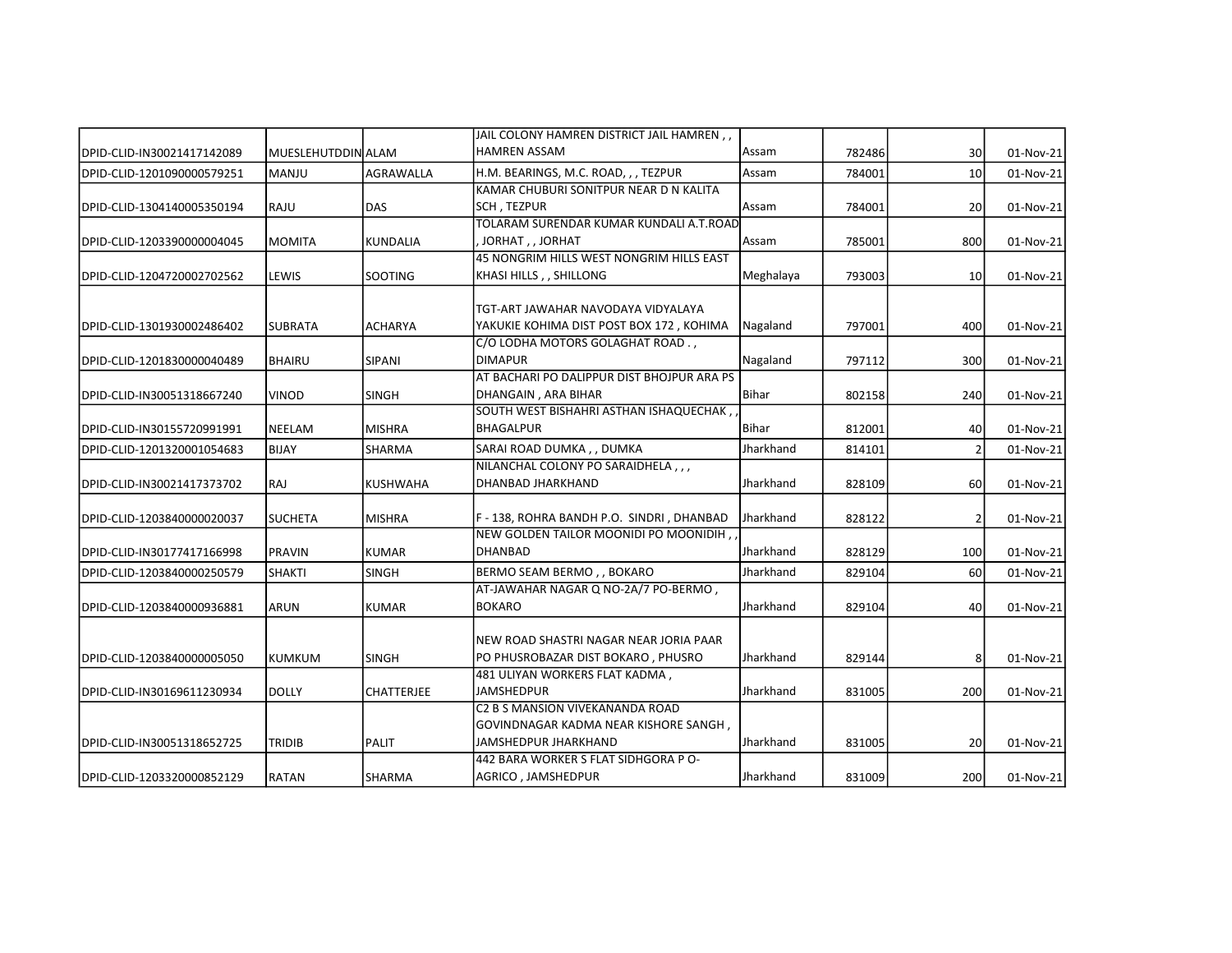|                            |                 |                    | B4/F2/D MOON CITY RAJIV PATH DIMNA ROAD                                            |                      |        |                 |           |
|----------------------------|-----------------|--------------------|------------------------------------------------------------------------------------|----------------------|--------|-----------------|-----------|
|                            |                 |                    | MANGO PO MANGO PURBI SINGHBHUM,                                                    |                      |        |                 |           |
| DPID-CLID-IN30045014184738 | PRIYANKA        | <b>KUMARI</b>      | JAMSHEDPUR JHARKHAND                                                               | Jharkhand            | 831012 | 1000            | 01-Nov-21 |
|                            |                 |                    | AT+PO-TETAHALI, PS-BARHARIA, DIST-SIWAN,                                           |                      |        |                 |           |
| DPID-CLID-1201092600237945 | RAGHAW          | PRASAD             | <b>SIWAN</b>                                                                       | <b>Bihar</b>         | 841232 | 20              | 01-Nov-21 |
|                            |                 |                    | H NO 212B VILL-KOILI P.O KOILI DISTT-SITAMARHI                                     |                      |        |                 |           |
| DPID-CLID-1201330000280899 | <b>RAM</b>      | <b>SINGH</b>       | , SITAMARHI                                                                        | Bihar                | 843301 | 40              | 01-Nov-21 |
|                            |                 |                    | VILL PO BARIYAPUR SITAMARHI BIHAR 843301,                                          |                      |        |                 |           |
| DPID-CLID-1201330000357507 | <b>AMIT</b>     | <b>KUMAR</b>       | <b>SITAMARHI</b>                                                                   | Bihar                | 843301 | 10 <sup>1</sup> | 01-Nov-21 |
|                            |                 |                    | SO BYAS PRASAD KOTWALI CHOWK IN FRONT OF                                           |                      |        |                 |           |
|                            |                 |                    | SHANTI KANYA MADHYA VIDYALAYA BETTIAH                                              |                      |        |                 |           |
| DPID-CLID-1204720002187253 | <b>SUJEET</b>   | <b>KUMAR</b>       | PATNA, BETTIAH                                                                     | <b>Bihar</b>         | 845438 | 20              | 01-Nov-21 |
|                            |                 |                    | 221 BALBHADRAPUR TN VL LAHERIA SARAI ANC                                           |                      |        |                 |           |
|                            |                 |                    | BAHADURPUR DT DARBHNGA NR MLA ACADAMI                                              |                      |        |                 |           |
| DPID-CLID-IN30302859327691 | <b>CHANDAN</b>  | PRIYADARSHI        | DARBHANGA, BIHAR, INDIA                                                            | Bihar                | 846001 | 8               | 01-Nov-21 |
|                            |                 |                    | AT DHEPURA PO NAWANI PS JHANJARPUR                                                 |                      |        |                 |           |
| DPID-CLID-IN30045014396642 | <b>CHANDAN</b>  | <b>CHANDRAMANI</b> | MADHUBANI, BIHAR                                                                   | Bihar                | 847410 | 504             | 01-Nov-21 |
|                            |                 |                    | 187, RAVINDRA SARANI, 2ND FLOOR, ROOM NO.                                          |                      |        |                 |           |
|                            | <b>INOX</b>     | PRIVATELIMITED     | 73, , , KOLKATTA                                                                   | ASSAM                | 788830 | 240000          | 01-Nov-21 |
|                            |                 |                    |                                                                                    |                      |        |                 |           |
| DPID-CLID-1201320000668242 | <b>SUNNY</b>    |                    | 154 ELDECO GREEN GOMTI NAGAR, , LUCKNOW                                            | <b>Uttar Pradesh</b> |        | 2000            | 01-Nov-21 |
|                            |                 |                    | SRINIVAS RAMANAGARA UPPINANGADY,,,                                                 |                      |        |                 |           |
| DPID-CLID-IN30021417275574 | SRINIVAS        | C                  | UPPINANGADY KARNATAKA                                                              | Karnataka            | 574241 | 3128.2          | 01-Nov-21 |
| DPID-CLID-IN30018312484048 | <b>SATISH</b>   | <b>MOHINI</b>      | B 171 SARASWATI VIHAR, , DELHI                                                     | Delhi                | 110034 | 90 <sub>0</sub> | 01-Nov-21 |
|                            |                 |                    |                                                                                    |                      |        |                 |           |
|                            |                 |                    | Q 1/13 PHASE I BLOCK Q 1 BUDH VIHAR NEAR                                           | Delhi                |        |                 |           |
| DPID-CLID-IN30051319099272 | <b>VIJAY</b>    | <b>KUMAR</b>       | RITHALA METRO STATION , NEW DELHI DELHI                                            |                      | 110086 | 3 <sup>1</sup>  | 01-Nov-21 |
| DPID-CLID-1206070000015283 | <b>RAKESH</b>   | <b>JAIN</b>        | K-1 LAJPAT NAGAR - 2 , , NEW DELHI                                                 | Delhi                | 110024 | 400             | 01-Nov-21 |
|                            |                 |                    | 10. 2ND FLOOR JANGPURA MANDIR ROAD NEAR                                            |                      |        |                 |           |
| DPID-CLID-IN30223610752590 | ABHA            | <b>VERMANI</b>     | ARYA SAMAJ ROAD, BHOGAL, DELHI                                                     | Delhi                | 110014 | 20 <sup>1</sup> | 01-Nov-21 |
|                            |                 |                    | GALI NO.3, H.N.26 SAKET BLOCK, MANDAWALI,                                          |                      |        |                 |           |
| DPID-CLID-IN30209210029057 | <b>KUSUM</b>    | <b>GUPTA</b>       | <b>DELHI</b>                                                                       | Delhi                | 110092 | 600             | 01-Nov-21 |
| DPID-CLID-1204470006003029 | <b>HIMANSHU</b> | KALRA              | B6/44 PKT B-6 SEC 3 ROHINI, , NEW DELHI                                            | Delhi                | 110085 | 28              | 01-Nov-21 |
| DPID-CLID-1204670000006503 | <b>RAJENDER</b> | VIG                | 305 PKT - 2 PASCHIM PURI, DELHI                                                    | <b>Delhi</b>         | 110063 | 40              | 01-Nov-21 |
|                            |                 |                    |                                                                                    |                      |        |                 |           |
|                            | <b>OM</b>       | <b>GUPTA</b>       | 16 / A7, ANAND VIHAR COMPLEX SHAM NATH<br>MARG, ALIPUR ROAD CIVIL LINES, NEW DELHI | Delhi                | 110054 | 30 <sup>1</sup> |           |
| DPID-CLID-IN30195910011290 |                 |                    |                                                                                    | Madhya               |        |                 | 01-Nov-21 |
| DPID-CLID-IN30281410643746 | <b>GIRRAJ</b>   | <b>SINGH</b>       | GOPAL PURA,,, DIST MORENA                                                          | Pradesh              | 476001 | $\vert$         | 01-Nov-21 |
|                            |                 |                    |                                                                                    |                      |        |                 |           |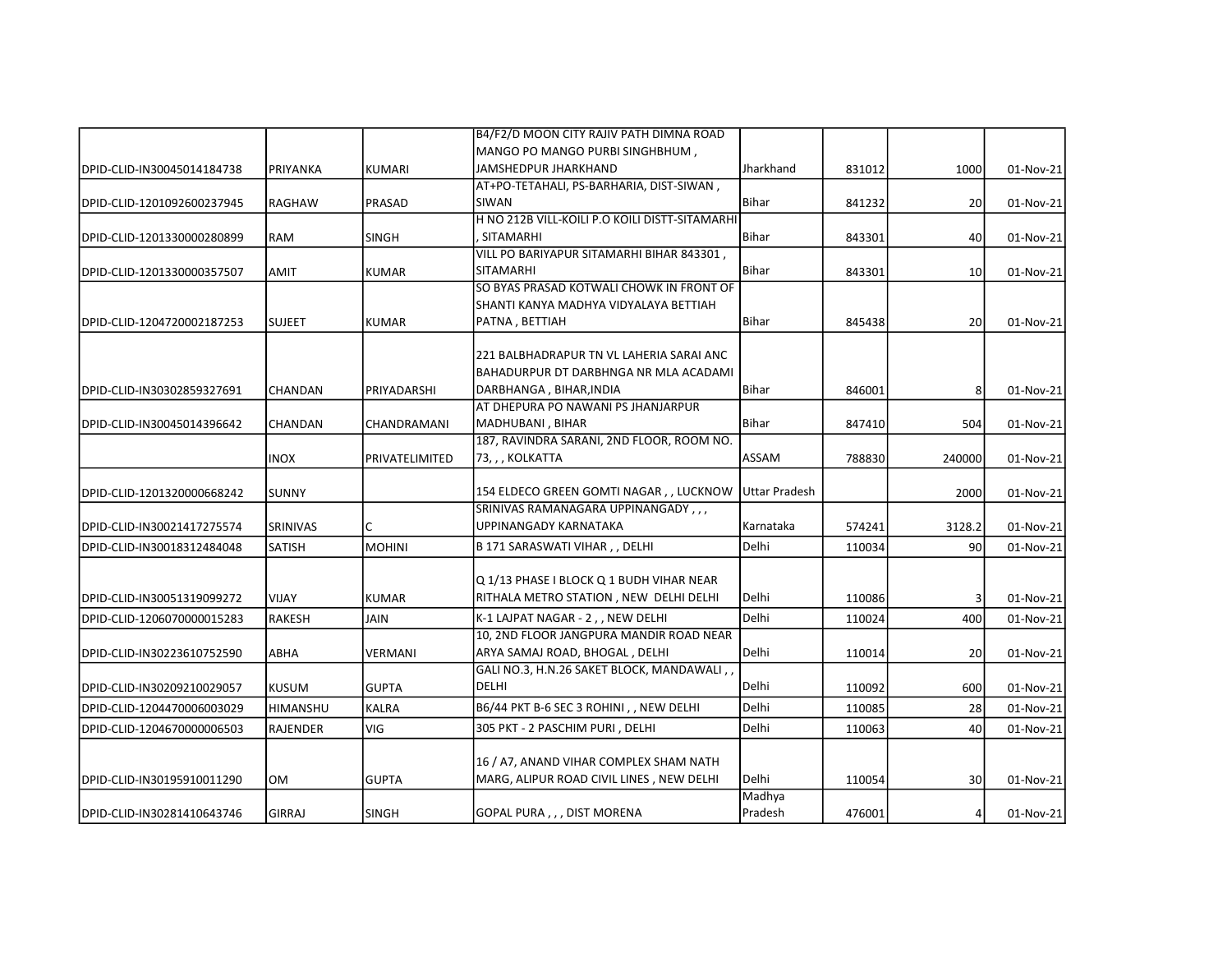|                            |                   |                   | IHOUSE NO 50 VPO MALLAHRA MANORMA CLINICI                                                                       |                      |        |     |           |
|----------------------------|-------------------|-------------------|-----------------------------------------------------------------------------------------------------------------|----------------------|--------|-----|-----------|
| DPID-CLID-IN30169612285867 | <b>SUSEN</b>      | <b>BAGCHI</b>     | NR SECTOR 22, GURGAON                                                                                           | Haryana              | 122001 | 70  | 01-Nov-21 |
| DPID-CLID-IN30220110891268 | <b>AKHIL</b>      | <b>GUPTA</b>      | A 21 SHANTI NAGAR CANTT,, KANPUR                                                                                | Uttar Pradesh        |        | 500 | 01-Nov-21 |
| DPID-CLID-IN30055610113739 | <b>MOHD</b>       | <b>BUKHARI</b>    | 101/148 P BECONGANJ KANPUR,                                                                                     | Uttar Pradesh        |        | 200 | 01-Nov-21 |
| DPID-CLID-IN30055610138403 | <b>HARJINDER</b>  | <b>SINGH</b>      | 120/830 RANJIT NAGAR , , , KANPUR                                                                               | <b>Uttar Pradesh</b> |        | 40  | 01-Nov-21 |
| DPID-CLID-1201370000162372 | LALITA            | <b>AGARWAL</b>    | 25, RATANADA EXTENSION, , , , JODHPUR                                                                           | Rajasthan            | 342001 | 300 | 01-Nov-21 |
| DPID-CLID-IN30034311122033 | <b>KISHORSINH</b> | <b>RANA</b>       | 246, SAMRATH NAGAR, SARDARNAGAR, , ,<br>AHMEDABAD.                                                              | Gujarat              | 382475 | 80  | 01-Nov-21 |
| DPID-CLID-1201290000005041 | JIGNESH           | LAKHANI           | 353-5-6-B-8,1ST FLOOR, JAY BANDHU CHS,<br>90FEET ROAD, GARODIA NAGAR, GHATKOPAR (E)<br>MUMBAI.                  | Maharashtra          | 400077 | 1.2 | 01-Nov-21 |
| DPID-CLID-1203450000542052 | <b>RAM</b>        | <b>PRAKASH</b>    | VILL- KALI MELA PO- JAMADOWA DIST-<br>DHANBAD, DHANBAD                                                          | Jharkhand            | 828112 | 200 | 01-Nov-21 |
| DPID-CLID-1203210000057183 | <b>SHASHI</b>     | <b>MALIK</b>      | FLAT NO 502 B WING KRISHNA PALACE ASHA<br>NAGAR W E HIGH WAY KANDIVALI EAST,<br><b>MUMBAI</b>                   | l Maharashtra        | 400101 | 20  | 01-Nov-21 |
| DPID-CLID-IN30114310780363 | <b>MANISH</b>     | <b>BHANDARI</b>   | IMASTER TRUST LTD 1012 ARUNACHAL BUILDING<br>19 BARAKHAMBA ROAD, NEW DELHI<br>EKTA WELFEER SOCIETY SUNDAR NAGAR | l Delhi              | 110001 | 0.2 | 01-Nov-21 |
| DPID-CLID-1204470003465351 | <b>SHITAL</b>     | <b>SHAH</b>       | KANDIVALI WEST, MUMBAI                                                                                          | Maharashtra          | 400067 | 14  | 01-Nov-21 |
| DPID-CLID-IN30290243094204 | SARADA            | MISHRA            | L 50 KALARANGA PATIA, BHUBANESHWAR,<br><b>ORISSA INDIA</b>                                                      | Orissa               | 751024 | 600 | 01-Nov-21 |
| DPID-CLID-1202470000404943 | <b>RASHMI</b>     | <b>MAHESHWARI</b> | FL G-3-803. HAPPY HOME HEIGHTS CO-OP HSG<br>SOC LTD, POONAM GARDEN, OFF MIRA<br><b>BHAYANDAR ROAD, THANE</b>    | Maharashtra          | 401107 | 200 | 01-Nov-21 |
| DPID-CLID-1203330000399531 | <b>MAHESH</b>     | <b>MAHADIK</b>    | R N CHAUHAN CHAWL VAGHRI PADA GOLIBAR<br>ROAD GHATKOPAR W, MUMBAI                                               | Maharashtra          | 400086 | 100 | 01-Nov-21 |
| DPID-CLID-1202620000072161 | ANITA             | <b>MANTRI</b>     | 54-K-1 SCHEME NO. 71 SECTOR-A,, INDORE                                                                          | Madhya<br>Pradesh    | 452009 | 100 | 01-Nov-21 |
| DPID-CLID-1201060800130310 | <b>MANISH</b>     | <b>PATNI</b>      | EB 269 SCH NO 94 NR BENGALI SQUARE BH<br>MAYUR HOSPITAL, INDORE                                                 | Madhya<br>Pradesh    | 452016 | 20  | 01-Nov-21 |
| DPID-CLID-1204470000986551 | <b>SHIV</b>       | <b>SHARMA</b>     | MANGLESHWAR, GHAS MANDI, -, GWALIOR                                                                             | Madhya<br>Pradesh    | 474004 | 100 | 01-Nov-21 |
| DPID-CLID-IN30163740836262 | <b>ASMATH</b>     | UNNISA            | 12-2-364 SAYED ALI GUDA MURAD NAGAR<br>HYDERABAD,                                                               | Telangana            | 500028 | 20  | 01-Nov-21 |